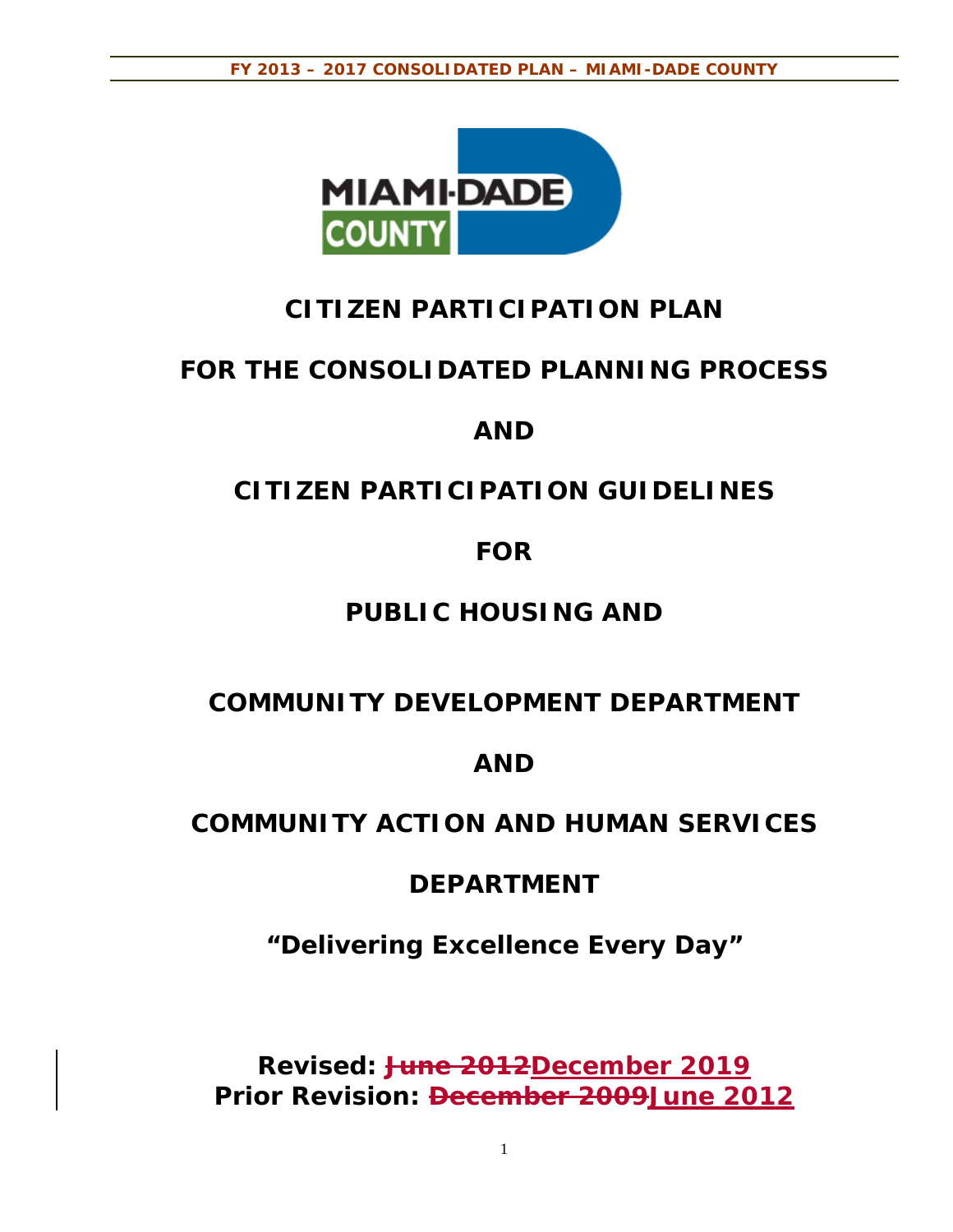### **TABLE OF CONTENTS**

| <b>Introduction</b> |                                                                                                                              | 3  |
|---------------------|------------------------------------------------------------------------------------------------------------------------------|----|
| <b>PART I:</b>      | Department of Public Housing and Community Development 6<br>Citizen Participation Plan for the Consolidated Planning Process |    |
| PART II:            | Community Action and Human Services Department 15<br>Citizen Participation Plan                                              |    |
| PART III:           | <b>Community Advisory Committee Guidelines, Rules and Regulations</b>                                                        | 18 |
|                     |                                                                                                                              |    |
|                     |                                                                                                                              |    |
|                     |                                                                                                                              |    |
|                     |                                                                                                                              |    |
|                     |                                                                                                                              |    |
| <b>PART IV:</b>     | Election Process Guidelines, Rules and Regulations  2829                                                                     |    |
|                     |                                                                                                                              |    |
|                     |                                                                                                                              |    |
|                     |                                                                                                                              |    |
|                     |                                                                                                                              |    |
|                     |                                                                                                                              |    |
|                     |                                                                                                                              |    |
|                     |                                                                                                                              |    |
|                     |                                                                                                                              |    |
|                     |                                                                                                                              |    |

|--|--|--|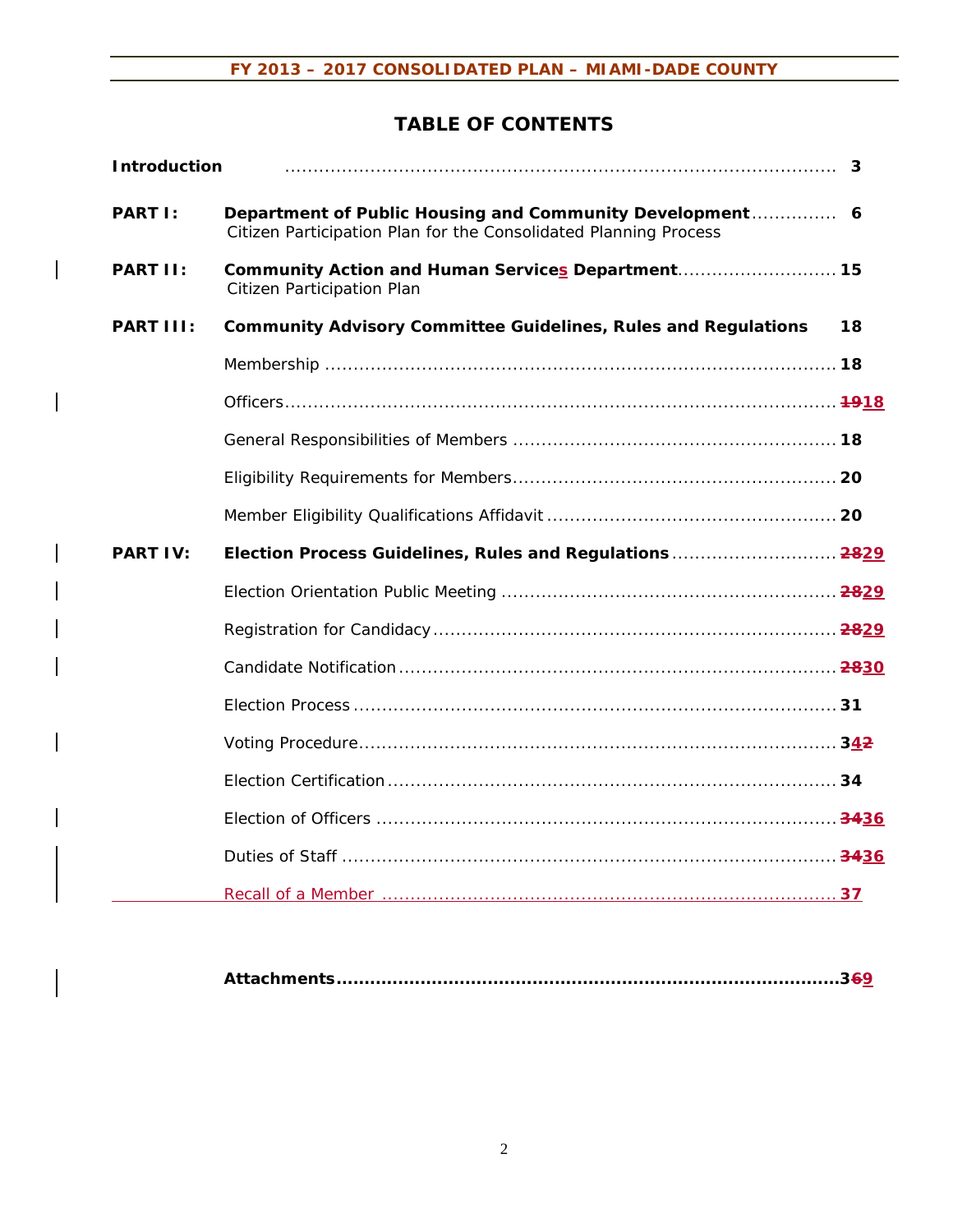#### **CITIZEN PARTICIPATION PLAN FOR THE CONSOLIDATED PLANNING PROCESS**

#### **Introduction**

The US Department of Housing and Urban Development requires that the Five Year Consolidated Plan for each entitlement agency adopt a Citizen's Participation Plan. This Citizen Participation Plan has been adopted by Miami-Dade County and is in conformance with the provisions of Federal Regulations.

Required by HUD regulation and Public Law 100-242, the Citizen's Participation Plan outlines the methods used in the development, from a public input process, of the Five Year Consolidated Plan, Annual Action Plans, the CAPER and Substantial Amendments inclusive of strategies employed by Miami-Dade County that provides for maximum citizen participation in the development of these plans.

#### Overview of Department Of Public Housing and Community Development

The Department of Public Housing and Community Development (PHCD) administers Federal and State funding that supports the development of viable urban neighborhoods in Miami-Dade County. Such support is characterized as decent housing, expansion of economic opportunities, public service, capital improvements and the preservation of historic properties. The main sources of funding utilized to meet these needs are the Community Development Block Grant (CDBG), HOME Investment Partnerships (HOME) and Emergency Solutions Grant (ESG). These programs are established to help low- and moderate-income persons, particularly those living in slum and blighted areas. The U.S. Department of Housing and Urban Development (HUD) regulates and governs the CDBG, HOME and ESG programs. The regulations specify that an entitlement area (an area which receives a direct allocation from the U.S. HUD to address high priority needs in low to moderate income communities) must adopt a citizen participation plan, which establishes policies and procedures for citizen participation. The following are the entitlement areas of Miami-Dade County: City of Miami, City of Miami Gardens, City of Miami Beach, City of North Miami, City of Hialeah, City of Homestead, Florida City and Miami-Dade County.

The methods used by Miami-Dade County Public Housing and Community Development Department incorporates citizen participation in the development of the Consolidated Plan which provides for the most basic and appropriate level of citizen participation. It is the intent of the County to provide for the maximum level of citizen participation in order to gather the most meaningful, thorough and effective input from its citizens. Citizen participation is broad due to the types of areas the County covers, which includes urban, rural and agricultural. At the same time, the process makes sure that the low and moderate income, disabled, elderly and other special populations are involved in the total input process. The diversity of this County is illustrated by the wealthy enclaves to agricultural communities in south Miami-Dade, including a population that includes speakers of English, Spanish and Creole as a primary language.

The citizen participation/input process consists of the following summary of steps which maximizes the citizen's participation in the development of the Five Year Consolidated Plan, the Annual Action Plan, the CAPER for Miami-Dade County, as well as the substantial amendments for either document. Details of each of these steps follow in the sections of this Citizen's Participation Plan.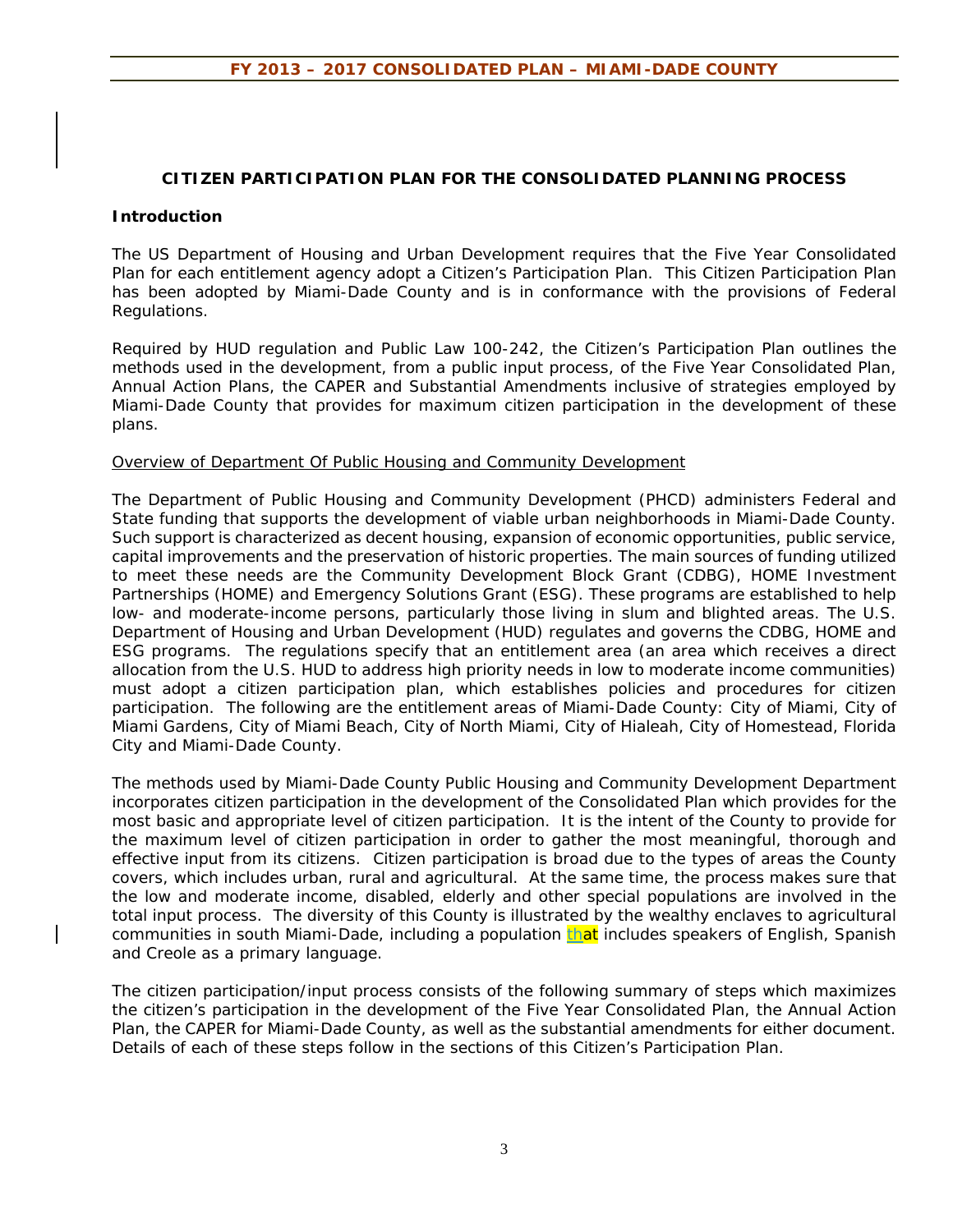Citizen participation requirements shall not be construed to restrict the responsibility or authority of the County for the development and execution of its entitlement program activities. The Board of County Commissioners remains the sole approving authority for the Plan and any amendments.

#### **Applicability and Adoption of the Citizen Participation Plan**

Pursuant to 24 CFR Part 91, Consolidated Submissions for Community Planning and Development Programs, the jurisdiction is required to certify that it has developed and is acting in compliance with a Citizen Participation Plan that sets forth the jurisdiction's policies and procedures for citizen participation. The plan must include the following topic areas:

- 1. **CITIZEN PARTICIPATION:** Provide for and encourage citizen participation, with particular emphasis on participation by persons of low and moderate-income. Of particular importance are those residents living in slum and blighted areas and where Federal funds are proposed to be used. Encourage the participation of all residents, including minorities, non-English speaking persons and persons with disabilities;
- 2. **CITIZEN COMMENTS:** Provide citizens with a reasonable opportunity to examine the proposed Consolidated Plan, Annual Action Plans and Consolidated Annual Performance and Evaluation Reports (CAPER) and Substantial Amendments. Provide a mechanism to submit written and oral comments and to provide for the consideration of these comments. Provide for a system of responding to citizen complaints;
- 3. **SUBSTANTIAL AMENDMENTS:** Provide for specification of criteria that Miami-Dade County will use to determine what constitutes a substantial change in the Miami-Dade County's planned or actual activities. This process will include a procedure for notification of the public and receipt of comments;
- 4. **PUBLIC HEARINGS:** Provide public hearings to obtain citizen views on housing and community development needs, at times and locations that are convenient to potential and actual beneficiaries. Allow for citizens to respond to proposals relative to the selection of funded activities. Respond to questions at all stages of the community development program, including the development of needs, the review of proposed activities and the review of past program performance;
- 5. **REASONABLE AND TIMELY ACCESS:** Provide citizens with reasonable and timely access to local meetings, information and records related to Miami-Dade County's proposed and actual use of funds at times and locations convenient to potential or actual beneficiaries including;
	- Annual Action Plans
	- Consolidated Annual Performance and Evaluation Reports (CAPERs)
	- Five Year Consolidated Plan
	- Substantial Amendments to the plan

Accommodations for persons with disabilities and groups of non-English speaking persons will be made upon notification to the County within a reasonable time frame.

6. **INFORMATION PROVIDED:** Provide information to citizens, public agencies and other interested parties that include the amount of Federal Assistance available to the Miami-Dade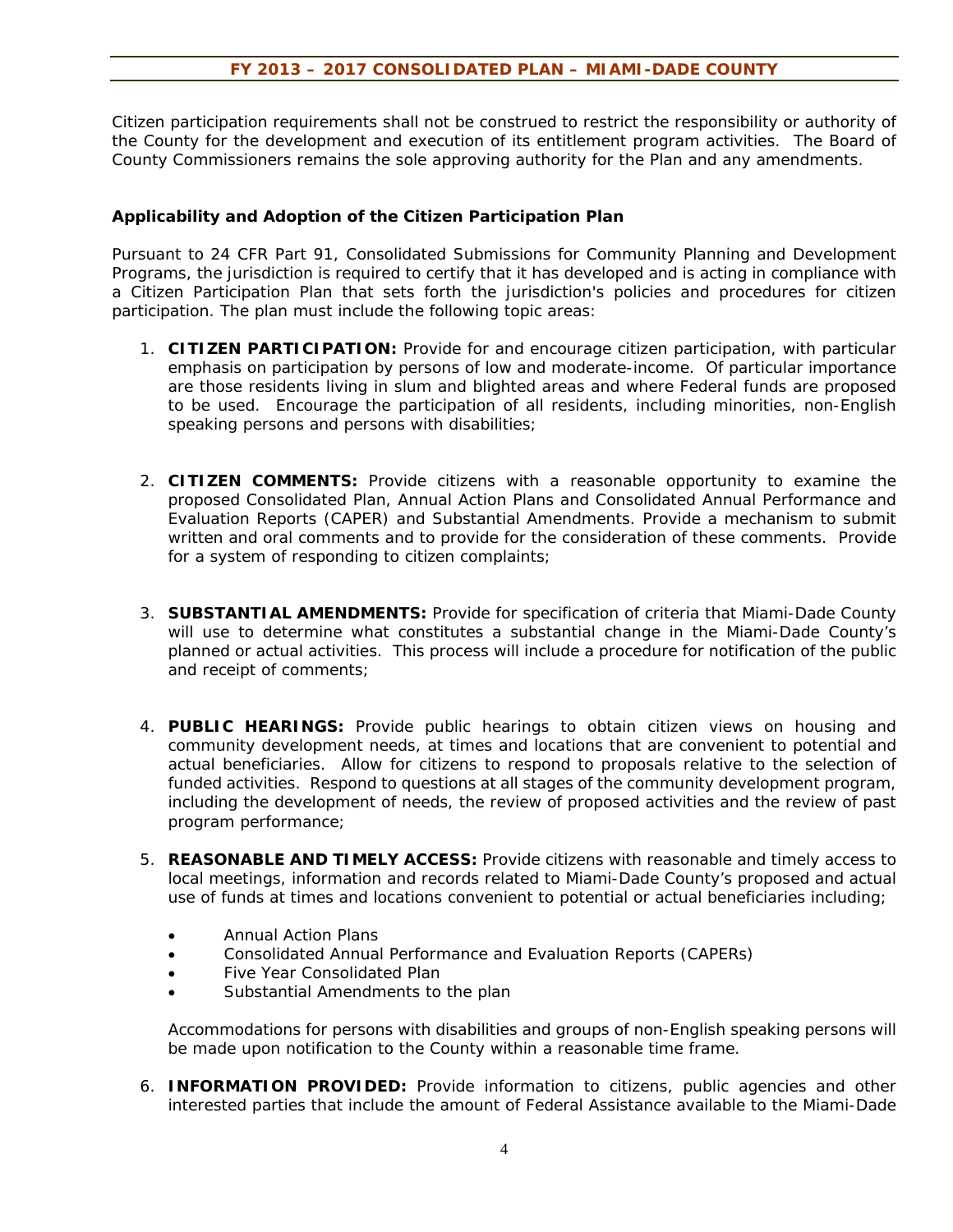County and the activities that may be undertaken. The information will include the estimated amount of funds that will benefit persons of low and moderate-income as well as plans to minimize displacement (even if no displacement is expected to occur);

- 7. **TECHNICAL ASSISTANCE:** Provide technical assistance to group representatives of persons of low- and moderate-incomes that request such assistance;
- 8. **PUBLIC HOUSING AUTHORITIES:** Provide for consultation between Miami-Dade County and any public housing authorities in order to encourage participation by residents of public and assisted housing developments in the process and implementation of the Consolidated Plan. Provide information to these agencies about Consolidated Plan activities, so this information can be used in the planning process;
- 9. **NON-ENGLISH SPEAKING RESIDENT NEEDS:** Identify how the needs of non-English speaking residents will be met in the case of public hearings where a significant number of non-English speaking residents can be reasonably expected to participate;
- 10. **PERSONS WITH DISABILITIES:** Provide accommodations for access to public hearing sites and public meetings for persons with disabilities;
- 11. **COMPLAINT RESOLUTION:** Provide for timely written answers to written complaints and grievances.

#### **Encouragement of Citizen Participation**

- Citizens will have the opportunity to participate in the development of the Consolidated Plan, the Annual Action Plan, any Substantial Amendments to the Consolidated Plan, and the Consolidated Annual Performance Evaluation Report.
- The main focus of the Miami-Dade Public Housing and Community Development and Community Action and Human Services Department Citizen Participation Plan is to encourage all citizens to participate in each of the above-defined activities. The Citizen Participation Plan is designed especially to encourage participation by low-and moderate-income persons, particularly those living in slum and blighted areas and in areas where Community Development Block Grant funds are proposed to be used and by residents of predominantly low- and moderate-income neighborhoods, as defined by the jurisdiction. Overall, these departments make every effort to encourage the participation of all its citizens, including minorities and non-English speaking persons, as well as persons with disabilities.
- Additionally, the County works with public housing authorities to encourage the participation of residents of public and assisted housing developments, along with other low income residents of neighborhood revitalization strategy areas and eligible block groups to participate in the process of developing and implementing the consolidated plan

This Citizen Participation Plan is divided into five sections with each one addressing a separate report or document required by HUD. Each section will address the goals, requirements and procedures for each of the documents. The five sections are:

- Citizen Participation Plan
- Five Year Consolidated Plan
- Annual Action Plan
- Comprehensive Annual Performance and Evaluation Report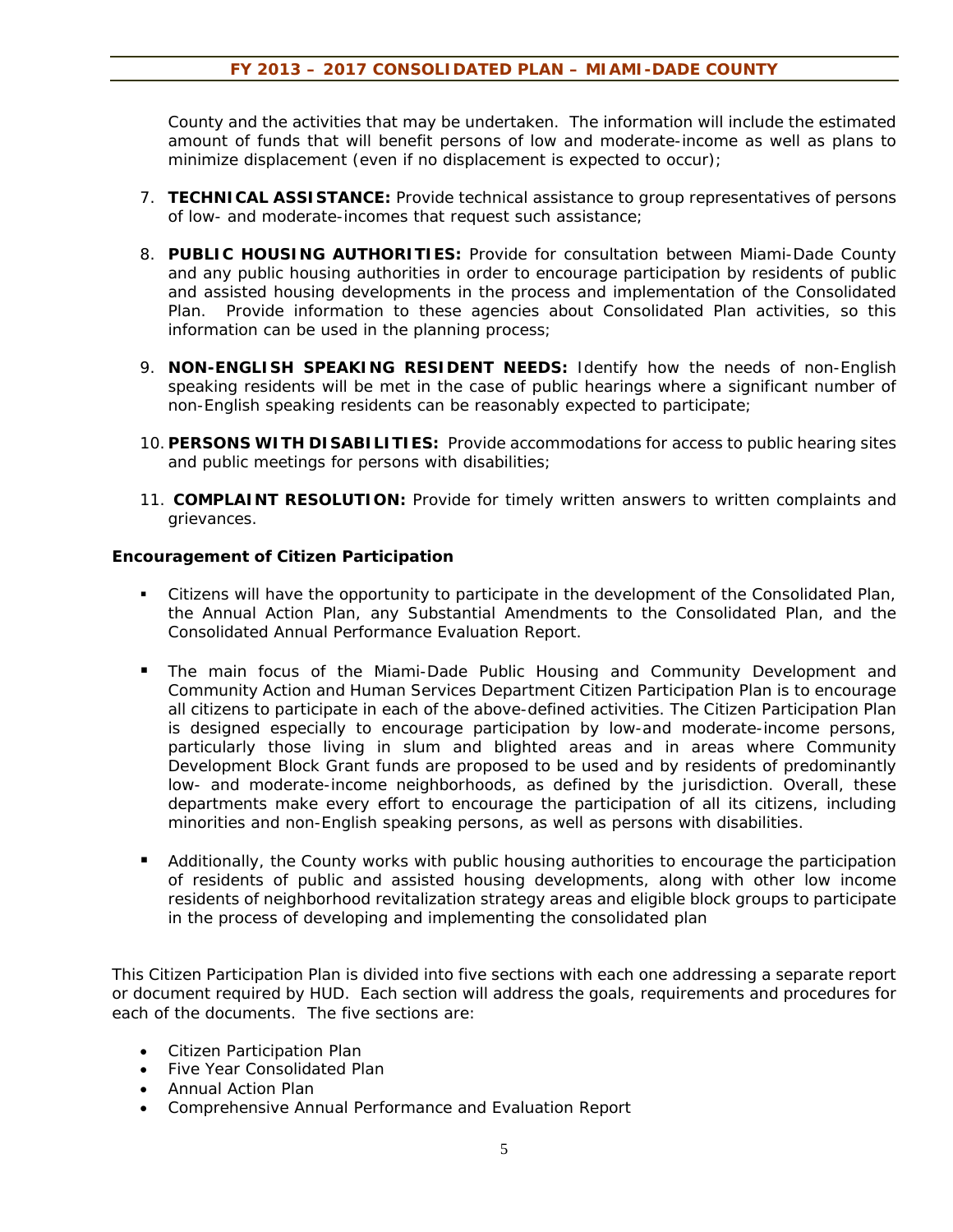Substantial Amendments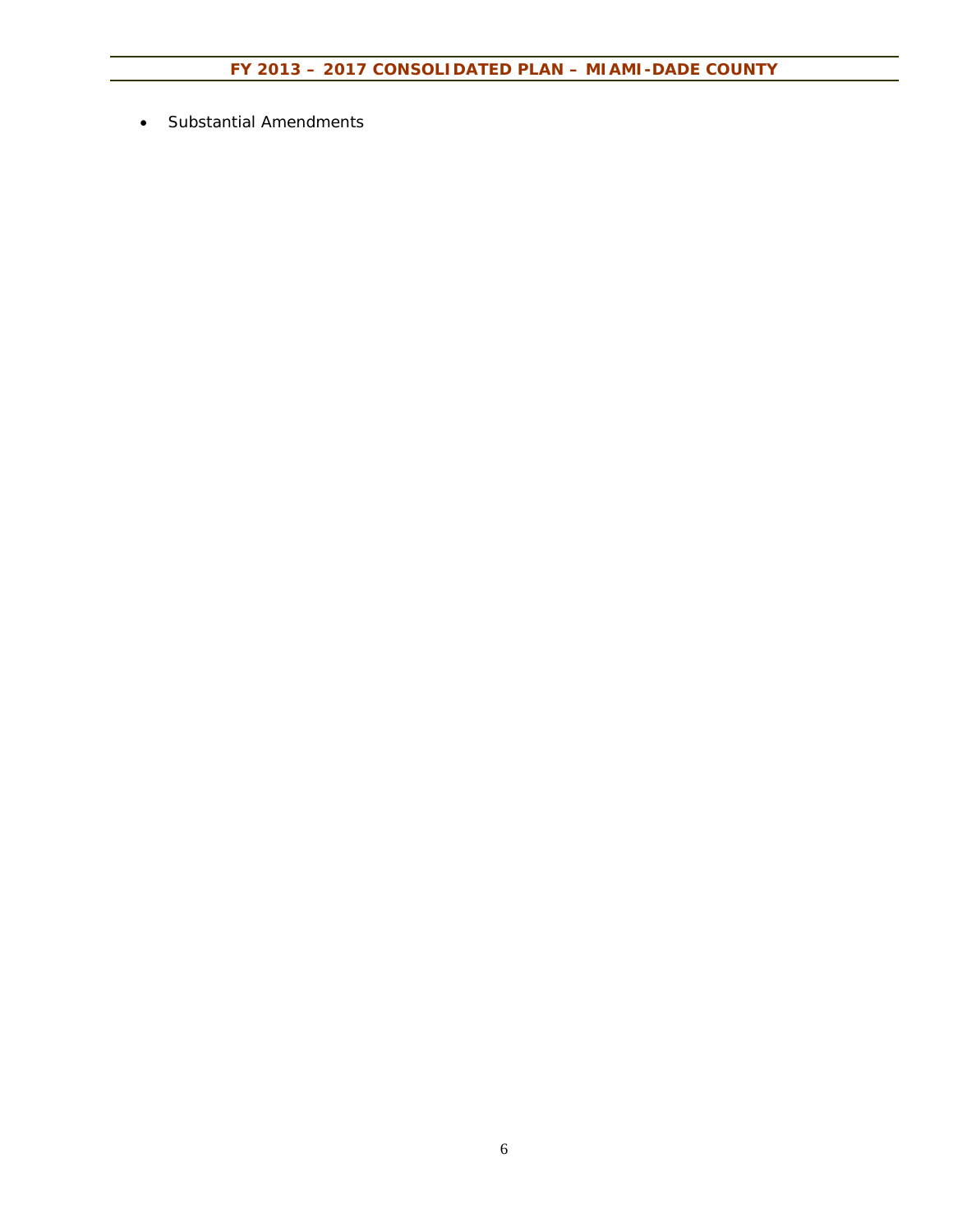#### **PART I –**

#### **PUBLIC HOUSING AND COMMUNITY DEVELOPMENT DEPARTMENT CITIZEN PARTICIPATION PLAN FOR THE DEVELOPMENT OF CONSOLIDATED PLANS/ ANNUAL ACTION PLANS, CAPER'S AND SUBSTANTIAL AMENDMENTS**

#### **A - Citizen Participation Plan**

#### **Citizen Participation Plan Update:**

Under the auspices of the Miami-Dade County Board of County Commissioners, the Public Housing and Community Development Department shall update the Citizen Participation Plan upon receipt of input from the public and any advisory bodies. This update can be included in conjunction with the Five Year Miami-Dade County Consolidated Plan submission to HUD.

Update Process:

- 1. Submit revisions to the Citizen Participation Plan to the public and any advisory bodies for their input/recommendations.
- 2. Submit the revised Citizen Participation Plan to the Miami-Dade County Board of County Commissioners in conjunction with submitting the approved plan as part of the Five Year Miami-Dade County Consolidated Plan to U.S. HUD.

#### **Citizen Comment on the Citizen Participation Plan-and Amendments:**

Citizen comments at all public meetings/hearings will be solicited.

- 1. A summary of citizen comments received in writing, or orally at public meetings, will accompany all submissions to HUD. Advertising and conducting public hearings will be the responsibility of the Public Housing and Community Development Department.
- 2. Where a significant number of non-English speaking residents can be reasonably expected to participate, a method of communication will be provided for non-English speaking residents as well as accommodations for persons with disabilities, upon fortyeight (48) weekday hour notification to the Miami-Dade County Public Housing and Community Development Department.
- 3. When possible, citizen surveys can be included at appropriate public meetings and with agencies involved with providing services. Bi-lingual surveys (or tri-lingual if necessary) will be available where it is anticipated that a significant number of non-English speaking residents will attend.
- 4. Written comments should be addressed to the office of:

Miami-Dade County Public Housing and Community Development Director 701 NW 1st Court, 14th Floor Miami, Florida 33136 (786) 469-4100

5**.** The County shall respond to any written responses or comments from citizens within fifteen (15) working days, where practicable.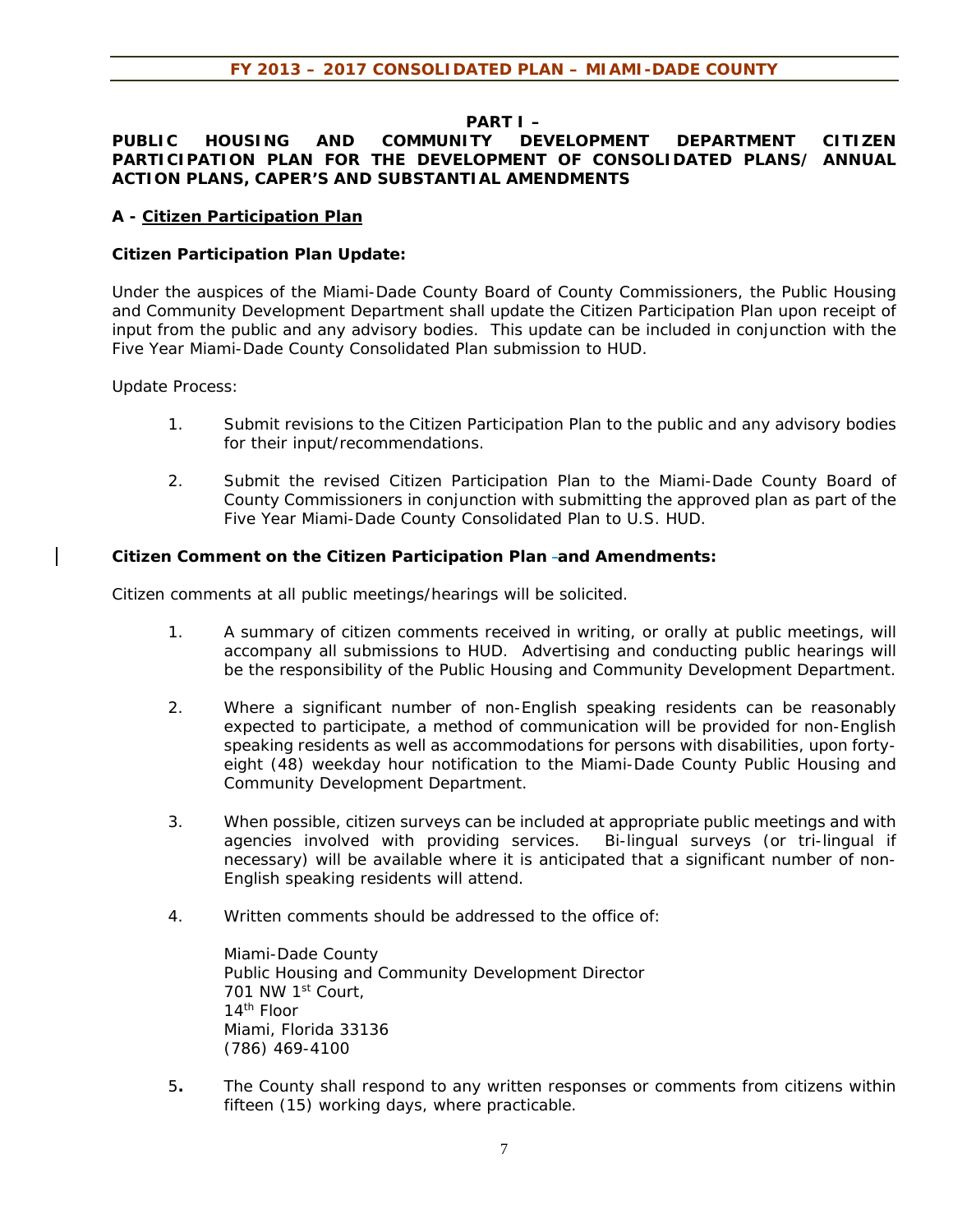#### **B - Five Year Consolidated Plan**

**Consolidated Plan Preparation and Update:** To obtain input from public and private agencies, as well as State and/or local health and welfare agencies that assist in housing, health, economic development, social services and child care agencies to low to moderate-income residents Miami-Dade County will:

- 1. Consult with interested area social/health service/housing providers throughout the County who assist with housing, health, economic development, social services and child care agencies to low to moderate-income residents.
- 2. Conduct two (2) neighborhood meetings/workshops for the purpose of citizen input on community needs. The meetings will be held in areas/locations that are accessible to low and moderate-income residents and beneficiaries of the funds. These meetings will be noticed on the County Website and through various other means such as e-mail lists, through established neighborhood groups, flyers at local facilities and through Commissioners' Offices, if possible. The first meeting/workshop will be held at the beginning of the development of the Consolidated Plan, with a purpose to gather input from the community. The second community meeting/workshop will be held prior to the completion of the Consolidated Plan draft, to report results found as of that date, to convey the input from the first public meeting and any other pertinent information.
- 3. A summary of citizen comments received in writing, or orally at public meetings, will accompany all submissions to HUD. The advertising and conducting of public hearings will be the responsibility of the Public Housing and Community Development Department.
- 4. Comments regarding the plan can be directed in writing, by phone or fax and will be addressed to:

Miami-Dade County Public Housing and Community Development Director 701 NW 1st Court, 14th Floor Miami, Florida 33136 (786) 469-4100

- 5. Advertisement of the these two neighborhood public meetings or workshops to solicit input for the preparation of the Consolidated Plan can be in a newspaper of general circulation prior to the scheduled meeting/workshop. The advertisement will include:
	- the purpose of the meeting/workshop;
	- date:
	- time: and
	- location
- 6. Regarding the Draft of the Consolidated Plan, copies will be available for public review and comment at sites of public access such as government buildings, libraries, etc., as well as on the County's website.
- 7. There will be two Public Hearings to obtain citizens' views and to respond to proposals and questions. Both hearings will be held before the Miami-Dade Board of County Commissioners (BCC) or a committee of the Board.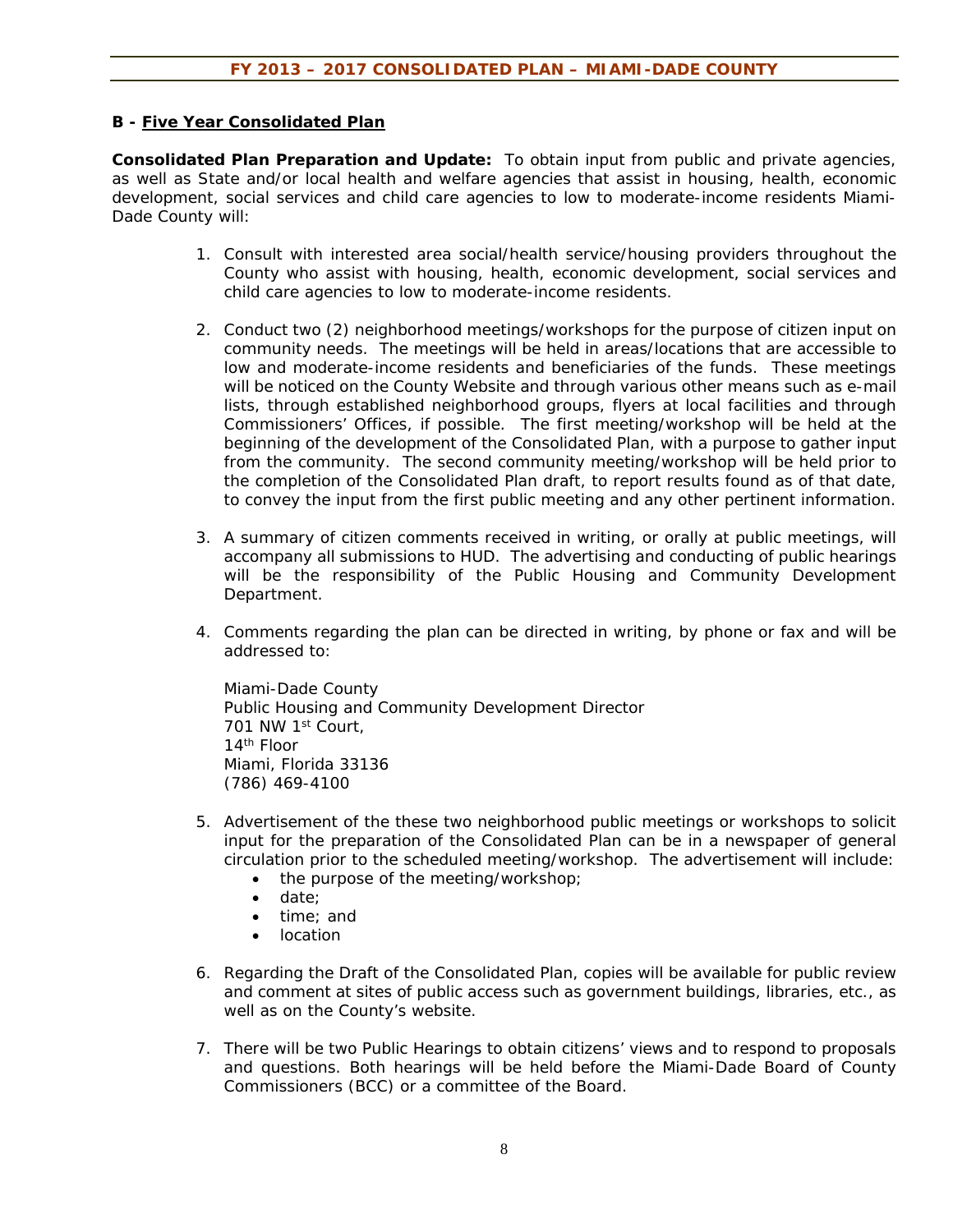- 8. A public notice summarizing the action to be taken at each public hearing will be placed in a newspaper of general circulation, and newspapers representing significant minorities and non-English speaking persons, at least 15-days prior to the hearing. Notices will also be e-mailed to currently listed persons of interest, posted at public buildings and meeting areas, on the County Website and calendar of events or at meetings and through community groups of interest.
- 9. These hearings will address housing and community development needs, development of proposed activities and review of program performance. The hearings will be held in a public facility that is easily accessible to the public, including persons with disabilities. The place, date and time of these hearings will be determined by the County Mayor in consultation with the Chairperson of the Board of County Commissioners, (BCC), Chairperson of the Economic Development and Social Services Committee (EDSS) or applicable committee/or individual as determined by the BCC Chairperson.
- 10. The first public hearing will be held at the Economic Development and Social Services Committee, a committee of the full Board of County Commissioners. This public hearing will provide the community with the opportunity to comment on the activities being considered for funding, prior to the preparation of the Annual Action Plan. The views of citizens on housing and community development needs, including priority non-housing community development needs, will be considered.
- 11. The second public hearing, at which the funding recommendations for the activities considered at the first public hearing, will be held to adopt the Consolidated Plan and the Annual Action Plan. The Board of County Commissioners or a Committee of the Board will, during this public hearing, consider the comments or views of citizens received orally, or in writing, in adopting the final consolidated plan.
- 12. At the time of submission of the Consolidated Plan to the County Commission agenda coordinator, a public announcement summarizing the Consolidated Plan and the availability of copies for public viewing, will be placed in a newspaper of general circulation, and in newspapers representing significant minorities and non-English speaking persons. Copies of the Consolidated Plan will be distributed to regional public libraries, other public facilities such as the South Governmental Center, and other County facilities. Copies of the Plan will be available at the Public Housing and Community Development Department during regular business hours. This public announcement will allow for a 30-day comment period as per U.S. HUD regulations for citizens to respond to the proposed plan before it is adopted by the Board of County Commissioners.
- 13. The public hearing may be held at any time during the public comment period by the BCC or appropriate committee. A summary of the comments or views, and a summary of any comments or views not accepted and the reasons therefore, shall be attached to the final consolidated plan.
- 14. The public hearings/meetings will be held at sites that are accessible to low and moderate income persons, persons with disabilities, the elderly and other special populations. These public hearings will be for the presentation of the Draft Consolidated Plan and the last public hearing will be for the adoption of the Plan and will obtain citizens views and responds to proposals and questions.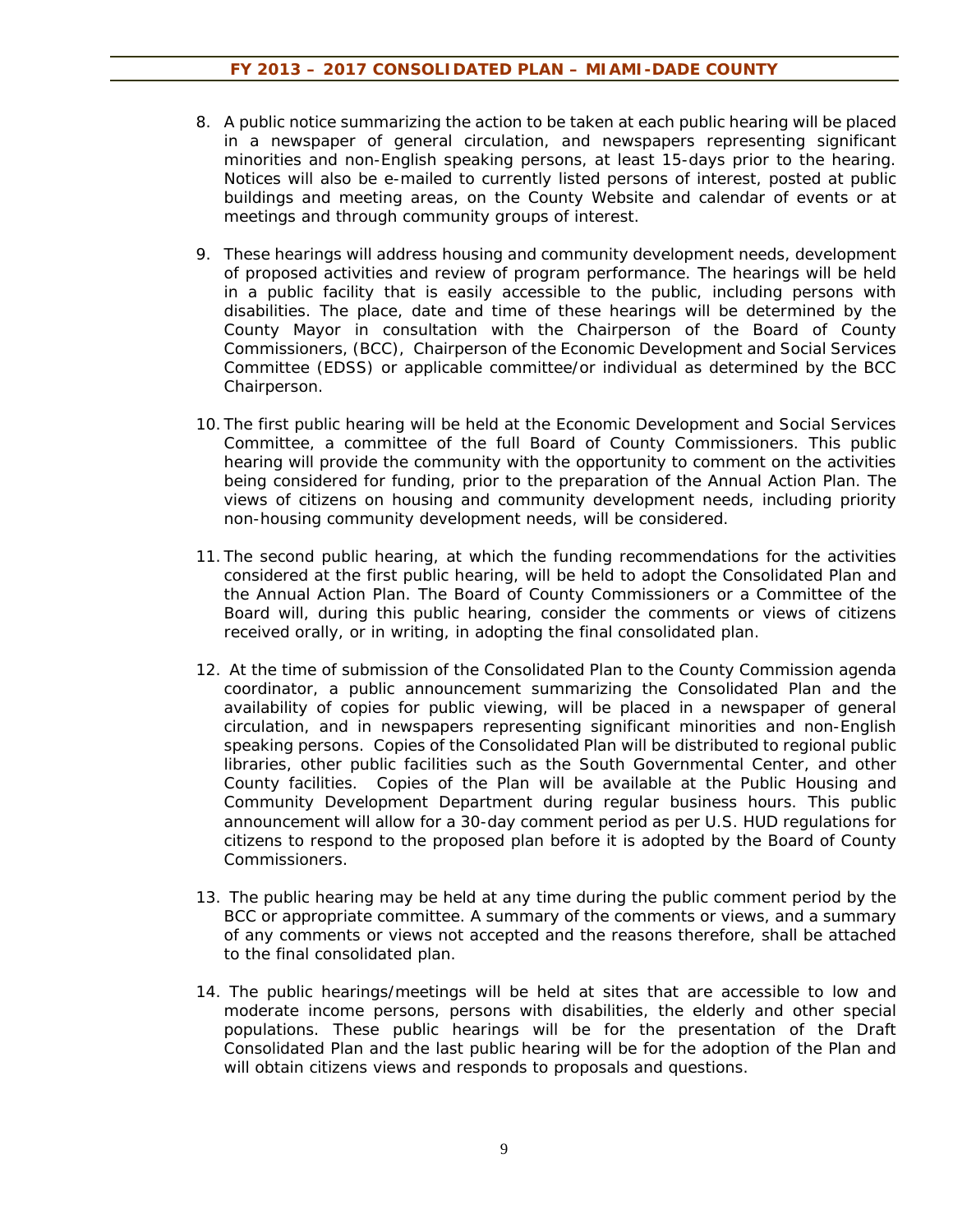- 15. Where a significant number of non-English speaking residents can be reasonably expected to participate, a method of communication will be provided for non-English speaking residents and accommodations will be provided for persons with disabilities, upon forty-eight (48) weekday hour's notification to the Miami-Dade County Housing and Community Development Department.
- 16. Response to inquiries, comments and complaints that are received will be answered by the Public Housing and Community Development Department within fifteen (15) working days, where practicable.

#### **C - Substantial Amendments To The Five Year Consolidated Plan:**

#### Criteria for Amendment(s) to Five Year Consolidated Plan;

**Amendment to Five Year Consolidated Plan:** The County may from time to time find it necessary to amend its Consolidated Plan. The following will define what constitutes and does not constitute a substantial amendment to the Consolidated Plan:

#### Definitions:

A substantial change is any change in purpose, scope and/or beneficiaries of an activity, which actually and/or materially affects one or more of the preceding in the manner stated below:

- An activity assumes a new purpose.
- The scope of activity is increased by 50% or more.
- The minimum change in the cost of an activity is \$125,000 or more, or
- An activity's services are redirected outside of the previously agreed upon Neighborhood Revitalization Strategy Area.

Amendments to the Plan that do not meet any of these four (4) threshold criteria shall be deemed non-substantial and may be approved administratively by the Department and shall not require approval by the Board of County Commissioners.

Substantial Amendments, which affect Neighborhood Revitalization Strategy Areas, will be submitted to the respective Committees for their review and comment prior to action by the full Board of -County Commissioners in order to provide citizens with a reasonable opportunity to comment on any substantial amendments to the Plan.

At the time of submission of Substantial Amendments to the Consolidated Plan to the County Commission agenda coordinator, a public announcement summarizing the amendments will be placed in a newspaper of general circulation, and newspapers representing significant minorities and non-English speaking persons. Copies of the amendments will be available at the Public Housing and Community Development Department during regular business hours.

A public notice summarizing the amendment(s) will be placed in a newspaper of general circulation and newspapers representing significant minorities and other non-English speaking persons at least fifteen days prior to the Hearing. This fifteen day period will allow the public a period of time for comments. Copies of the amendment will be available at the Department's office located at 701 NW 1 Court, 14 Floor, Miami, Florida 33136, during regular business hours. Notice of the hearing should also be published on the Departments' website and the County Calendar. This process will allow for a comment period for citizens to respond to the proposed amendments per U.S. HUD regulations, before they are adopted by the Board of County Commissioners in a public hearing. A public hearing may be held at any time during the public comment period. A summary of the comments or views,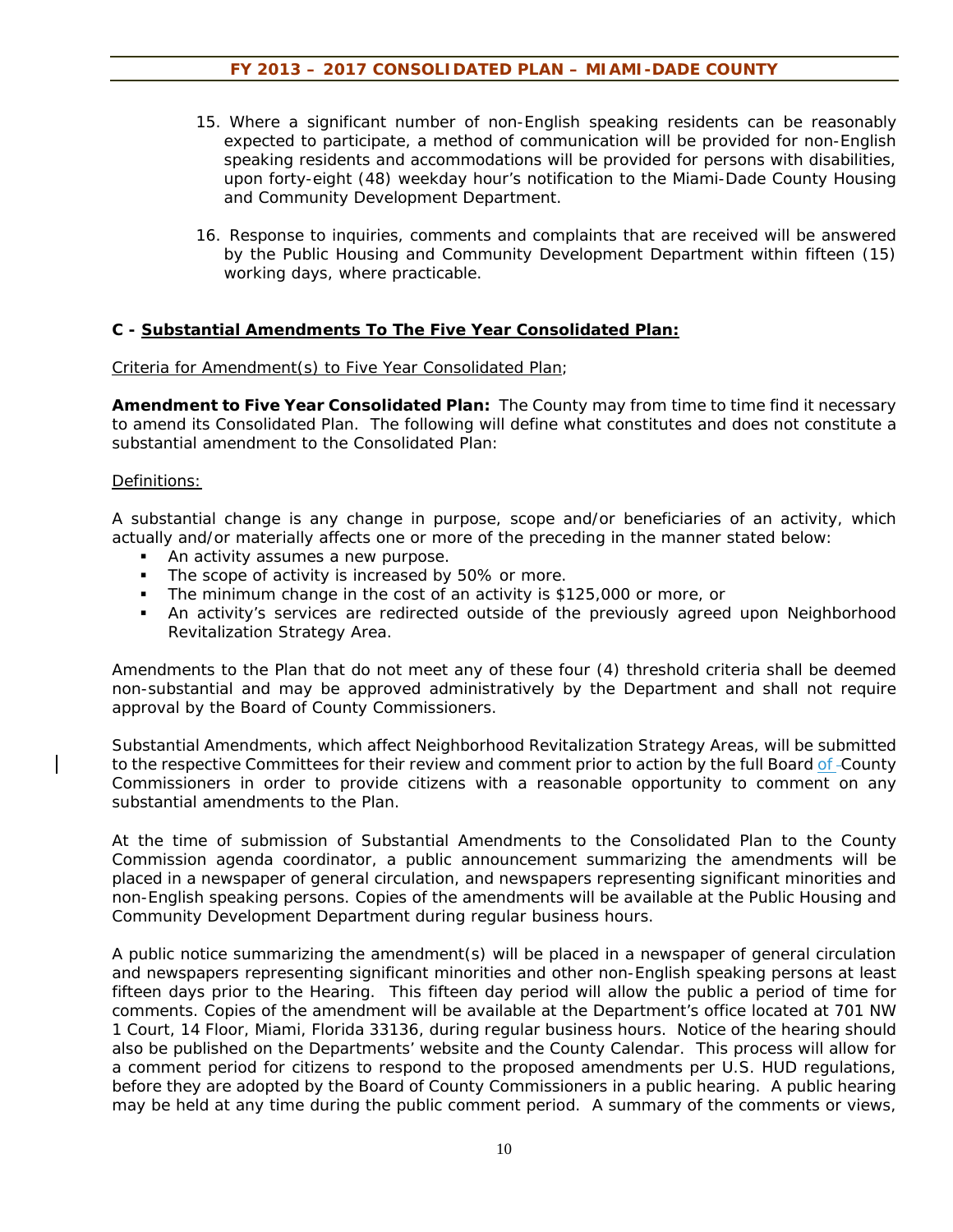and a summary of any comments or views not accepted and the reasons therefore, shall be attached to the final consolidated plan.

#### **D - Annual Action Plan (AAP)**

**Annual Action Plan Preparation:** To obtain input from public and private agencies as well as State and/or local health and child welfare agencies that assist in housing, health, social services, to lowto moderate-income residents of Miami-Dade County, the following steps will be taken

- 1. Conduct a public hearing before the Board of County Commissioners (BCC) or appropriate BCC committee for the purpose of gaining citizen input on the Annual Action Plan.
- 2. The advertising and conducting of public hearings will be the responsibility of the Public Housing and Community Development Department.
- 3. A summary of citizen comments received in writing, or orally at public meetings, will accompany all submissions to HUD.
- 4. Advertise all public meetings and workshops to solicit input for the preparation of the agenda item in a newspaper of general circulation at least fifteen (15) days prior to the scheduled meeting/hearing. The advertisement will include:
	- the purpose of the hearing;
	- date:
	- time: and
	- **•** location
- 4. Provide a draft of the Annual Action Plan for public review and comment at sites of public access such as government buildings, libraries, etc., as well as on the County's website not less than thirty (30) days prior to the plan's submission.
- 5. The public hearings/meetings will be held at sites that are accessible to low and moderate income persons, persons with disabilities, the elderly and other special populations.
- 6. Where a significant number of non-English speaking residents can be reasonably expected to participate, a method of communication will be provided for non-English speaking residents and accommodations will be provided for persons with disabilities, upon forty-eight (48) weekday hours notification to the Miami-Dade County Public Housing and Community Services Department.
- 7. Response to inquiries, comments and complaints that are received will be answered by Public Housing and Community Development Department within fifteen (15) working days, where practicable.

#### **Criteria for Amendment(s) to Annual Action Plan**

#### **Amendment to Annual Action Plan (AAP):**

The County may from time to time find it necessary to amend its AAP. The following will define what constitutes and does not constitute a substantial amendment to the AAP:

#### Definitions: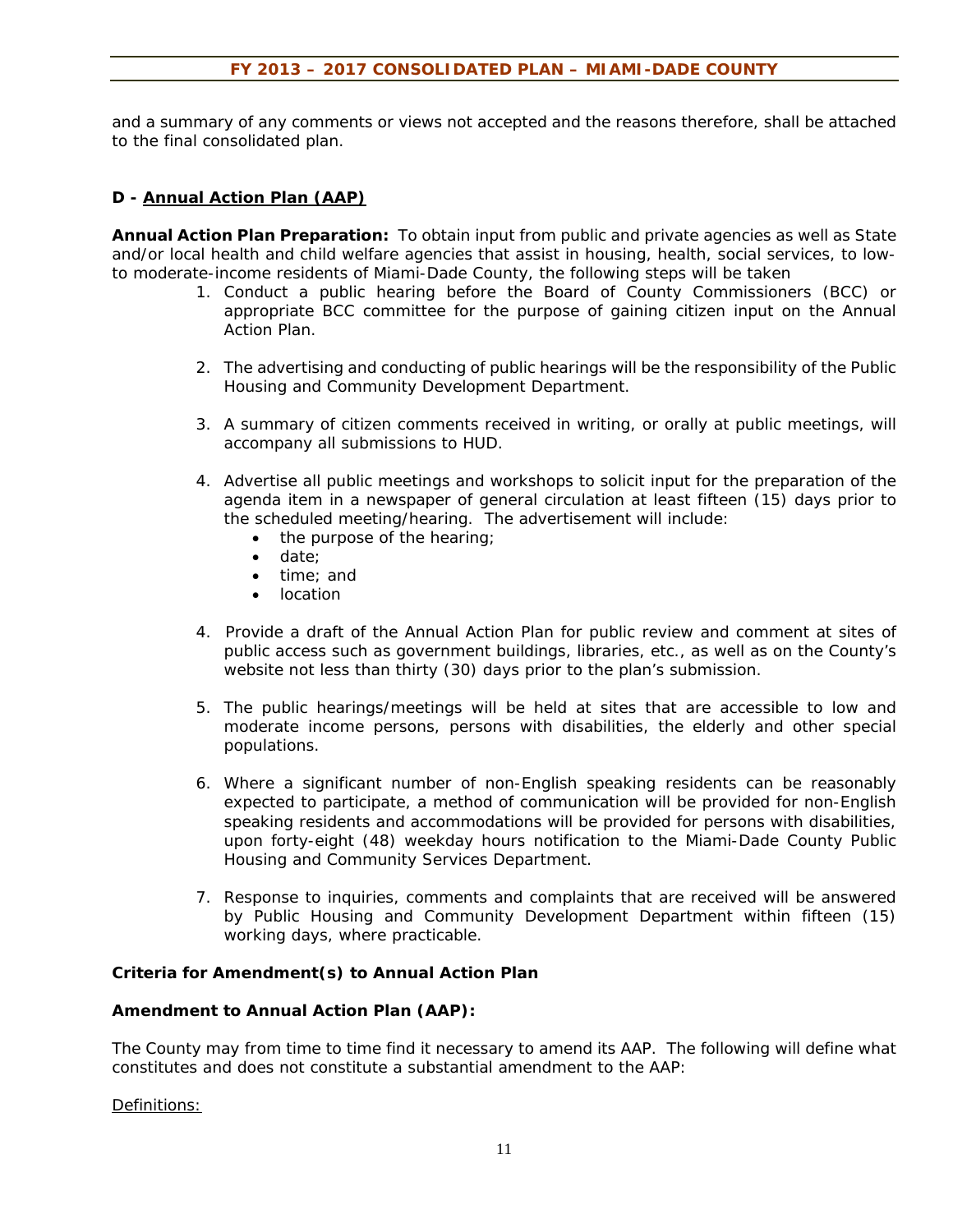A substantial change in a planned or actual activity will require an amendment to the plan. A substantial change is any change in purpose, scope and/or beneficiaries of an activity, which actually and/or materially affects one or more of the preceding in the manner stated below:

- An activity assumes a new purpose.
- The scope of activity is increased by 50% or more.
- The minimum change in the cost of an activity is \$125,000 or more, or
- An activity's services are redirected outside of the previously agreed upon strategy areas.

Amendments to the Plan that do not meet any of these four (4) threshold criteria shall be deemed non-substantial and may be approved administratively by the Department and shall not require approval by the Board of County Commissioners.

Amendments, which affect established target areas will be submitted to the respective Committees for their review and comment during their next regularly scheduled meeting, or at a meeting that has been called to address an issue, in order to provide citizens with a reasonable opportunity to comment on any substantial amendments to the Plan, prior to action by the full Board Of County Commissioners.

At the time of submission of Substantial Amendments to the Annual Action Plan to the County Commission agenda coordinator, a public announcement summarizing the amendments will be placed in a newspaper of general circulation, and newspapers representing significant minorities and non-English speaking persons. Copies of the amendments will be available at the Public Housing and Community Development Department during regular business hours.

A public notice summarizing the amendment(s) will be placed in a newspaper of general circulation and newspapers representing significant minorities and other non-English speaking persons at least fifteen days prior to the Hearing. This fifteen days period will allow the public a period of time for comments. Copies of the amendment will be available at the Department's office located at 701 NW 1 Court, 14 Floor, Miami, Florida 33136, during regular business hours. Notice of the hearing should also be published on the Department's website and the County Calendar. This process will allow for a comment period for citizens to respond to the proposed amendments per U.S. HUD regulations, before they are adopted by the Board of County Commissioners in a public hearing. A public hearing may be held at any time during the public comment period. A summary of the comments or views, and a summary of any comments or views not accepted and the reasons therefore, shall be attached to the final consolidated plan.

#### **Availability to the Public**

To provide the public an opportunity to share their views and to respond to the Annual Action Plan the following strategies will be implemented:

- 1. The Miami-Dade County will post the Annual Action Plan on the Miami-Dade County/Public Housing and Community Development website: (http//www.miamidade.gov/housing).
- 2. All reasonable efforts will be taken to make Annual Action Plan accessible to persons with disabilities, upon request.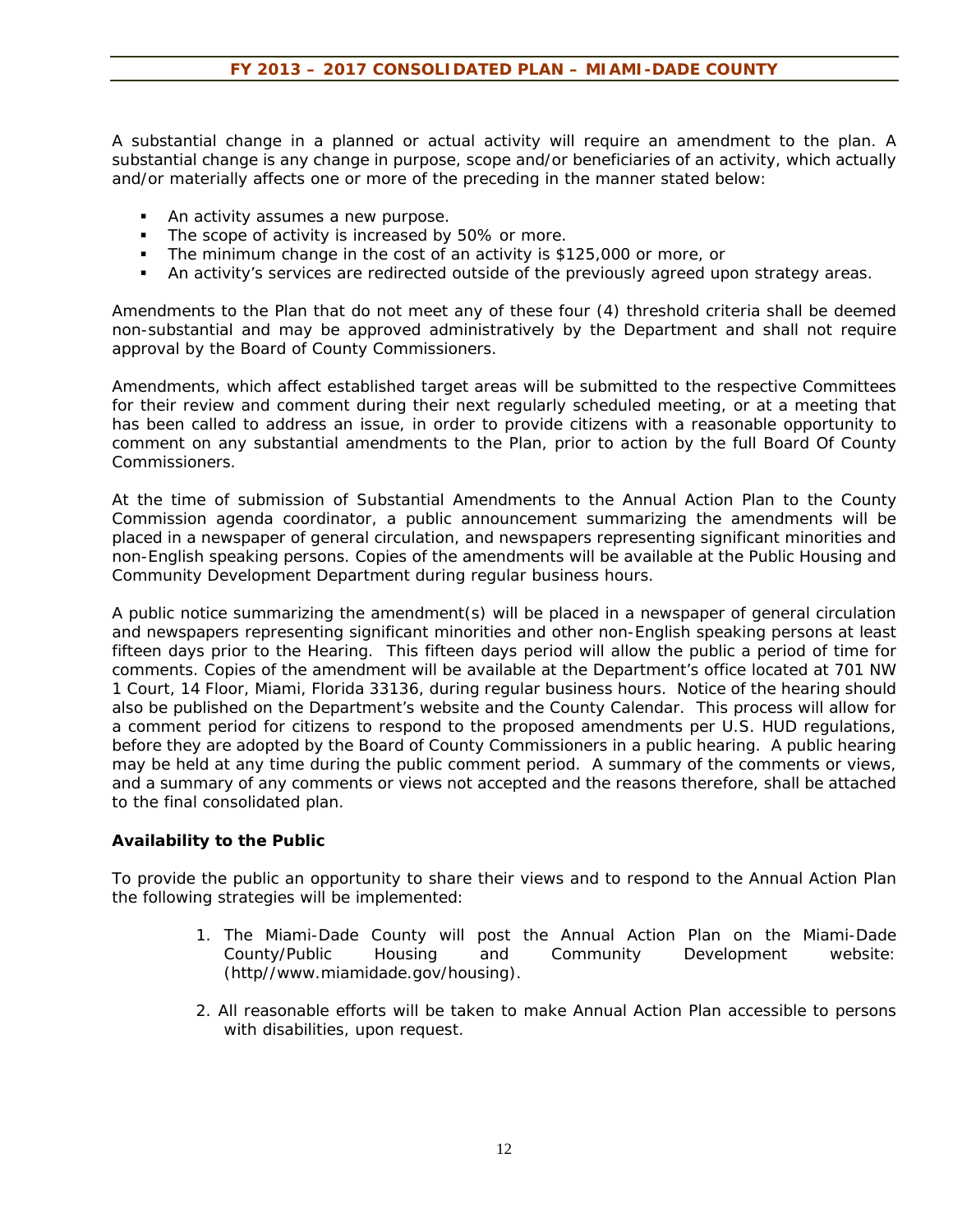#### **Access to Records**

To provide an opportunity for citizens to receive information, submit comments and/or submit grievances on the proposed Annual Action Plan the following strategies will be implemented:

- 1. Advertise a summary of the Annual Action Plan, or a substantial amendment in a newspaper of general circulation, soliciting comments for a period of thirty (30) days. The summary will describe the contents and purpose of the Annual Action Plan and will include locations where the entire plan may be examined.
- 2. Copies of the documents will also be placed on the County website.
- 3. Comments on the documents can be forwarded to; Miami-Dade County Public Housing and Community Development Department 701 NW 1 Court 14th Floor Miami, Florida 33136 Phone: (786) 469-4100
- 4. If not satisfied at the local level, complaints may be forwarded to HUD.

#### **E - Comprehensive Annual Performance And Evaluation Report (CAPER)**

To provide an opportunity for citizens to receive information and/or submit comments regarding the Comprehensive Annual Performance Report (CAPER) and before submission to U.S. HUD the following strategies will be implemented:

- 1. Notification will be given of the availability for review of the Comprehensive Annual Performance Report in a newspaper of general circulation and newspapers representing significant minorities and Non-English speaking persons. The notification will describe the contents of the Comprehensive Annual Performance Report and will include locations where the Comprehensive Annual Performance Report may be examined.
- 2. The Consolidated Annual Performance and Evaluation Report will be presented
- 3. The Miami-Dade County will post the Consolidated Annual Performance and Evaluation Report on the Miami-Dade County website.
- 4. Citizens will be given a period of fifteen (15) days in order to submit views and comments to the Comprehensive Annual Performance Report prior to the report's submission to HUD.
- 5. Comments may be submitted to the Department regarding the Comprehensive Annual Performance and Evaluation Report at a public meeting that is held annually in the first quarter of the succeeding year following the publication of the performance report or by phone, e-mail or fax.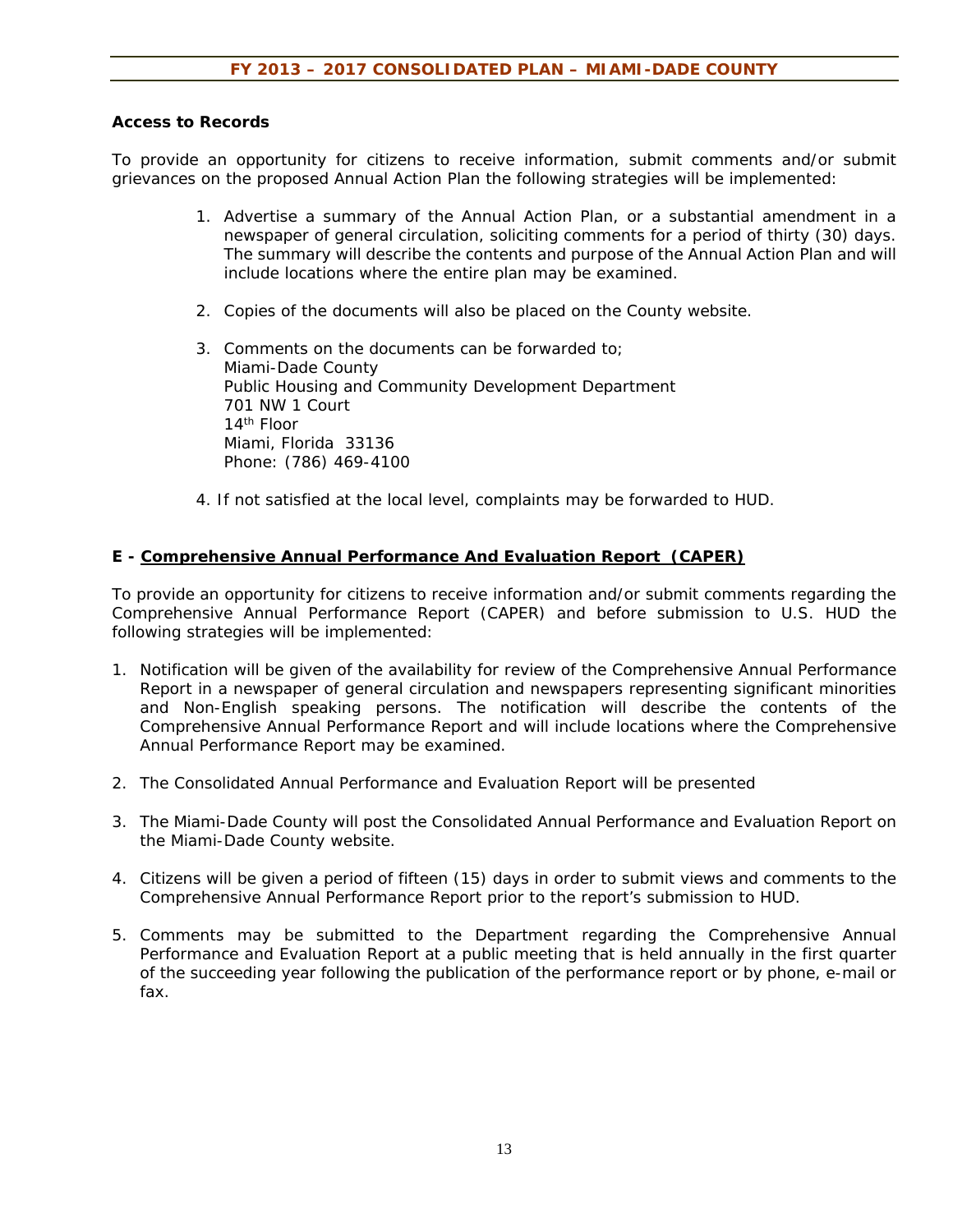#### **Availability to the Public**

To provide the public an opportunity to share their views and to respond to the Consolidated Annual Performance and Evaluation Report as adopted, the following strategies will be implemented:

- 1. Copies will be made available at the offices of the Public Housing and Community Development Department during regular business hours.
- 2. All reasonable efforts will be taken to make the Consolidated Annual Performance and Evaluation Report accessible to persons with disabilities, upon request.

#### **Access to Records**

To provide an opportunity for citizens to receive information, submit comments and/or submit grievances on the CAPER the following strategies will be implemented:

- 1. Advertise that the CAPER or a summary of the CAPER is available for period of 15 days for public comment. This advertisement will be in a newspaper of general circulation. The advertisement will describe the contents and purpose of the CAPER and will include locations where the document may be examined.
- 2. Copies of the documents will also be placed on the County website.
- 3. When possible, the County will make available electronic copies of the documents to citizens and groups that request it.
- 4. Comments on the documents can be forwarded to;

Miami-Dade County Public Housing and Community Development Department 701 NW 1 Court, 14th Floor Miami, Florida 33136 Phone: (786) 469-4100

5. If not satisfied at the local level, complaints may be forwarded to HUD. U.S. Department of Housing and Urban Development Office of Community Planning and Development 909 SE First Avenue, Room 300 Miami, Florida 33131

#### **Availability to the Public**

To provide the public an opportunity to share their views and to respond to the Consolidated Annual Performance and Evaluation Report as adopted, the following strategies will be implemented:

- 1. The Miami-Dade County will post the Consolidated Annual Performance and Evaluation Report, as adopted on the Miami-Dade County website.
- 2. All reasonable efforts will be taken to make the Consolidated Annual Performance and Evaluation Report accessible to persons with disabilities, upon request.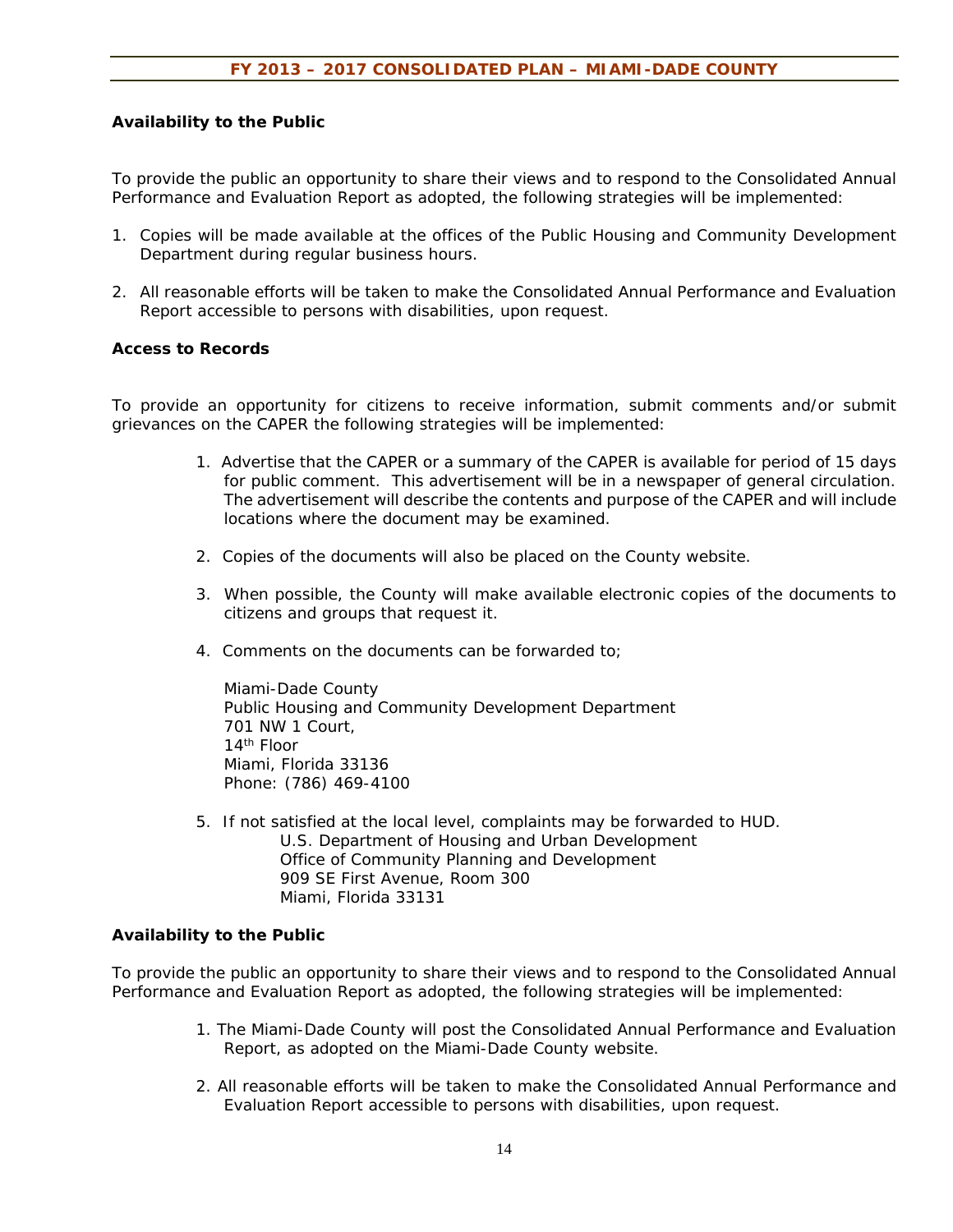2. Copies of the documents will also be placed on the County website.

#### **Technical Assistance**

Upon request, technical assistance will be provided to groups representing low-and moderate-income persons, including persons with disabilities or other special needs. These groups or persons must complete applications or proposals for funding assistance under any of the programs covered by the Consolidated Plan, as well as preparation of a budget for any proposed activity.

#### **Complaints**

The Public Housing and Community Development Department will act swiftly and objectively in resolving all written complaints and grievances utilizing the following strategies:

- 1. The Public Housing and Community Development Department will respond to citizen complaints/grievances within fifteen business (15) days. The Director's response will indicate the avenue(s) of appeal to the complainant.
- 2. Citizens may, at any time during the complaint resolution process, contact the U.S. Department of Housing and Urban Development (HUD) directly at the following address:

 U.S. Department of Housing and Urban Development Office of Community Planning and Development 909 SE First Avenue, Room 300 Miami, Florida 33131-3028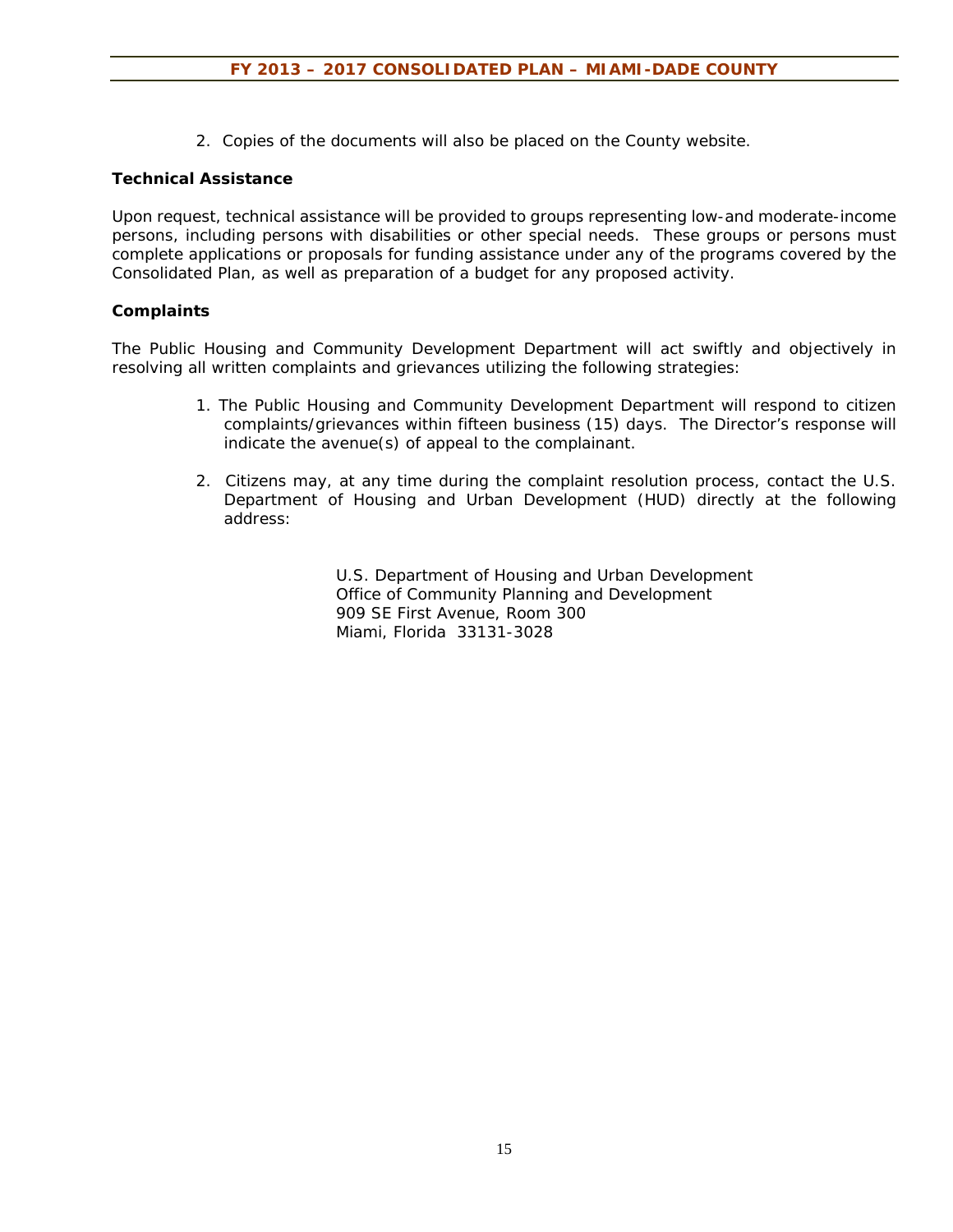#### **PART II:**

#### **COMMUNITY ACTION AND HUMAN SERVICES DEPARTMENT CITIZEN PARTICIPATION PLAN**

#### **Overview of Community Action And Human Services Department (GAHSCAHSD) And Community Action Board (CAB)**

Community Action and Human Services Department (CAHSCAHSDs) are private non-profit or public organizations that were created by the federal government in 1964 to combat poverty in geographically designated areas. Status as a CAHSCAHSD is the result of an explicit designation by local or state government. A CAHSCAHSD has a tripartite board structure that is designed to promote the participation of the entire community in the reduction or elimination of poverty. The Community Action and Human Services Department seeks to involve the community, including elected public officials, private sector representatives and especially low-income residents in assessing local needs and attacking the causes and conditions of poverty.

#### PURPOSE AND MISSION

The core funding for CAHSCAHSD's comes from the Community Services Block Grant (CSBG), which was created in 1981 by the Omnibus Budget Reconciliation Act.

The purpose of the CSBG Act as amended by the Coats Human Services Act of 1998 is "to provide assistance to States and local communities, working through a network of CAHSCAHSD's and other neighborhood based organizations, for the reduction of poverty, the revitalization of low-income communities and the empowerment of low-income families and individuals in rural and urban areas to become fully self-sufficient".

A CAHSCAHSD carries out its mission through a variety of means including: (a) community-wide assessments of needs and strengths, (b) comprehensive anti-poverty plans and strategies, (c) provision of a broad range of direct services, (d) mobilization of financial and non-financial resources, (e) advocacy on behalf of low-income people and (f) partnerships with other community-based organizations to eliminate poverty. A CAHSCAHSD involves the low-income population it serves in the planning, administering and evaluation of its programs.

Six national goals were developed by the U.S. Department of Health and Human Services in 1994 for community action. Those goals are:

- Goal 1 Low-income people become more self-sufficient.
- Goal 2 The conditions in which low-income people live are improved.
- Goal 3 Low-income people own a stake in their community.
- Goal 4 Partnerships among supporters and providers of services to low income people are achieved.
- Goal 5 Agencies increase their capacity to achieve results.
- Goal6 Low-income people, especially vulnerable populations, achieve potential by strengthening family and other supportive systems.

#### STRUCTURE AND SCOPE (CAC/CAB)

Through the formation of citizen organizations, residents are empowered to effectively speak directly on behalf of their interests and views within their immediate areas and within the broader community while working together to reach solutions to problems. Central to the plan is the establishment of two citizen participation structures; one the neighborhood level; and one a countywide level.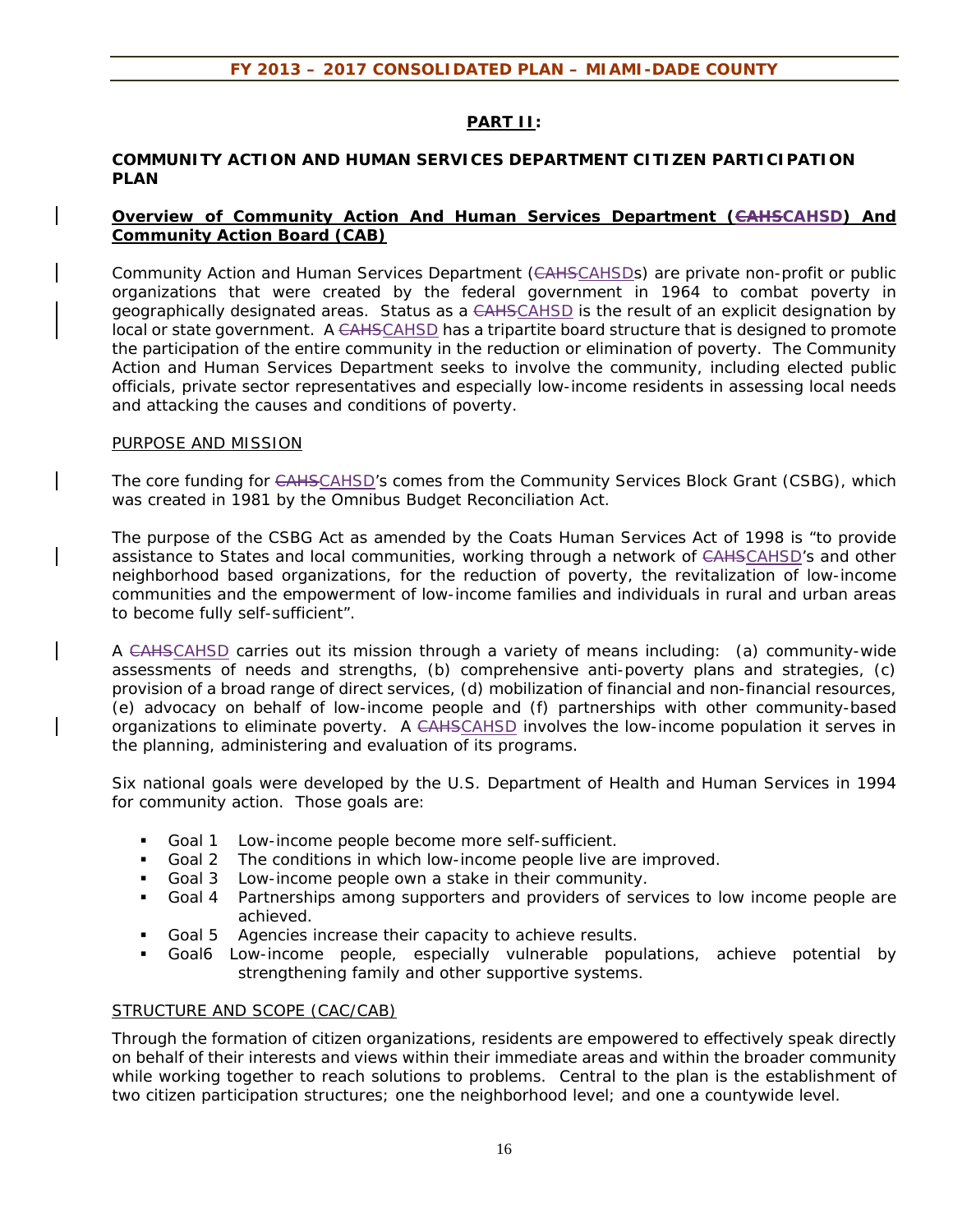To better maximize the use of local resources, the Community Advisory Committees (CAC's) must develop and nurture positive relationships with private and public sector entities to improve the quality of life in low-income neighborhoods.

(1) The neighborhood structure exists in the form of Community Advisory Committees (CAC).

(2) The countywide structure exists in the form of a Community Action Board (CAB).

The Community Action Board By-Laws Article 16 mandates that:

- There shall be a Community Advisory Committee in each of the identified target areas as established by Citizen Participation Guidelines of the Agency and adopted by the County Commission.
- Each Community Advisory Committee shall serve in an advisory capacity to the Board and shall have the opportunity to recommend, plan and conduct neighborhood projects.
- Each Community Advisory Committee may establish subcommittees deemed necessary to carry out the neighborhood projects.
- Guidelines for community advisory committees, established by the Agency and adopted by the Board of County Commissioners, shall govern the Community Advisory Committees.

Miami-Dade Community Action And Human Services Department (CAHSCAHSD) Strategy and Approach

The CSBG requires the formation and maintenance of a tripartite board, for a private, nonprofit Community Action and Human Services – a CAHSCAHSD, as the critical structure to assure decisionmaking and participation by low-income individuals in the development, planning, implementation and evaluation of programs funded under the Block Grant. The board must be constituted such that:

- One-third of the members of the board are elected public officials, holding office on the date of selection, or their representatives;
- Not fewer than one-third of the members are persons chosen in accordance with Democratic selection procedures adequate to assure that these members are representatives of low-income individuals and families in the neighborhood served; and
- The remainder of the members are officials or members of business, industry, labor, religious, law enforcement, education or other major groups and interests in the community served.

The Community Action and Human Services Department (CAHSCAHSD), as the representative of the Board of County Commissioners, is duly responsible to ensure the involvement of all three sectors in advocacy, resource mobilization and service delivery to impact the incidence of poverty in Miami-Dade County. While the State has the option to come up with a different mechanism for public CAHSCAHSD's, it has opted to utilize the requirements cited above as the framework for public CAHSCAHSD's as well.

Recognizing the magnitude of the geography of the Miami-Dade County, the formation of Community Advisory Committees (CAC's) in targeted communities provides CAHSCAHSD with an enhanced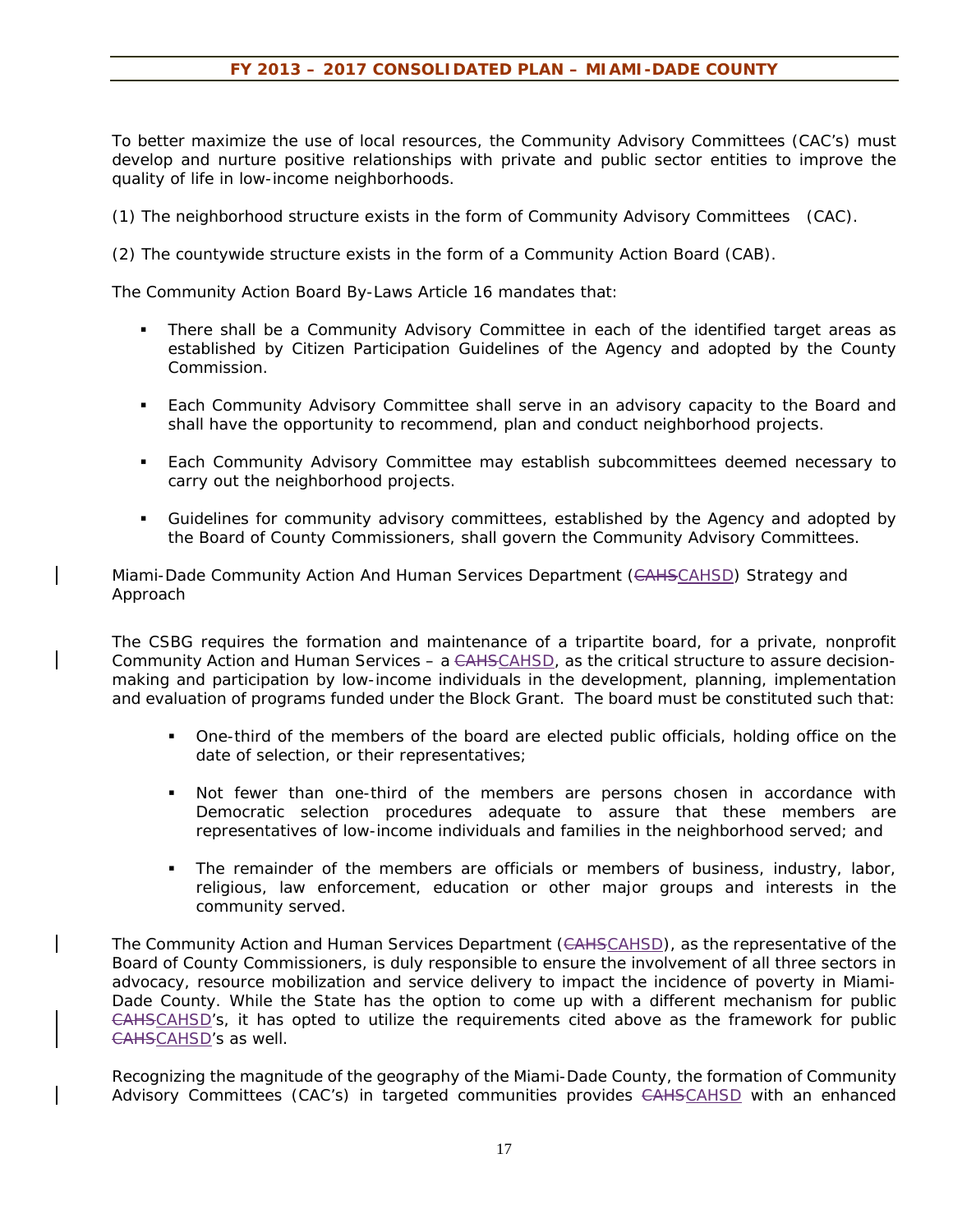opportunity to maximize representation of the low-income, to reduce isolation of those communities and to present a unified voice to address community attitudes and practices toward the poor and to impact the allocation of public and private resources for the reduction or elimination of poverty.

CAHSCAHSD, in its desire to fully engage the community, employs a two-tiered approach to the engagement of the community.

First, the CAHSCAHSD Community Advisory Committees that focus on social concerns impacting their neighborhoods.

**Secondly**, in communities where CAHSCAHSD and PHCD share the same boundaries, the CAHSCAHSD Community Advisory Committees and PHCD Community Advisory Committees, in addition to social concerns, focus on issues related to the community and economic development of their neighborhoods.

#### **LEADERSHIP DEVELOPMENT OF COMMUNITY ADVISORY COMMITTEES**

Critical to the Community Action and Human Services' (CAHSCAHSD) philosophy is the need for residents of low-income communities to become their own advocates and to play a central role in public policy initiatives and programs that have a direct impact on their environment. The CAHSCAHSD's objective is to reduce the isolation of the poor and to improve communication between them and the policy-makers. The ultimate objective is not to speak for the people, but rather to enable them to speak for themselves. To better equip the Community Advisory Committees (CAC's) in fulfilling their advocacy mission and making sound decisions, the CAHSCAHSD must provide the CAC members with capacity building and leadership development training to support their building of better communities.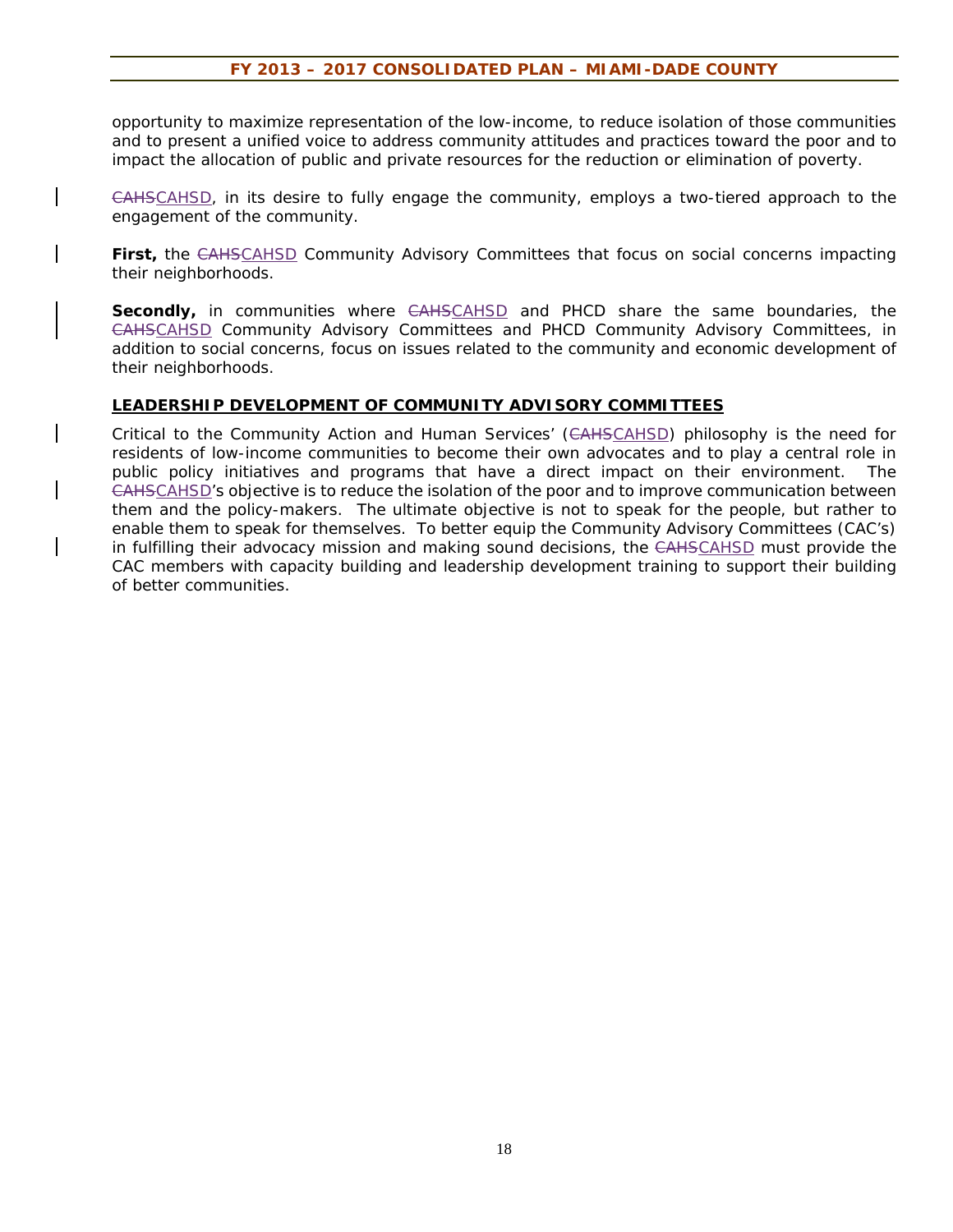#### **PART III:**

#### **COMMUNITY ADVISORY COMMITTEE (CAC) GUIDELINES**

Each Community Advisory Committee (CAC) will be identified by the name of its Target Area, with the exception of the Model City area. The committee will represent the Target Area whose boundaries are recognized by the Board of County Commissioners or its Designee. The West Little River CAC will be governed by the guidelines specified in this section as long as there is a minimum level of participating volunteers as prescribed by this plan. In the event the West Little River CAC At such time the County-is unable to meet get-the minimum number of members to conduct the business of the CAC, the County shall utilize the alternative citizen participation process described below, which includes the volunteers, it will discontinue the CAC and CCounty staff will conducting all future meetings to obtain and input from the West Little River NRSA citizens and community engagement.

The County will no longer seek input from the Model City CAC. Instead, Public Housing and Community Development staff will conduct quarterly meetings in the Model City NRSA. These meetings will be area, noticed in advance on the County calendar and in a newspaper of general circulation. The Department will notify the list of housing and community development agencies, recent applicants and interested parties prior to meetings.

This amendment to this Citizen Participation Plan hereby also amends All references to amendments that take effect in this Citizens' Participation Plan also apply to the 2013-2017 Consolidated Plan. In the event of conflict between this amended Citizen Participation Plan and the 2013-2017 Consolidated Plan as it relates to citizen participation, this amended Citizen Participation Plan shall govern.  $\frac{1}{10}$ extended.

#### **MEMBERSHIP - Overall**

The Community Advisory Committee (CAC) will consist of residents and area stakeholders. Stakeholders are those individuals who may be impacted by the outcome of the initiatives that will be developed in the Target Area. Stakeholders are defined as residents, property owners, business owners or persons employed in the Target Area.

#### **a- COMMUNITY ADVISORY COMMITTEE COMPOSITION**

- **1-Oversight of the West Little River Community Action Committee by Miami-dade Public Housing and Community Development Public Housing and Community Development Department Community Advisory Committee**
- **2-Human Services Community Action Committee**

**1- Oversight of the West Little River Public Housing and Community Development Department CCommunity Action Committee by Miami-dade Public Housing and Community Development (PHCD CAC)** 

#### **Composition of Committees:**

The Public Housing and Community Development Department's Neighborhood Revitalization Strategy Area Community Advisory CommitteesWest Little River Community Advisory Committee shall be composed of thirteen (13) elected representatives from the designated county target areas. Those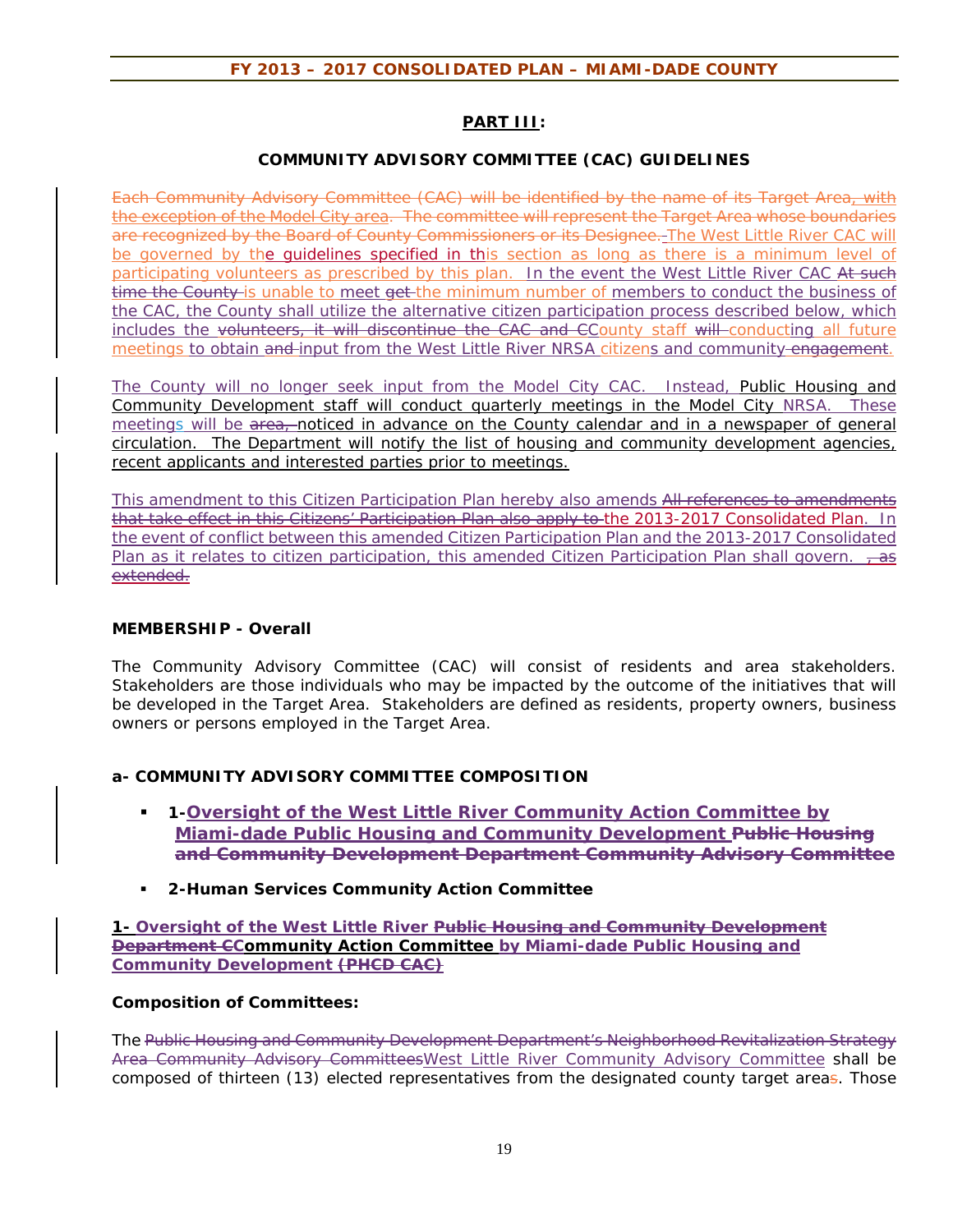representatives can be residents, business owners, individuals employed in the area or property owners. In order to serve as a member of the committee candidates must:

- Be at least eighteen (18) years of age and a registered voter in Miami-Dade County.
- Miami-Dade County staff employed by Public Housing and Community Development Department are ineligible to be committee members. They may, however, participate in discussions at meetings of the Committee. Any person who works for an agency that receives funds from Public Housing and Community Development Department may serve as a member of the Committee but must adhere to rules of conflict of interest.
- Miami-Dade County staff employed by other Miami-Dade County departments may serve as Committee members provided they reside within the target area. However, they are not eligible if they merely work, own property, or operate a business in the neighborhood.

#### **General Responsibilities of Members and Officers**

Members are expected to:

- Support the missions of the Public Housing and Community Development Department;
- Solicit input from the community at large;
- Attend meetings regularly; and
- Represent the views of the majority of the residents of the area.

#### **Officers: PHCD West Little River Community Advisory Committee**

The Public Housing and Community Development Department Community Advisory CommitteesWest Little River will have four members who will serve as officers. The officers will consist of the Chairperson, Vice Chair, Secretary and Parliamentarian. The officers will select from among the entire committee.

- **Chairperson** The Chairperson will preside at all Committee meetings. They will provide subcommittees the opportunity to form and present their recommendations to the membership for action, will reflect action approved by the full membership rather than action of individual members and will assist the staff in the preparation of agendas;
- **Vice-Chairperson** The Vice-Chairperson will, in the absence of the Chairperson, become Acting Chairperson of the committee with all the rights, privileges, and powers afforded to the Chairperson. In the case of a lack of attendance, resignation, recall or death of the Chairperson, the Vice-Chairperson will automatically become the Chairperson.
- **Secretary** The Secretary will be responsible for drafting Committee correspondence and recording all minutes and other records of the Committee. In the absence of the Chairperson and Vice-Chairperson, the Secretary will temporarily assume the duties of Chairperson. In the case of a lack of attendance, resignation, recall or death of the Vice-Chairperson, the Secretary will automatically become the Vice-Chairperson. In the case of a lack of attendance,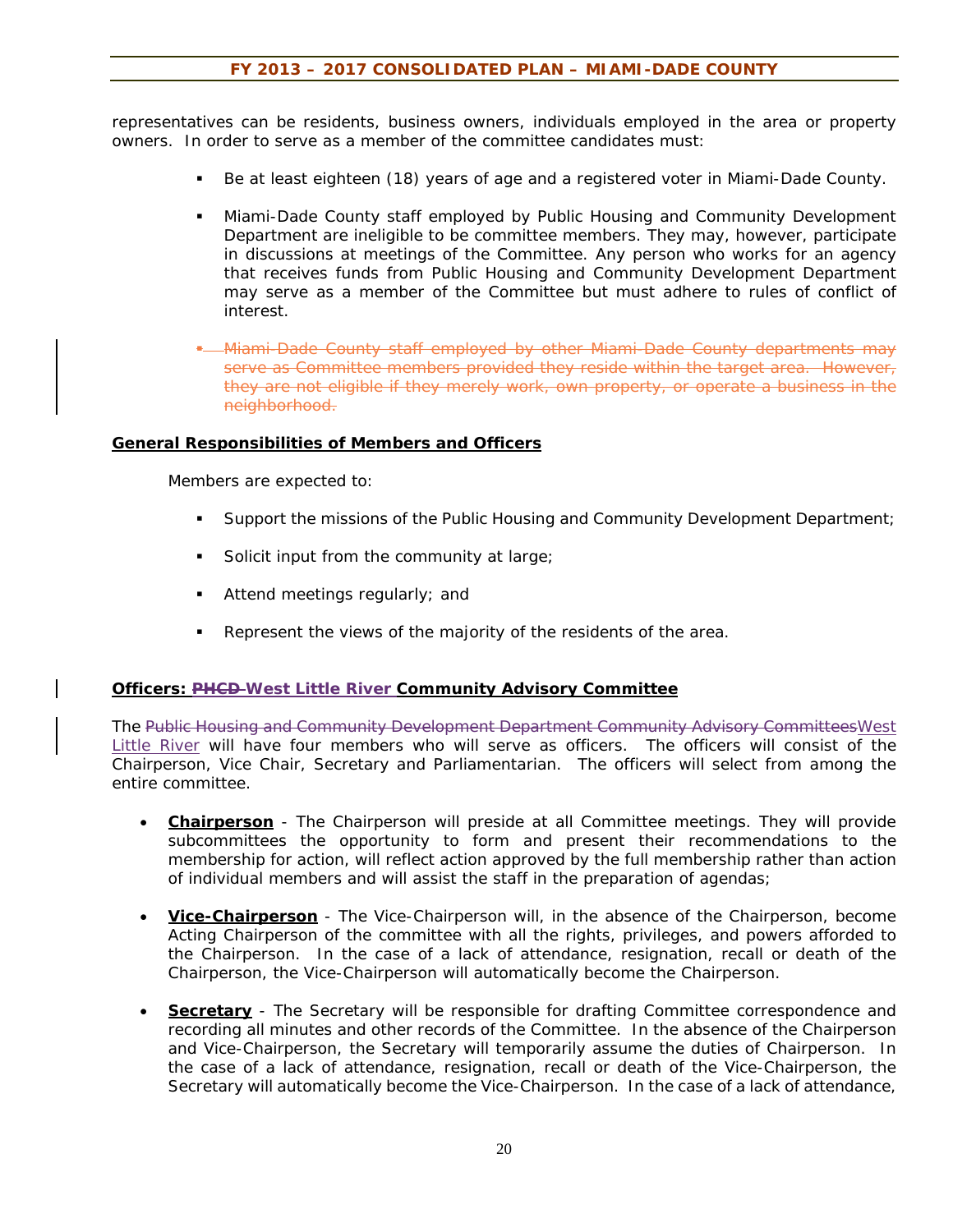resignation, recall or death of the Secretary, the Committee will nominate and elect a new Secretary by secret ballot at a regularly scheduled meeting.

 **Parliamentarian** - The Parliamentarian's responsibility is to ensure that the meeting is conducted in a respectful manner and in accordance with Robert's Rules of Order Revised. In the case of a lack of attendance, resignation, recall or death of the Parliamentarian, the Committee will nominate and elect a new Parliamentarian by secret ballot at a regularly scheduled meeting

#### Term of office-

Members and Officers of the PHCD-West Little River Community Advisory Committee will be elected for three (3) year terms.

#### Vacancies-

A vacancy on the Committee will be determined to exist under the following conditions:

- Absence from three (3) consecutive meetings without proper notification.
- **Recall or removal in accordance with the Citizen Participation Guidelines.**
- **Upon resignation.**

If a vacancy occurs on the Public Housing and Community Development Department Community Advisory Committee(s), the replacement will be filled by special electionbased on the nature of their selection to the Committee.

#### **Eligibility for Members and Officers**

All candidates for membership must submit documentation supporting their qualifications to serve on the Advisory Committeethe Community Advisory Committee. Additionally, each candidate must have current documentation, which consists of a photo identification issued by a governmental agency as proof of identity. Depending on which eligibility category you are registering under, you will need to submit one of the following:

Resident

Residents who wish to serve as a Member or an Officer must submit proof of residency within the West Little River Target Area/NRSA. Proof of residency may include:

- A current utility bill with the candidate's name at an address within the Target Area;
- Deeds, mortgages or homestead exemption documentation with the candidate's name and an address within the Target Area/; or
- Official correspondence from a governmental agency indicating the candidate's name and an address within the Target Area.

#### Property Ownership

Property owners who wish to serve as a Member must submit property records consisting of deeds, mortgages and/or mortgage payment documentation with the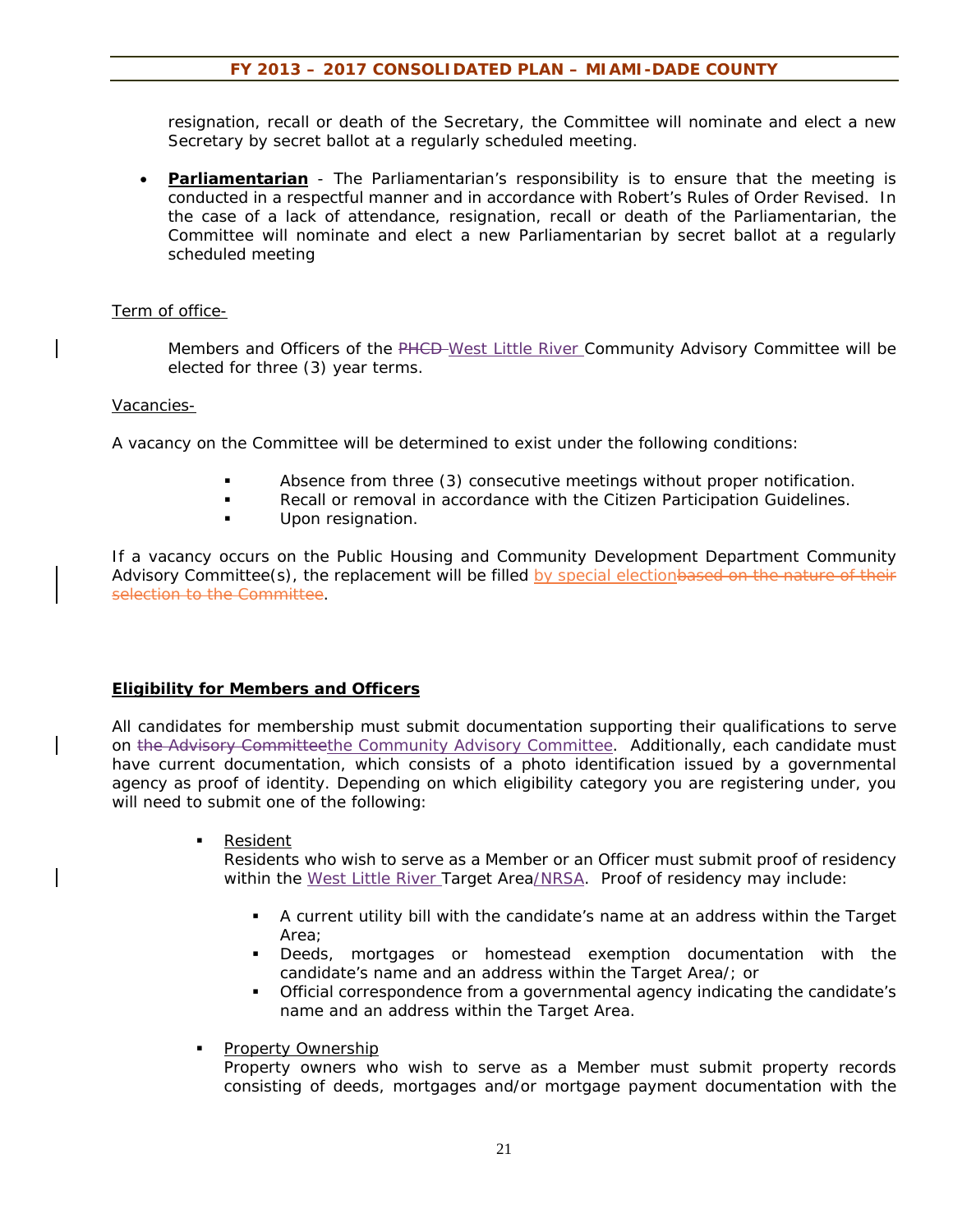owners name and address showing ownership and proof that the property in question is located within the Target Area.

Business Ownership

Business owners who wish to serve as a Member must submit documentation consisting of corporate records and evidence that the business is located within the Target Area.

 Employment in the West Little River Target Area/NRSA Employees in the West Little River Target Area/NRSA who wish to serve as a Member must submit a letter or documentation from the employer stating that the candidate's work location is within the boundaries of the West Little River Target Area/NRSA.

#### **MEMBER AND OFFICER ELIGIBILITY QUALIFICATION AFFIDAVIT**

All candidates for the Public Housing and Community Development CommunityWest Little River Community Advisory Committee member positions are required to complete the Eligibility Qualification Affidavit (see Attachment A) attesting that they have fulfilled the qualifying criteria and are eligible to serve as a Member. This Affidavit will also serve as temporary proof of eligibility for individuals wishing to seek membership on the Committee who are unable to provide the documentation cited above at the time of registration for candidacy. Completion of the Eligibility Qualification Affidavit will allow an individual to seek membership, pending validation of the information by Miami-Dade County staff.

This Affidavit must be filed with the Executive Director of the Public Housing and Community Development Department or their Designee. Staff will have a period of up to 30 days to review the information. If upon review the Miami-Dade County staff finds that the information attested to in the Eligibility Qualification Affidavit is false or unsubstantiated, this may result in immediate removal from the Member position on the Committee.

#### **DUTIES AND RESPONSIBILITIES OF STAFF**

Public Housing and Community Development staff will provide notices of all Advisory Committee West Little River Community Advisory Committee meetings and meeting agendas to each Committee member in writing at least five working (5) working days in advance of the meeting. Notices and agendas may will also be given to the local public media and posted in local Community Service Centers.

The Secretary of the Community each Advisory Committee will be responsible for insuring that minutes of all Committee meetings are prepared and that all official request/actions/motions taken by the Community Advisory Committee are included. Minutes will be sent to the Public Housing and Community Development Department within 4 days of the meeting for review. Minutes will be forwarded to all members prior to the next scheduled meeting and available for public inspection upon request.

In communities where there are numerous non-English speaking residents, meeting notices, agendas and summaries of minutes will be provided in the language(s) represented in the communities. Appropriate interpreters will be available during meetings, if possible. At least once a year, a training session for Community Advisory Committee members will be held by a The Public Housing and Community Development Department or other County entities. The areas of training will include: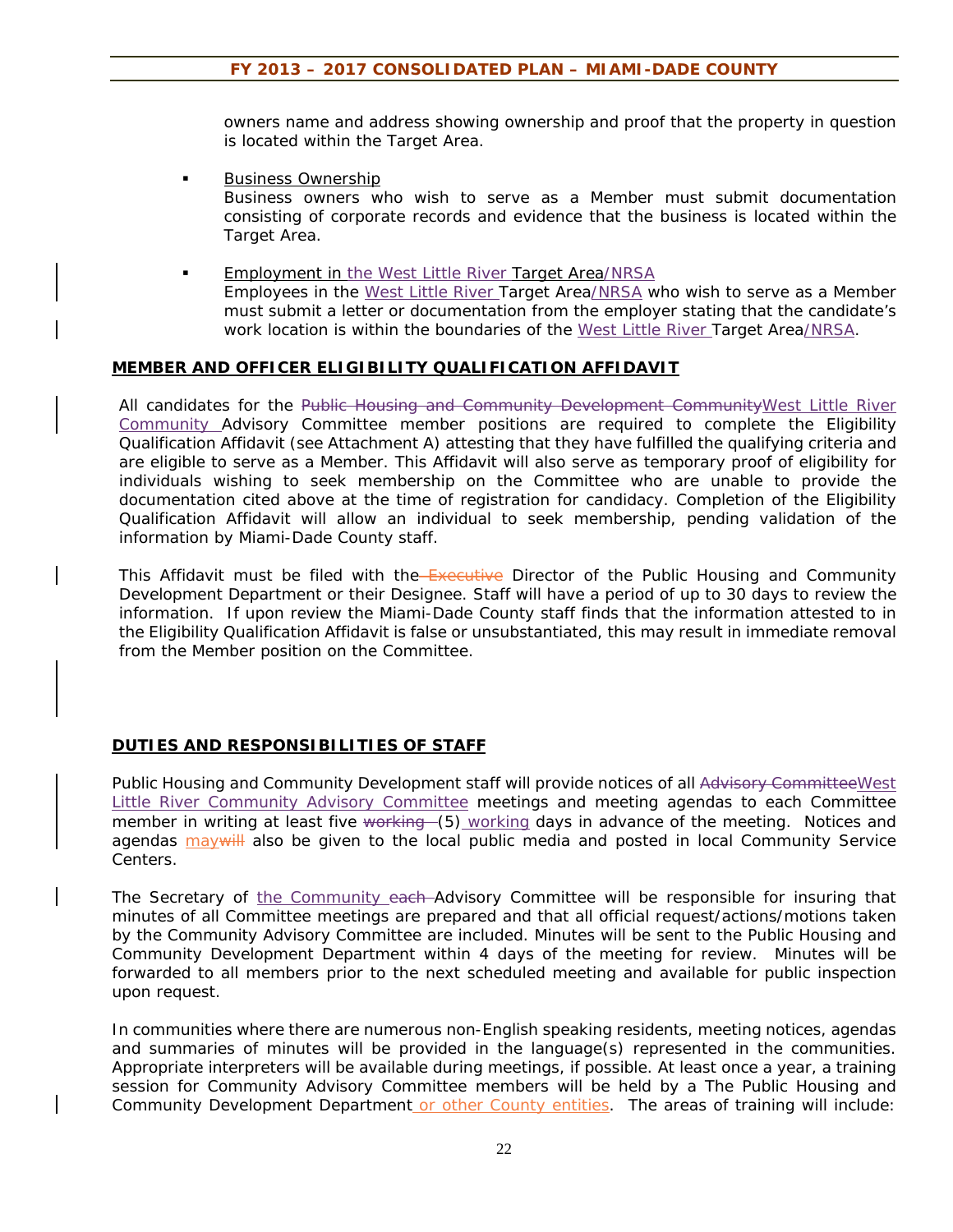Policies and Guidelines, Community Advocacy, Ethies, Leadership Development, Conflicts of Interest, **Ethics**, and Project Planning and Evaluating.

#### **DUTIES, RIGHTS AND RESPONSIBILITIES OF MEMBERSHIP**

There are certain duties, rights and responsibilities that all members of the Community Advisory Committee must observe. There are also restrictions that govern the activities of Advisory Committee members. They are as follows:

#### **QUORUM ADVISORY COMMITTEE(S)**

The Quorum required for any meeting of the Department of Public Housing and Community Development Advisory CommitteeWest Little River Community Advisory Committee shall be fifty percent (50%) plus one of the current members.

#### **PARTICIPATION**

Participation at Community Advisory Committee meetings, excluding voting, will be open to all interested persons. Voting, however, will be restricted to the members of the Community Advisory Committee. Each Committee member will have one vote. Voting by proxy or absentee ballot will not be permitted. Provided a quorum is present, a simple majority of those voting will be sufficient to take to take action on those issues that are in support of the missions of the Department of Public Housing and Community Development.

#### **OBJECTIVES OF THE COMMUNITY ADVISORY COMMITTEE**

It will be the responsibility of the Community Advisory Committee to initiate and to assume a leadership role in the Target Area in order to address the following objectives:

- Support the missions of the Public Housing and Community Development Department.
- Conduct Target Area/NRSA meetings.
- Involve all persons who have an interest in the Target Area/NRSAs.
- Make people aware of Target Area conditions and encourage the improvements of those conditions.
- Identify problems and issues in the Target Areas/NRSAs-.
- Identify alternative projects.
- Facilitate two-way communication with government representatives and Target Area residents.
- Recommend priorities within the purview of the Department.
- Provide an opportunity for the discussion of Target Area problems and related issues.
- Review the progress of Target Area activities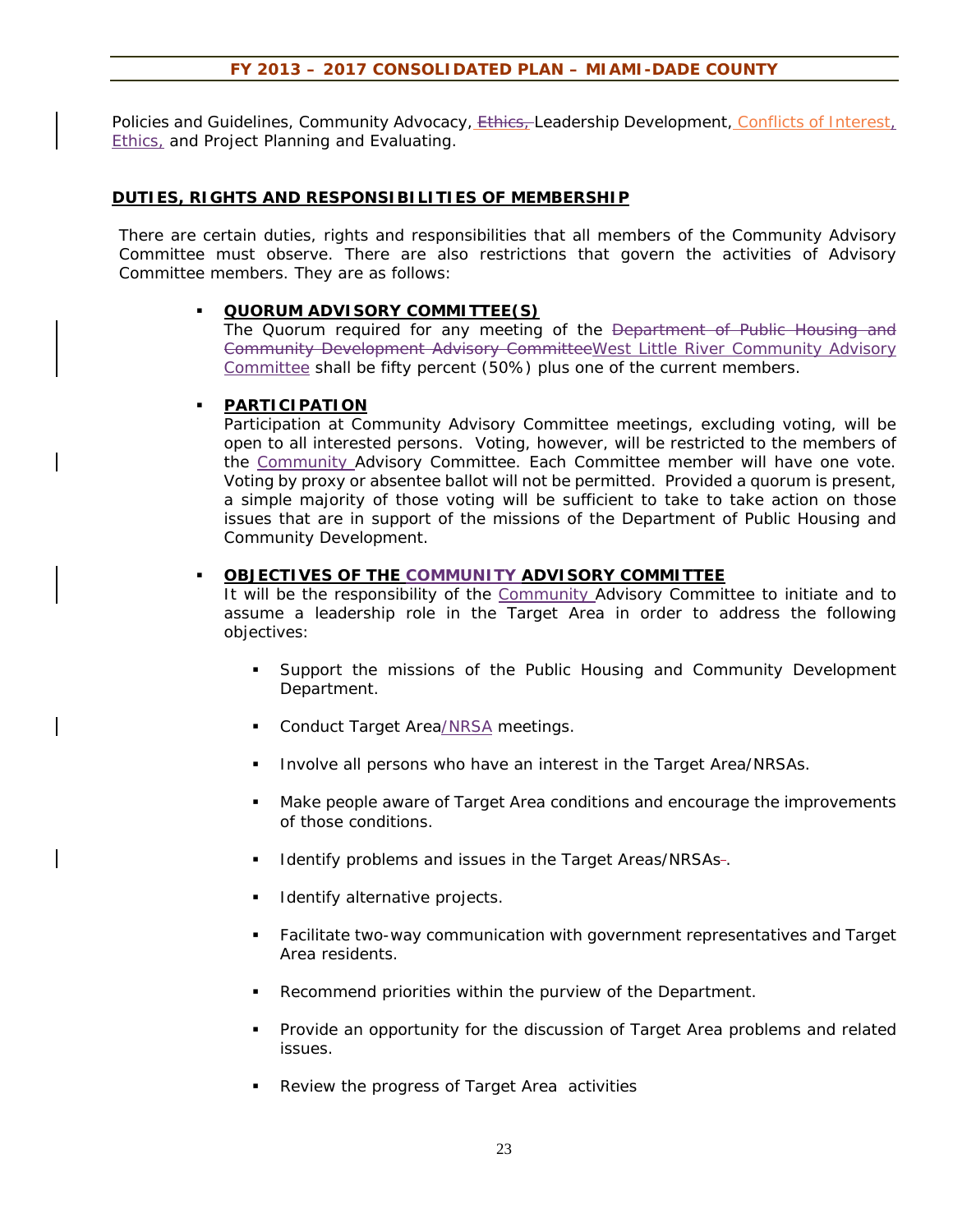### **DISCLOSURE**

All Community Advisory Committee members are required to disclose any affiliations they have with any agency that may have business before the Community Advisory Committee. Upon election, at the first meeting, each member shall disclose, for the record, these affiliations. In the event, the member becomes affiliated with an agency during his/her tenure, after the first meeting, this must be disclosed at the next scheduled meeting.

#### **ORDER OF BUSINESS**

The order of business for Committee meetings may constitute the following:

- **Acceptance of Agenda**
- **Minutes of Preceding Meeting**
- **Reports of Officers**
- **Reports of Subcommittees**
- Reports of Staff
- **Unfinished Business**
- New Business
- **Announcements**
- Adjournment

#### **SPECIAL MEETINGS**

Special meetings may be held under the following conditions:

- When requested at a regular meeting by a majority vote of the members present.
- When requested in writing by one-third of the members of the Committee.
- **When called by Miami-Dade County staff.**

#### **DUTIES OF THE COMMUNITY ADVISORY COMMITTEE**

In pursuit of the objectives indicated above, the Community Advisory Committee will:

- Convene to establish the regular meeting time and schedule of the Community Advisory Committee that will allow for maximum citizen participation.
	- Hold all meetings in a facility, which is accessible and amenable to community residents.
	- Assist in providing sufficient notice of meetings to community residents.
	- Establish subcommittees consisting of members and non-members as necessary and appropriate.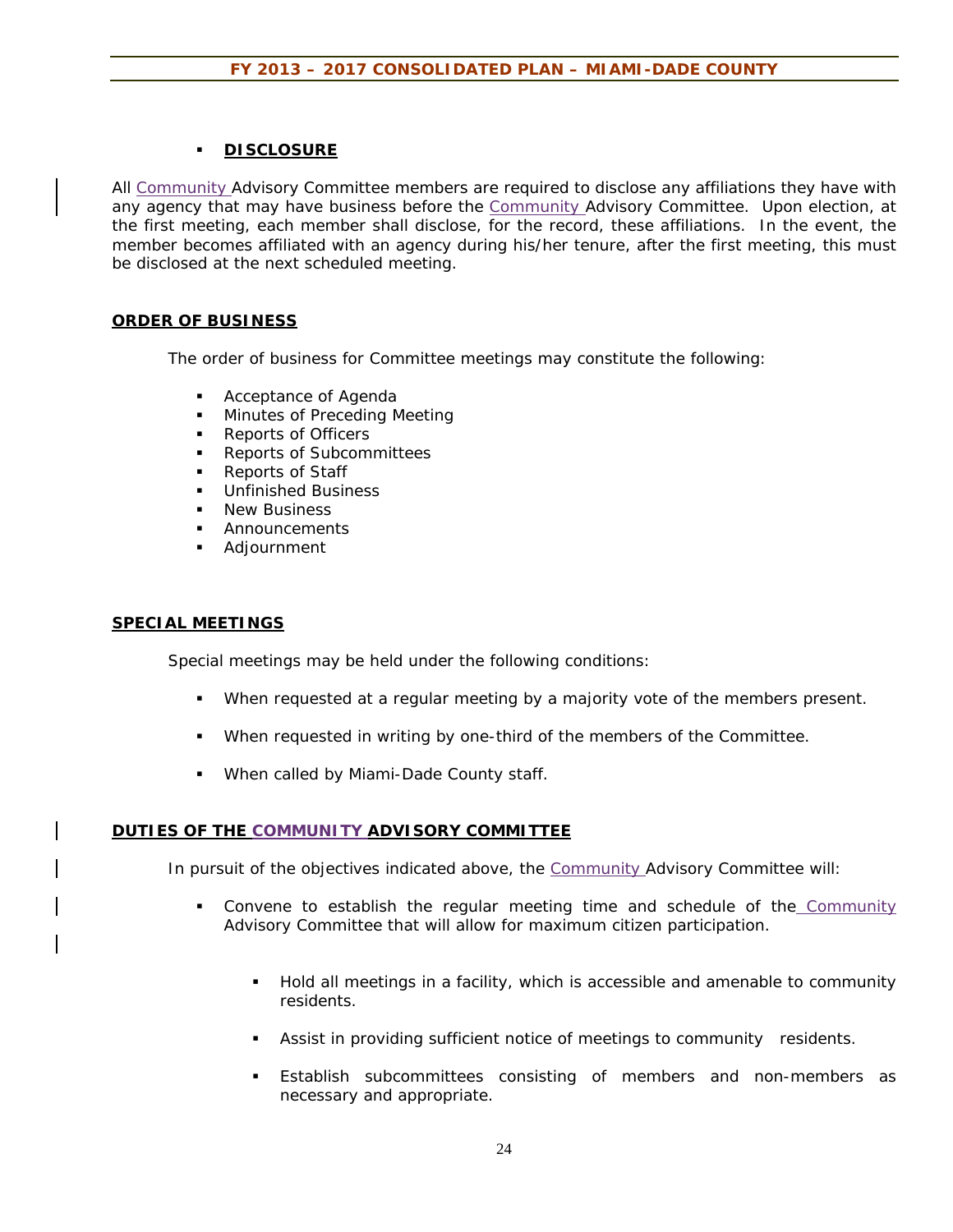- Review and take official action on sub-committee reports.
- Make every effort to address and resolve Target Area concerns within the Target Area prior to being referred to the departmental level. Only matters approved by the majority vote of the members present can be referred to any other level.
- The Advisory CommitteeThe Community Advisory Committee participates in program planning, monitoring, and evaluation of activities and programs within its community. In performance of this duty the Advisory Committeethe Community Advisory Committee will:
	- **Provide an opportunity for residents to identify needs or problems in their** community as they relate to Departments missions.
	- Encourage residents to propose viable solutions to identified needs and problems in their community as they relate to Departments missions.
	- Elicit the recommendation and set program or neighborhood priorities from the Target Area residents.
	- **Review progress of activities within the Target Area.**
	- **Enhance community input in planning Section 3 Programs and compliance** activities and increase community participation in Section 3 economic activities geared toward Section 3 residents and businesses by placing Section 3 items on monthly meeting agendas for discussion.

#### **V**. **RESTRICTIONS ON ADVISORY COMMITTEE MEMBERS**

No Advisory Committee member shall have the authority to change actions as voted upon by the Advisory Committeethe Community Advisory Committee as a whole; all recommendations submitted will reflect the vote of the majority. No Advisory Committee member may represent themselves as a spokesperson for the Public Housing and Community Development Advisory Committee on ideas, issues or proposals, unless it has been pre-approved and authorized by the Advisory Committeethe Community Advisory Committee as a whole. Nor may any Advisory Committee member appear before official public bodies, as a representative of the Advisory Committeethe Community Advisory Committee (i.e. County Commission, City Commission, School Board, etc.) unless authorization to represent the Advisory Committeethe Community Advisory Committee has been voted upon by a majority of the Community Advisory Committee. Any willful violation of the provisions of this section by a member of the Advisory Committeethe Community Advisory Committee will be grounds for recall.

#### **W**. **CONFLICT OF INTEREST**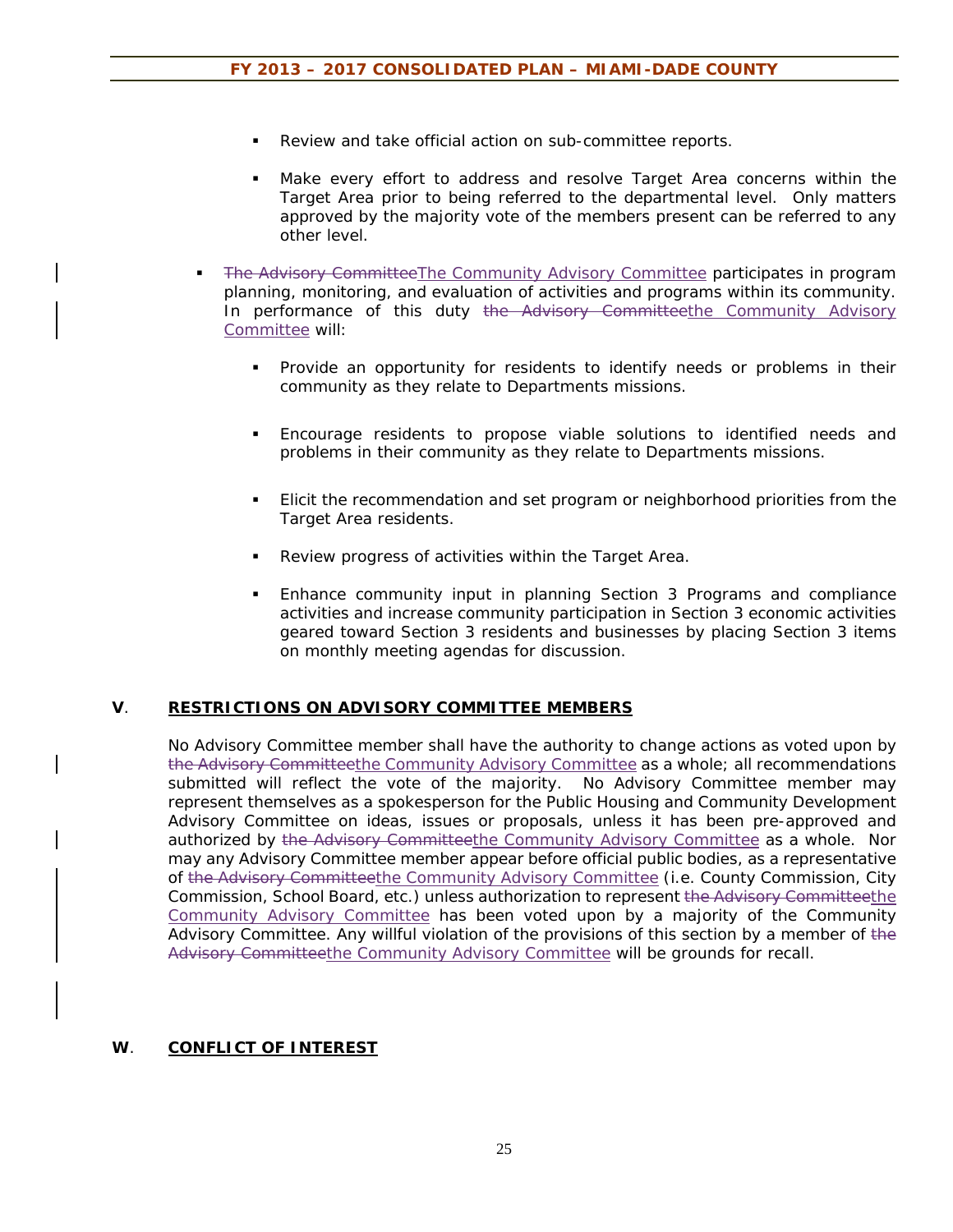Any member who holds a board position or is employed by any agency receiving funds from CAHSCAHSDD or PHCD shall be able to retain or run for a position on a Community Advisory Committee as long as the following conditions are adhered to:

 A member must recuse him/herself and physically leave the room while any discussion arises that involves funding decisions related to that agency or any discussion about that agency in general.

The records of the meeting must reflect the above-required actions of the member. An Community Advisory Committee member whose immediate family (defined as a spouse, parent and/or children of the person involved) receives a financial benefit or serves as a Board member of an organization that may benefit as a result of action before that Advisory Committee will make known that interest and must refrain from voting and follow the process for recusing him/herself from the meeting.

The Advisory CommitteeThe Community Advisory Committee's Chairperson, shall inform the Public Housing and Community Development Department, should any committee member be found to have violated of the conflict of interest policy. In the event the Chairperson is the member who has violated the policy, the next highest-ranking Committee member shall inform the Department. The Department and the Advisory Committeethe Community Advisory Committee's Chairperson will act in concert regarding the **removal of e**-the member found to have a violation of the conflict of interest policy-.

#### **2- Community Action and Human Services Department (CAHSCAHSD) Community Advisory Committees**

#### **Types of Membership of the Community Action and Human Services Community Advisory Committee (CAHSCAHSD CAC)**

There are two types of membership in the CAHSCAHSD Community Advisory Committee, Member and Officer.

#### **MEMBERS**

- A Member of the Community Advisory Committee must be a stakeholder in the Target Area.
- The Community Action and Human Services (CAHSCAHSD) Community Advisory Committee will consist of thirteen (13) members. Members must be residents, property owners, business owners, or employed in the Target Area.
- Miami-Dade County staff employed by PHCD or CAHSCAHSD are ineligible to be Community Advisory Committee members. They may, however, participate in discussions at meetings of the Committee. Any person who works for an agency that receives funds from PHCD/<del>CAHSCAHSD</del> may serve as a member of the Community Advisory Committee but must adhere to rules of conflict of interest.
- Miami-Dade County staff employed by other Miami-Dade County departments may serve as Community Advisory Committee members provided they ONLY reside within the target area, however they are not eligible if they only work, own property, or operate a business in the neighborhood.
- Members must be residents, property owners, business owners, or employed in the Target Area.
- Miami-Dade County staff employed by PHCD or CAHSCAHSD are is ineligible to be Community Advisory Committee members. They may, however, participate in discussions at meetings of the Committee. Any person who works for an agency that receives funds from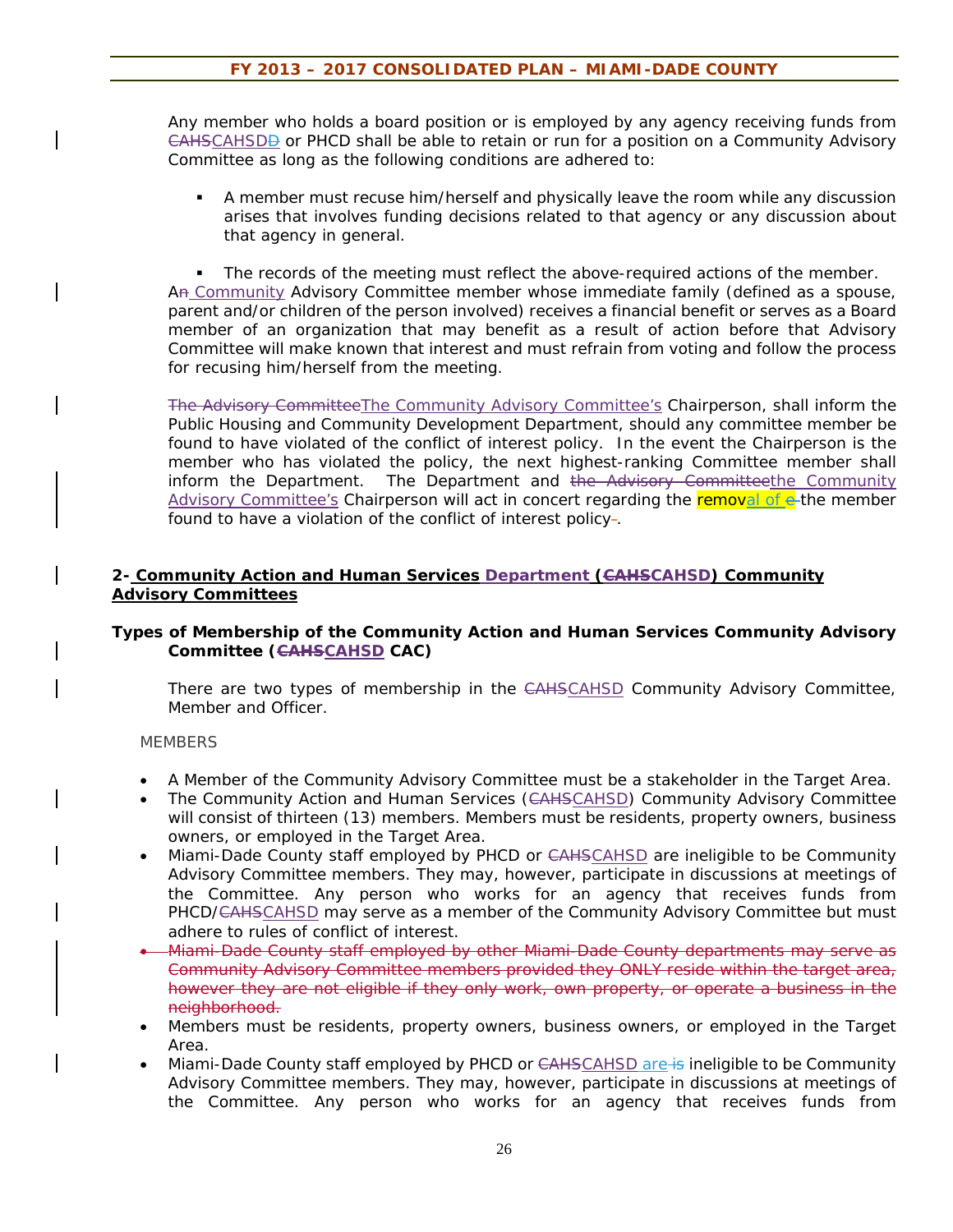PHCD/<del>CAHS</del>CAHSD may serve as a member of the Community Advisory Committee but must adhere to rules of conflict of interest.

- Miami-Dade County staff employed by other Miami-Dade County departments may serve as Community Advisory Committee members provided they ONLY reside within the target area, however they are not.
- The committee may consider using one (1) parent of a child currently enrolled in Head Start/Early Head Start who will represent Head Start and one (1) young adult representative (age 18 – 25). However, this is not a requirement.

#### **OFFICERS: CAHSCAHSD Community Advisory Committee**

The elected Members will select from among themselves, the Officers of the CAHSCAHSD Community Advisory Committee. Officers of the Advisory Committeethe Community Advisory Committee will include:

- **Chairperson** The Chairperson will preside at all Committee meetings. They will provide subcommittees the opportunity to form and present their recommendations to the membership for action, will reflect action approved by the full membership rather than action of individual members and will assist the staff in the preparation of agendas;
- **Vice-Chairperson** The Vice-Chairperson will, in the absence of the Chairperson, become Acting Chairperson of the committee with all the rights, privileges, and powers afforded to the Chairperson. In the case of a lack of attendance, resignation, recall or death of the Chairperson, the Vice-Chairperson will automatically become the Chairperson.
- **Secretary** The Secretary will be responsible for drafting Committee correspondence and recording all minutes and other records of the Committee. In the absence of the Chairperson and Vice-Chairperson, the Secretary will temporarily assume the duties of Chairperson. In the case of a lack of attendance, resignation, recall or death of the Vice-Chairperson, the Secretary will automatically become the Vice-Chairperson. In the case of a lack of attendance, resignation, recall or death of the Secretary, the Committee will nominate and elect a new Secretary by secret ballot at a regularly scheduled meeting.
- **Parliamentarian** The Parliamentarian's responsibility is to ensure that the meeting is conducted in a respectful manner and in accordance with Robert's Rules of Order Revised. In the case of a lack of attendance, resignation, recall or death of the Parliamentarian, the Committee will nominate and elect a new Parliamentarian by secret ballot at a regularly scheduled meeting
- **Community Action Board Representative -** The Committee's representative to the Community Action Board (CAB) will serve as a liaison between the CAHSCAHSD Community Advisory Committee (CAHSCAHSD CAC) and the Board (CAB). They will be responsible for attending all Board Meetings, reporting to the Committee (CAHSCAHSD CAC) all Board actions that might affect and/or be beneficial to their target area, bringing to the Board (CAB) concerns and recommendations from the Community Advisory Committee (CAHSCAHSD CAC), and assuming an advocacy position on behalf of their target area in Board decisions. The Community Action Board Representative must reside in the target area that they represent. In case of a lack of attendance at CAHSCAHSD Community Advisory Committee and/or Community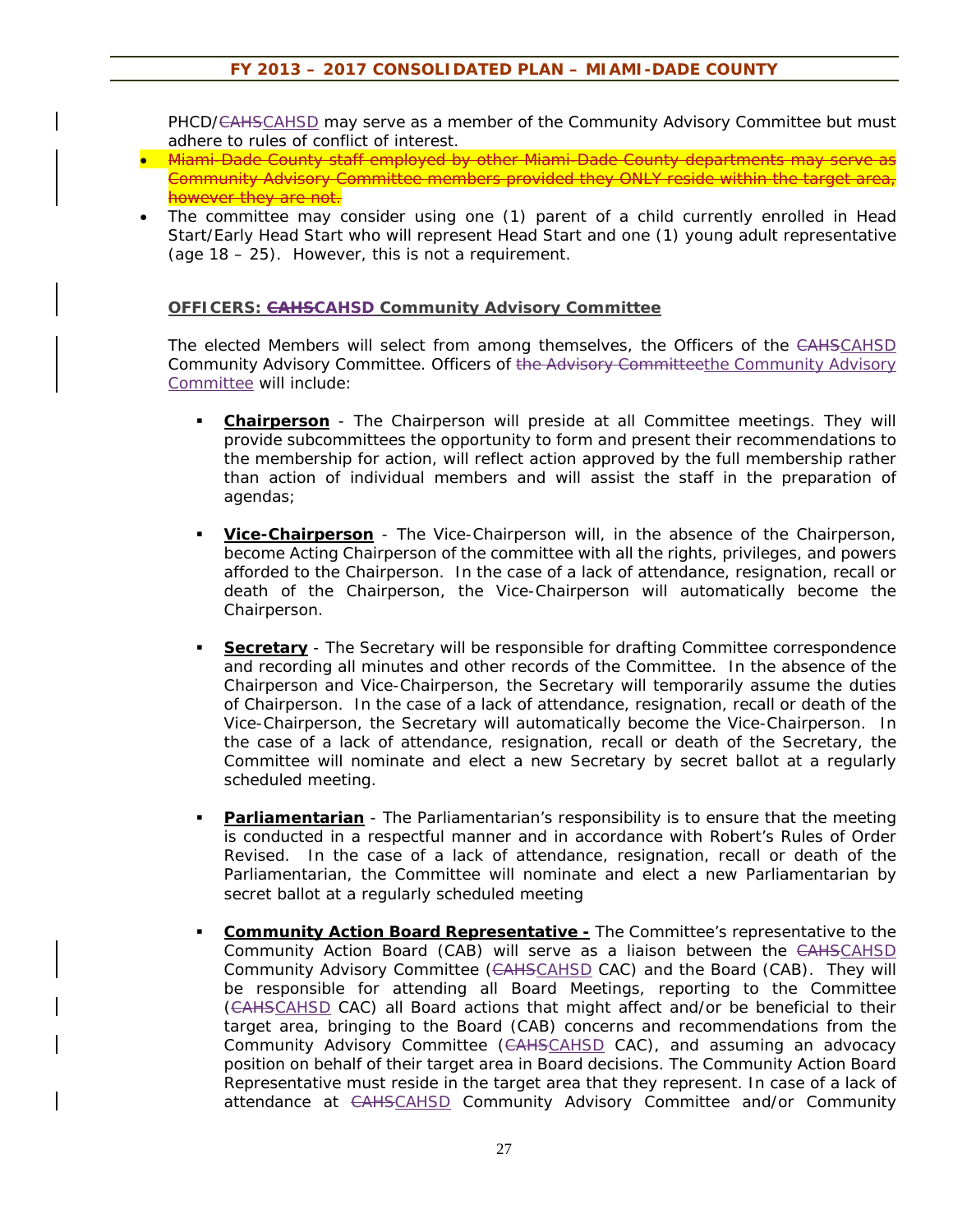Advisory Board (CAB) meetings, resignation, recall or death of the Community Action Board Representative, the Committee will nominate and elect a new Community Action Board Representative by secret ballot at a regularly scheduled meeting.

#### Term of office-

Members and Officers of the PHCD Community Advisory Committee will be elected for three (3) year terms.

#### Vacancies-

A vacancy on the Committee will be determined to exist under the following conditions:

- Absence from three (3) consecutive meetings without proper notification.
- Recall or removal in accordance with the Citizen Participation Guidelines.
- Upon resignation.

Attendance will be verified by a sign-in sheet. Only communication with CAHSCAHSDD or PHCD staff in advance of the meeting will be accepted as "proper notifulcation" for an excused absence. An excused absence includes, sickness, travel, family emergency, or significant commitments, such as work related commitments. At the subsequent Committee meeting the CAC will consider and vote whether to approve the request for the excused absence.

If a member has two (2) unexcused absences within a calendar year, a warning letter will be sent from the Chair of the CAC to the member. When a member attains three (3) unexcused absences within a calendar year, a letter will be sent to the member from the Chair of the Committee indicating that they are no longer on the CAC at which point the Committee may take a vote to remove the Board member. If the member is not present at any of the aforementioned Committee meetings, the Committee may request for a County staff to send the letter(s) to the member.

When for any reason, a vacancy occurs on the CAHSCAHSD Community Advisory Committee, the CAC will nominate and elect a new member by secret ballot at a regularly scheduled meeting.

#### GENERAL RESPONSIBILITIES OF MEMBERS AND OFFICERS of the CAHSCAHSD CAC

Members and Officers are expected to:

- **Support the missions of the Community Action and Human Services (CAHSCAHSD)** Department;
- Solicit input from the community at large;
- Attend meetings regularly; and
- Solely represent the views of the majority of the residents of the area.

#### ELIGIBILITY FOR MEMBER AND OFFICER

All candidates for membership must submit documentation supporting their qualifications to serve on the Community Advisory Committee. Additionally, each candidate must have current documentation, which consists of a photo identification issued by a governmental agency as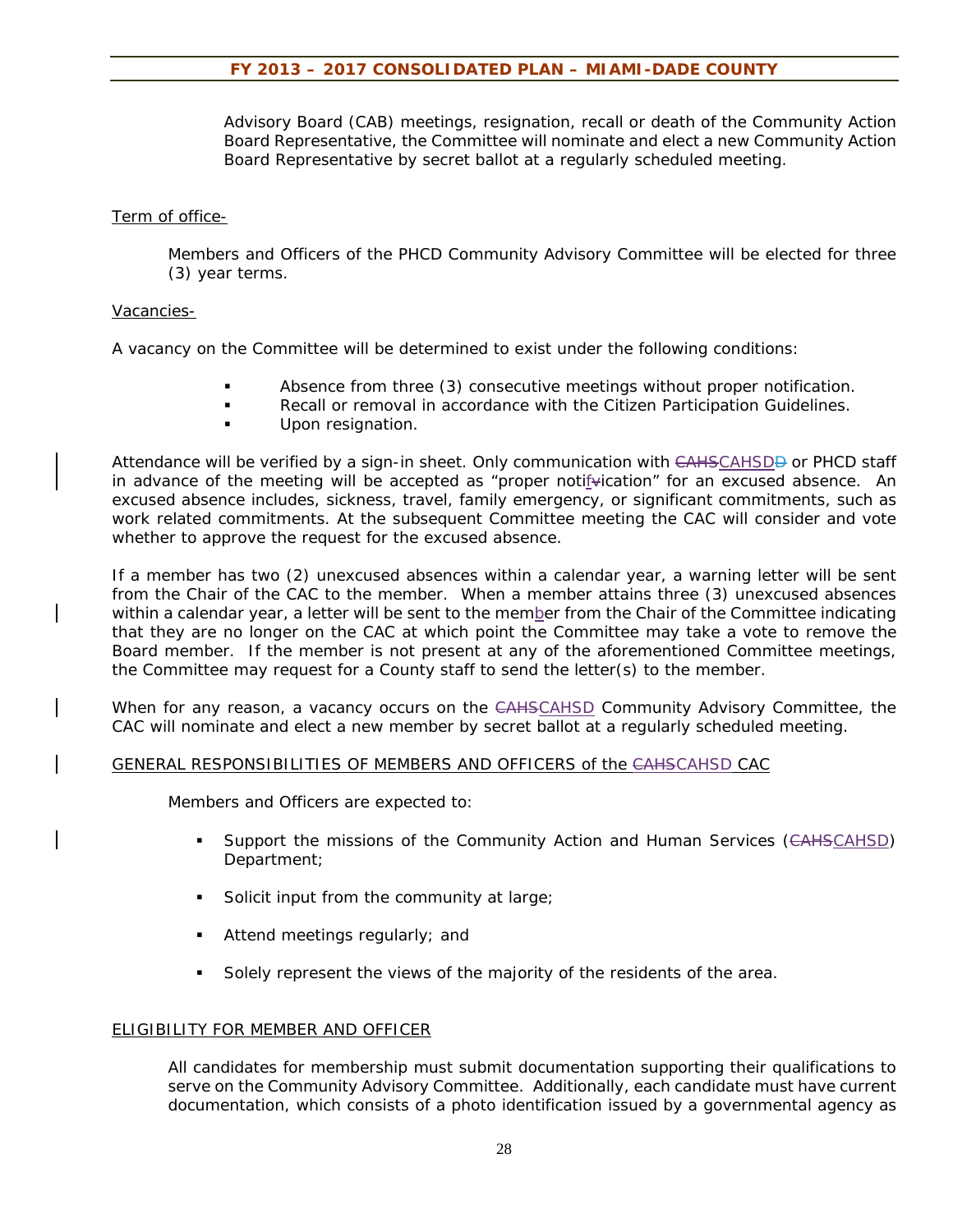proof of identity. Depending on which eligibility category you are registering under, you will need to submit one of the following:

**Resident** 

Residents who wish to serve as a Member or an Officer must submit proof of residency within the Target Area. Proof of residency may include:

- A current utility bill with the candidate's name at an address within the Target Area;
- Deeds, mortgages or homestead exemption documentation with the candidate's name and an address within the Target Area/; or
- Official correspondence from a governmental agency indicating the candidate's name and an address within the Target Area.
- Property Ownership

Property owners who wish to serve as a Member must submit property records consisting of deeds, mortgages and/or mortgage payment documentation with the owners name and address showing ownership and proof that the property in question is located within the Target Area.

**Business Ownership** 

Business owners who wish to serve as a Member must submit documentation consisting of corporate records and evidence that the business is located within the Target Area.

**Employment in Target Area** Employees in the Target Area who wish to serve as a Member must submit a letter or documentation from the employer stating that the candidate's work location is within the boundaries of the Target Area.

#### **MEMBER AND OFFICER ELIGIBILITY QUALIFICATION AFFIDAVIT**

All candidates for the Community Action and Human Services Community Advisory Committee member position are required to complete the Eligibility Qualification Affidavit (see Attachment A) attesting that they have fulfilled the qualifying criteria and are eligible to serve as a Member. This Affidavit will also serve as temporary proof of eligibility for individuals wishing to seek membership on the Community Action and Human Services Community Advisory Committee who are unable to provide the documentation cited above at the time of registration for candidacy. Completion of the Eligibility Qualification Affidavit will allow an individual to seek membership, pending validation of the information by Miami-Dade County staff. This Affidavit must be filed with the Executive Director of the Community Action and Human Services Department or their Designee. Staff will have a period of up to 30 days to review the information. If upon review the Committee or Miami-Dade County staff finds that the information attested to in the Eligibility Qualification Affidavit is false or unsubstantiated, this may result in immediate removal from the Member position on the Committee.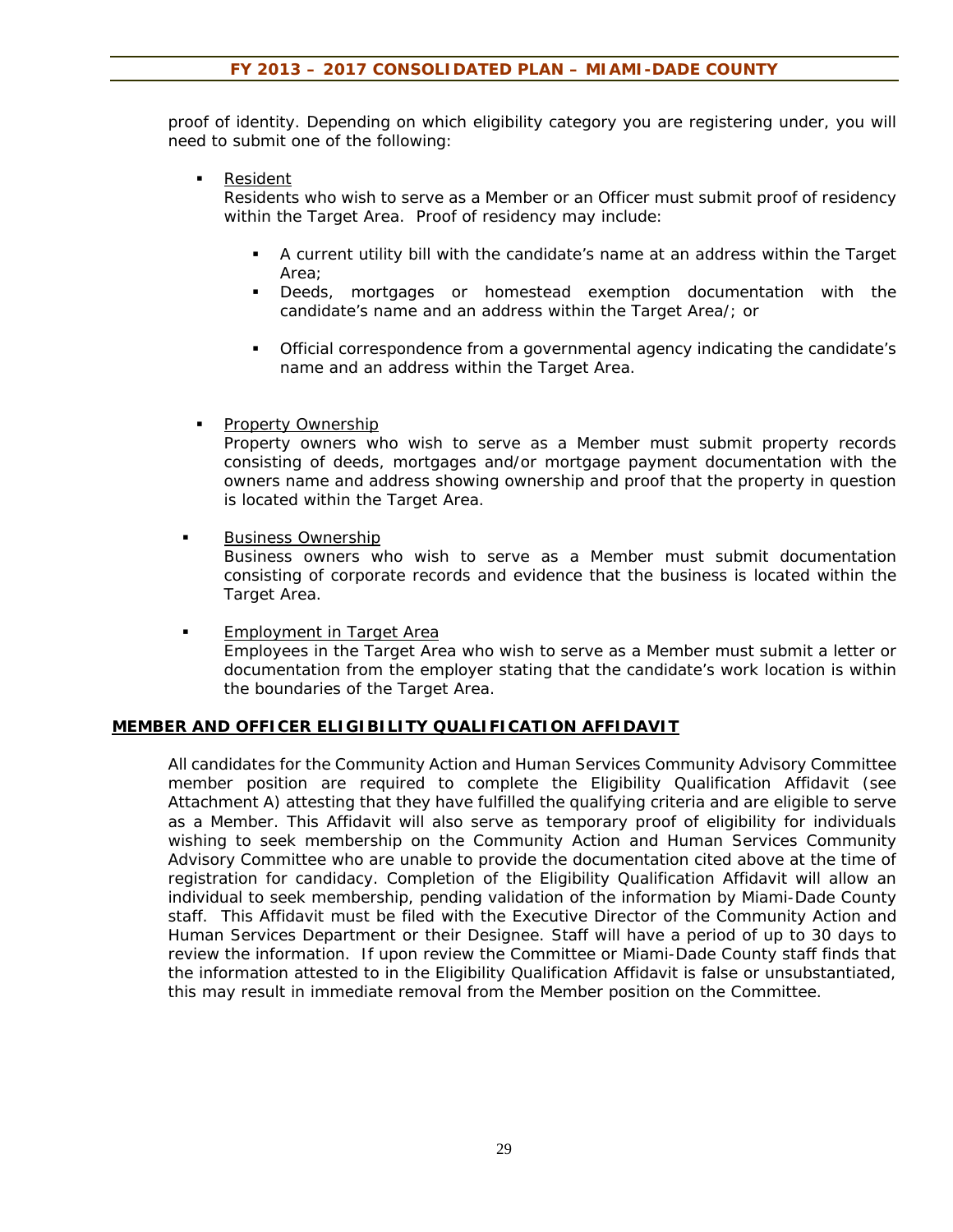#### **PART IV***:*

#### **RULES AND PROCEDURES GOVERNING THE VOTER REGISTRATION AND ELECTION PROCESS**

#### **ELECTION ORIENTATION PUBLIC MEETING**

In order to familiarize residents and stakeholders with the election process, staff will conduct an Election Orientation Public Meeting within each Target Area. It is a requirement that at these meetings a minimum of 15 of the respective Target Area residents and/or stakeholders be present. In the event that the resident attendance requirement is not met, another Election Orientation Public Meeting shall be automatically scheduled. If, at the second Election Orientation Public Meeting, the resident attendance requirement has still not been met the presiding Community Advisory Committee will remain in office until the next election cycle.

Notification of the Election Orientation Public Meetings will be made 10 days in advance and will include the date, time, location and the purpose of the meetings. Public Notification regarding the Election Orientation Public Meetings will occur using various methods of communication (i.e. newspaper, flyer, radio and email) to ensure inclusion and facilitate maximum participation from the impacted neighborhood. At these meetings, staff will explain to the participants the voting registration, candidate qualifications and the election process for the Community Advisory Committees.The Election Guidelines and Procedures will be provided to individuals registering for candidacy during and after the Election Orientation Public Meeting. Community Action aAnd Human Services Department/Public Housing and Community Development Department Election Staff will also provide a schedule of office hours for the following activities:

- Registration for candidates and voters;
- **Submission of poll watcher designation**

#### **ELECTION DATE**

The date and location of the election will be set by Miami-Dade County staff at the Election Orientation Public Meeting and will be scheduled within a period of no earlier than ten (10) and no later than twenty (20) working days after the Election Orientation Public Meeting.

#### **REGISTRATION FOR CANDIDACY**

All candidates seeking a position as a Community Advisory Committee Member must meet eligibility criteria. Registration for all candidates and voters will begin at the Election Orientation Public Meeting and will last for a period of five (5) working days. All candidates must be pre-registered to appear on the ballot and be considered for election. No write-in candidates will be accepted.

#### **CANDIDATE NOTIFICATION**

After the closing of the registration period, CAHSCAHSD/PHCD Election Staff will: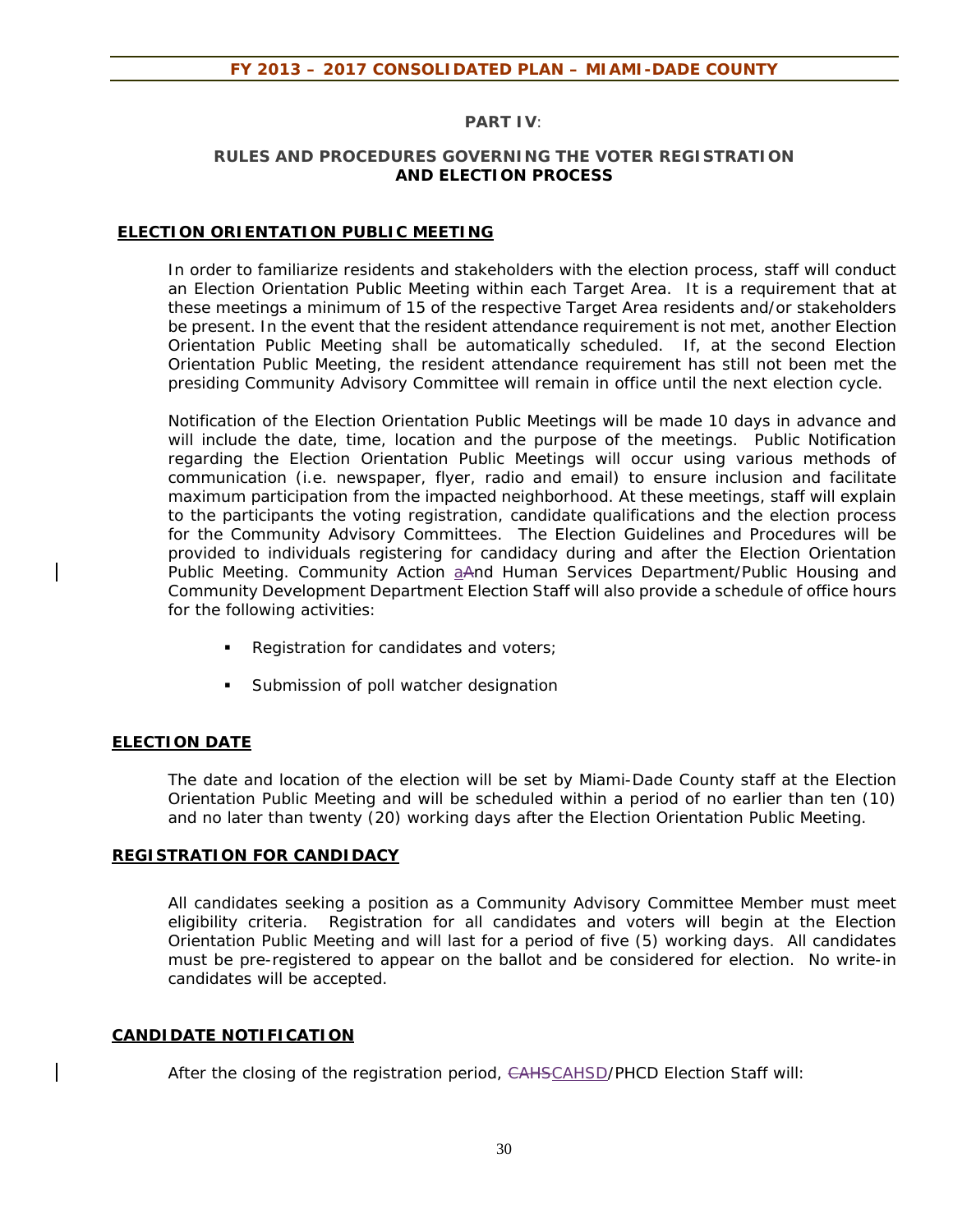- Notify candidates of their eligibility within five (5) working days following the close of the registration period.
- Upon request, provide a list of candidates who have (to date) registered to be placed on the ballot.

#### **TARGET AREA VOTERS**

Participation in the Target Area elections will allow community residents and stakeholders the opportunity to contribute to a process that provides input on projects and issues that affect the social and economic well-being of their Target Area. This section will inform residents and stakeholders on how to qualify and register to vote in their area elections.

#### **VOTER ELIGIBILITY**

Community Advisory Committee Members are elected by individuals who have been verified to be eligible voters in the Target Area Community Advisory Committee election. Only those individuals who have been verified, and deemed qualified will be eligible to vote. Each voter in the Community Advisory Committee (CAC) elections must be at least 18 years of age and must be either a resident, property owner, business owner or employed in the Target Area. Other types of individuals that are eligible to vote are outlined in the appropriate section in this document (Community Action and Human Services Department Committee Advisory Committee or the Public Housing Community Development West Little River - Committee Advisory Committee).

#### **VOTER QUALIFICATIONS**

In order to qualify as an eligible voter, a person will need to present a current photo identification issued by a government agency as proof of identity and one of the following:

**Resident** 

Residents who wish to vote must submit proof of residency within the Target Area. Proof of residency may include:

- A current utility bill with the candidate's name at an address within the Target Area;
- Deeds, mortgages or homestead exemption documentation with the candidate's name and an address within the Target Area; or
- Official correspondence from a governmental agency indicating the candidate's name and an address within the Target Area.
- **Property Ownership**

Property owners who wish to vote must submit property records consisting of deeds, mortgages and/or mortgage payment documentation with the owners name and address showing ownership and proof that the property in question is located within the Target Area.

Business Ownership

Business owners who wish to vote must submit documentation consisting of corporate records and evidence that the business is located within the Target Area.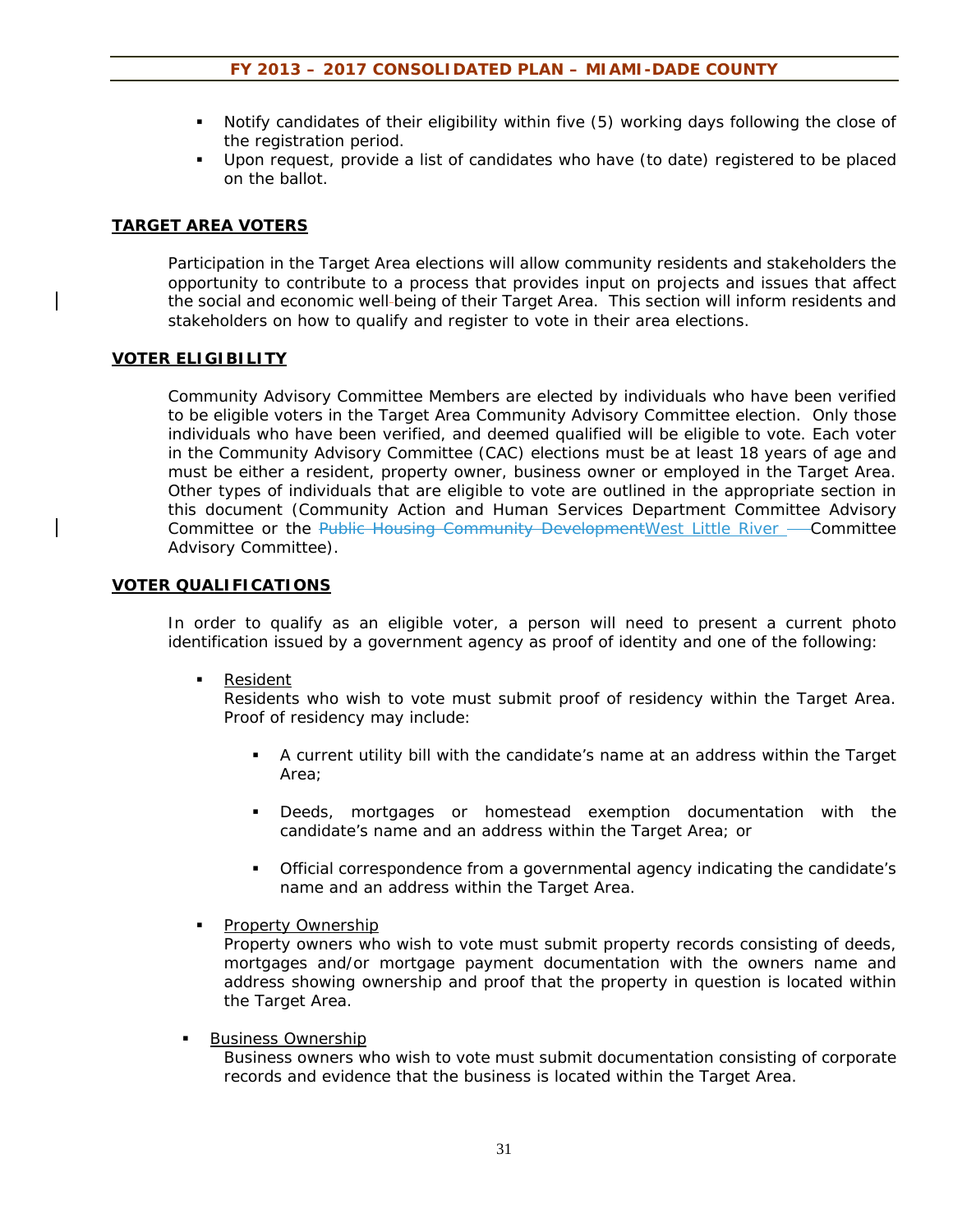Employment in Target Area Employees in the Target Area who vote must submit a letter or documentation from the employer stating that the voter's work location is within the boundaries of the Target Area.

#### **VOTER REGISTRATION**

Registration of voters will begin at the Election Orientation Public Meeting and will last for a period of five (5) working days. Voter registration must be done in person. During the voter registration period, those individuals wishing to vote in the Community Advisory Committee Election must register with Miami-Dade County staff at the Target Area office and complete a voter registration form (see Attachment B).

#### **Registration will not reopen on the day of election.**

At the end of the voter registration period, the Community Action and Human Services Department and the Public Housing and Community Development Department staff(s) will review the voter registration form and the supporting documents for accuracy. Staff will then do the following:

- Develop the roster of qualified voters;
- Compile the registration forms of all qualified voters; and
- **Provide the qualified voters list to Community Action And Human Services and the** Public Housing and Community Development Department Election Staff to use on election day.

#### **ELECTION PROCEDURES**

- **Public Housing Community Development (PHCDWest Little River):**  If there are more than thirteen (13) qualified candidates, an election will take place no earlier than ten (10) and no later than twenty (20) working days after the Election Orientation Public Meeting. If there is are only thirteenone (13) qualified candidates in the election, the candidates will be declared a winner without a formal election process. The PHCD Election Staff will send the roster of the candidates to the Director of the Department of Public Housing and Community Development or their designee for certification.
- **Community Action and Human Services Department (CAHSCAHSD):**

If there are more than eleven (11) qualified candidates, an election will take place no earlier than ten (10) and no later than twenty (20) working days after the Election Orientation Public Meeting. If there are eleven (11) or less qualified candidates in the election, each candidate will be declared a winner without a formal election process. The Community Action aAnd Human Services Department Election Staff will send the roster of the candidates to the Executive Director of the Community Action and Human Services Department or their designee for certification.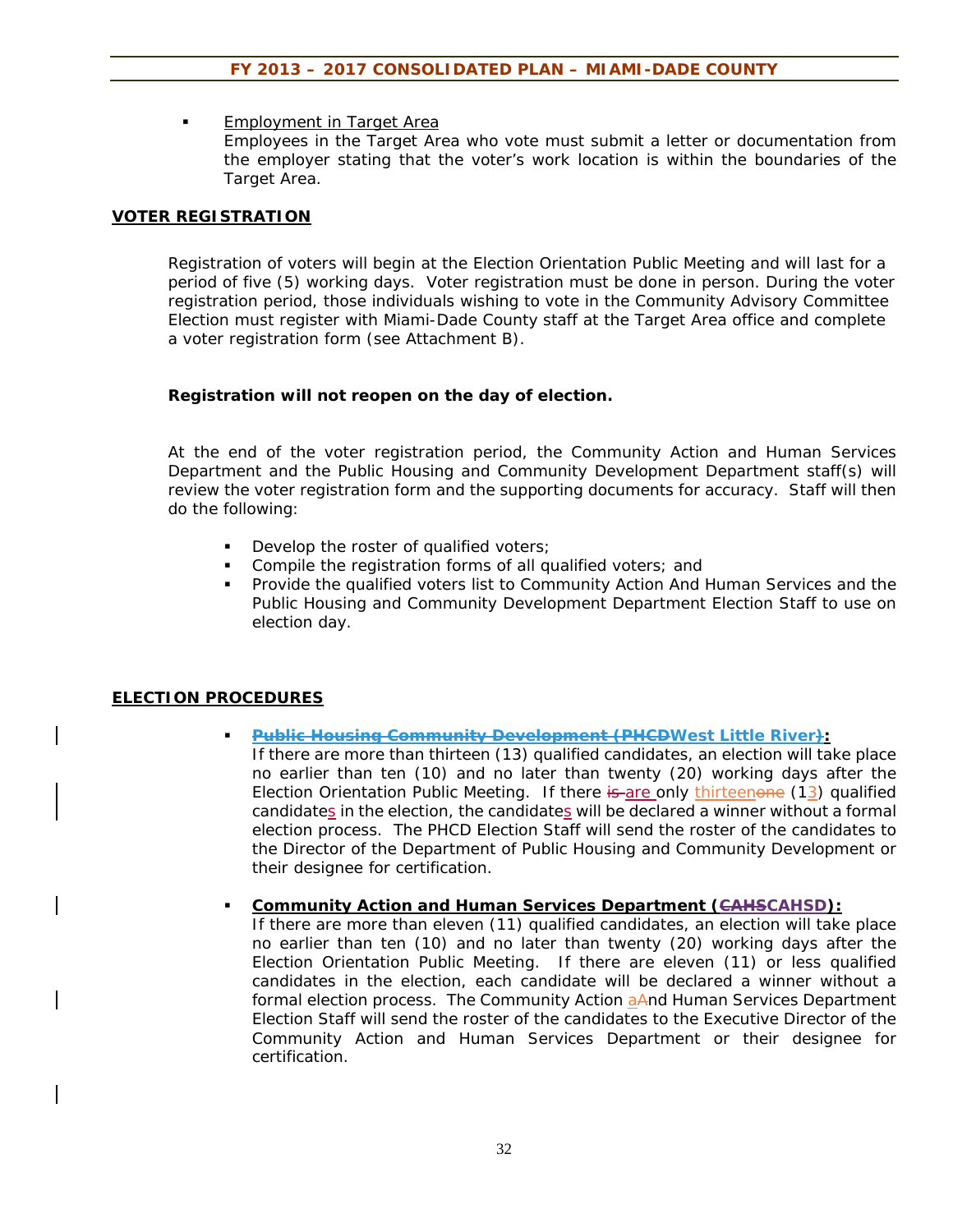#### **ELECTION PROCESS**

This section will address the procedures and process by which the election will be carried out in each Target Area. The Executive Directors of the Miami-Dade Community Action and Human Services Department and the Director of Public Housing and Community Development Department will appoint staff members to oversee the election process.

#### **POLLING HOURS**

Each polling place will be open on the day of election from 10 a.m.  $-7$  p.m. Voters will only be permitted in the polling place at the time that they are casting their vote. Individuals in line to vote in the election at 7 p.m. will be allowed to vote.

#### **PROCEDURES BEFORE POLLS OPEN:**

#### **Voting Booths**

Two voting booths will be provided in each Target Area polling place.

#### **Certification of the Ballot Box**

The ballot box will be inspected by staff and witnesses to insure that it is empty and sealed with a numbered seal. The seal number is recorded on the election certificate, which is then signed by the CAHSCAHSD/PHCD Election Staff.

#### **Qualified Voters List**

CAHSCAHSD/PHCD Election Staff must have a roster of qualified voters at the election table.

#### **Ballots**

CAHSCAHSD/PHCD Election Staff must ensure that they have a sufficient quantity of ballots.

#### **POLL WATCHERS**

Each candidate requesting to have poll watchers will designate, in writing, poll watchers for the local polling place. A list of watchers must be submitted to the designated staff person at least twenty-four (24) hours prior to the day of the election. The schedules of each Target Area office hours for poll watcher designation will be provided at the Election Orientation Public Meeting. There is a maximum of three (3) poll watchers per candidate. Each candidate may have only one poll watcher in the polling place at any one time during the election. If a candidate submits the names of more than one poll watcher for any polling place, the list must also contain the time periods in which each watcher is to be present in the polling place. Substitutions will not be permitted once the list is submitted.

- Each poll watcher must be a qualified and registered voter in the Target Area in which the candidate is running for membership. No candidate or member of his immediate family, to include parents, brothers, sisters, spouse, or children, shall be designated as a poll watcher. Poll watchers must adhere to the direction of CAHSCAHSD/PHCD election staff.
- The purpose of a poll watcher is to observe the conduct of the election. If a poll watcher witnesses election irregularities or violations of the election that do not comply with these guidelines, they must inform staff. If the staff person is the one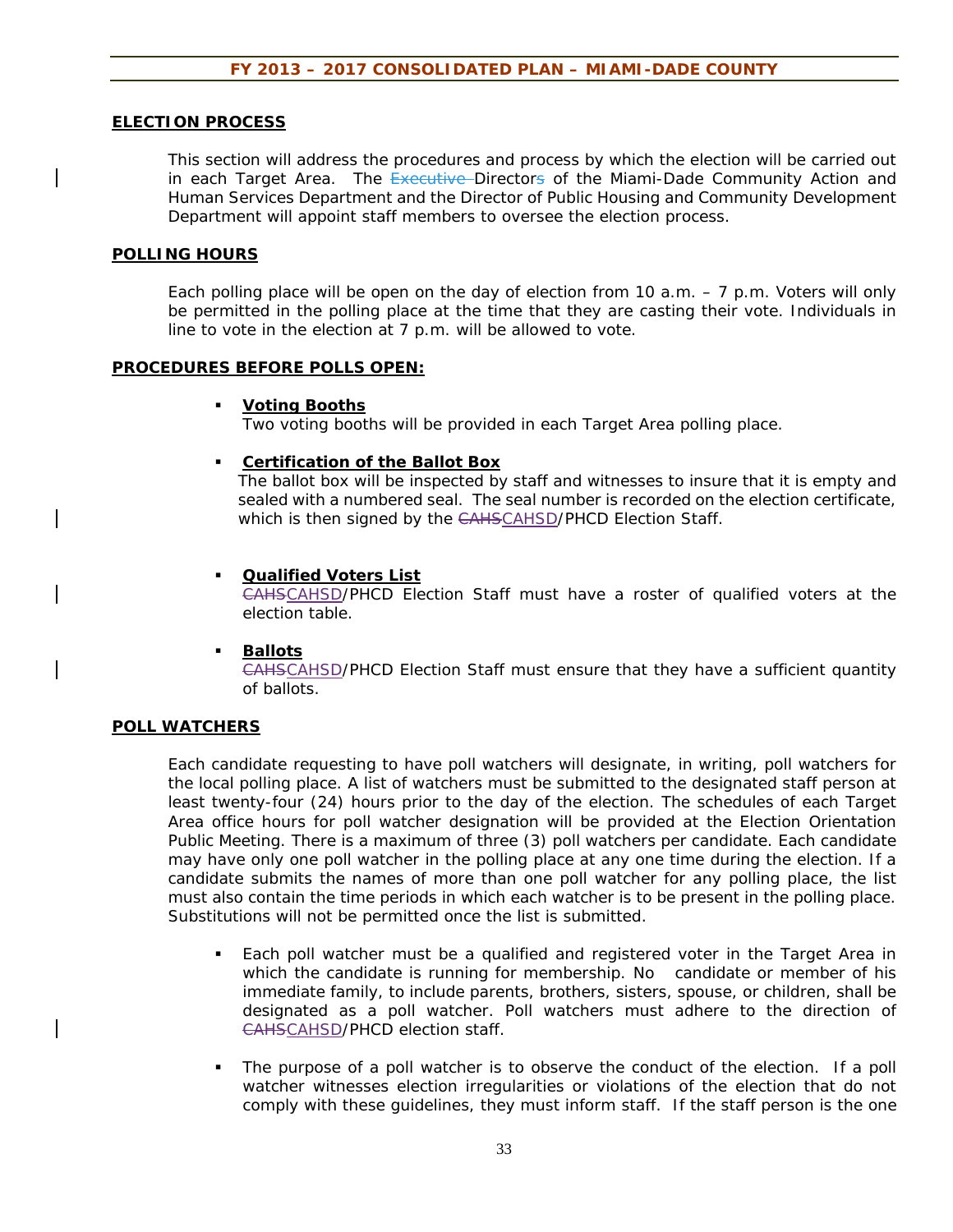at fault, the poll watcher may call the office of the Executive Director of the Miami-Dade County Community Action and Human Services Department or the Director of Public Housing and Community Development.

- Poll watchers are not to speak to or interfere in anyway with any poll worker or any voter, with the exception of when entering the polling place. The poll watcher must give their name and provide current photo identification, issued by a government agency, as proof of identity to staff. Such will be used to verify that they have been designated to serve as a poll watcher at that polling place.
- Poll watchers are not allowed in the registration and check-in areas at any time.

#### **ELECTIONEERING**

The following activities are not permitted within a polling place or the building in which it is located on the day of election:

- Distribution of any political or campaign material;
- Solicitation of any vote, opinion, or contribution for any purpose;
- Solicitation of a signature on any petition or;
- The sale of any item except in an established place of business;
- Campaign material or literature shall not be posted within a polling place or the building in which it is located;
- Candidates are not permitted within a polling place or the building in which it is located during the hours of voting on the day of any election except for the purpose of casting their vote. This provision does not apply to candidates whose regular place of employment is within the confines of the building in which the polling place is located, nor to clients participating in activities or services provided within the building. However, in neither case are they allowed in the designated polling place except to vote.
- No person who is not in line to vote may come into any polling place from the opening to the closing of the polls, except the officially designated poll watchers, and CAHSCAHSD/PHCD election staff.
- Voters who come to cast their ballot are allowed to wear campaign material.

#### **VOTING PROCEDURE**

Upon entering the polling place, the voter will be directed to the registration check-in table, where they will provide current photo identification, issued by a government agency, as proof of identity to the CAHSCAHSD/PHCD Election Staff. The election staff will locate the voter's name in the roster of qualified voters and will ask the voter to sign their name in the designated space on the roster. If the voter is unable to write, they will sign with a mark, which will be initialed by staff. Staff will then compare the signature on the voter roster with the signature on the voter's registration form, and, if necessary, require other identification. Staff will then issue, to the voter, the ballot and direct them to one of the voting booths. CAHSCAHSD/PHCD Election Staff will provide at each polling place a fictitious sample ballot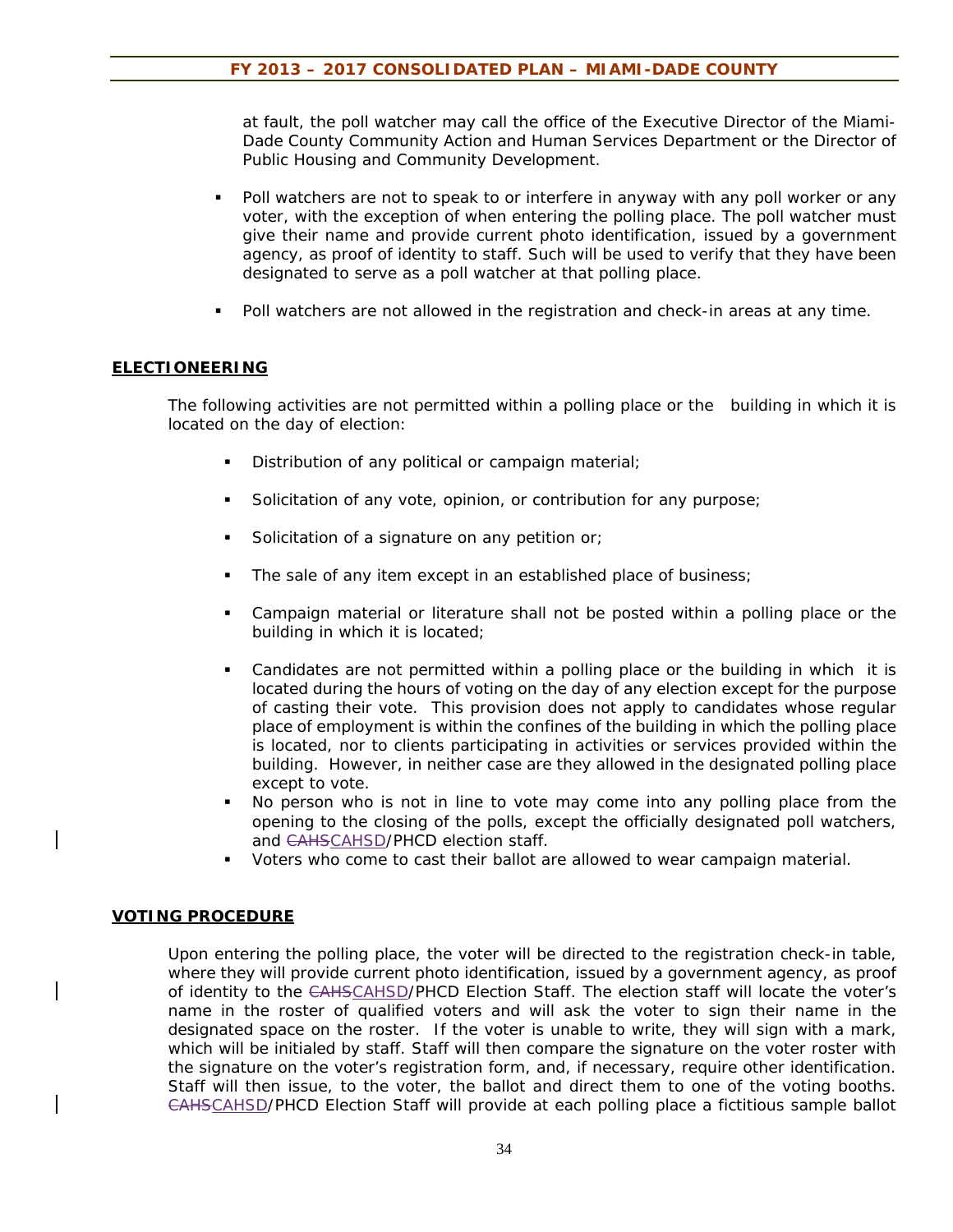(Attachment C-CAHSCAHSD Only & Attachment D-PHCD Only) to be used in instructing voters on how to vote. Upon request, staff may provide individual voters further instruction by using the sample ballot. The voter will, without leaving the polling place, retire alone to a voting booth and must proceed to cast their ballot in secret.

#### **BALLOTS**

#### **Spoiled Ballots**

Any voter, who spoils a ballot, will return it to the inspector who will immediately destroy it without examination, and give the voter another ballot. In no case will a voter be furnished with more than three ballots. The inspector will keep a record of all ballots destroyed.

#### **Ballot Assistance**

Any voter who registers to vote in any election and is unable to read or write or because of some physical disability, needs assistance in voting, may request assistance of election officials or some other person during the election, to assist them in casting their vote. After the voter requests the aid of CAHSCAHSD/PHCD Election Staff, or the person of their choice, they will retire to the voting booth for the purpose of casting their vote.

After voting, the voter will fold and insert their ballot into the ballot box. Custody of the ballot will remain with the voter at all times until they place their ballot into the ballot box.

#### **CLOSING THE POLLS**

At 7:00 p.m., CAHSCAHSD/PHCD election staff will make a public announcement that the last voter in line at that time will be the last person permitted to vote. Those voters standing in line at 7:00 p.m. will be allowed to cast their ballot.

After the last vote has been cast, the CAHSCAHSD/PHCD Election Staff will declare the polls closed. At that time, all candidates, poll watchers, and members of the news media may enter the polling place to witness the breaking of the seal on the ballot box.

#### **VOTE TABULATION**

After all eligible voters have cast their ballots and the polls are officially declared to be closed, the vote tabulation of the Community Advisory Committee election will proceed as follows:

- **Before the tabulation begins, staff may request witnesses to designate two individuals to** assist in witnessing the reading of the names and the recording of the votes on the tally sheet. In addition, these witnesses will also sign the election certificate certifying the results of the election;
- The seal on the ballot box is verified against the number entered on the Election Certificate (see Attachment E). Staff will break the seal and remove all of the ballots from the ballot box. The witnesses will then verify that all ballots have been removed from the ballot box;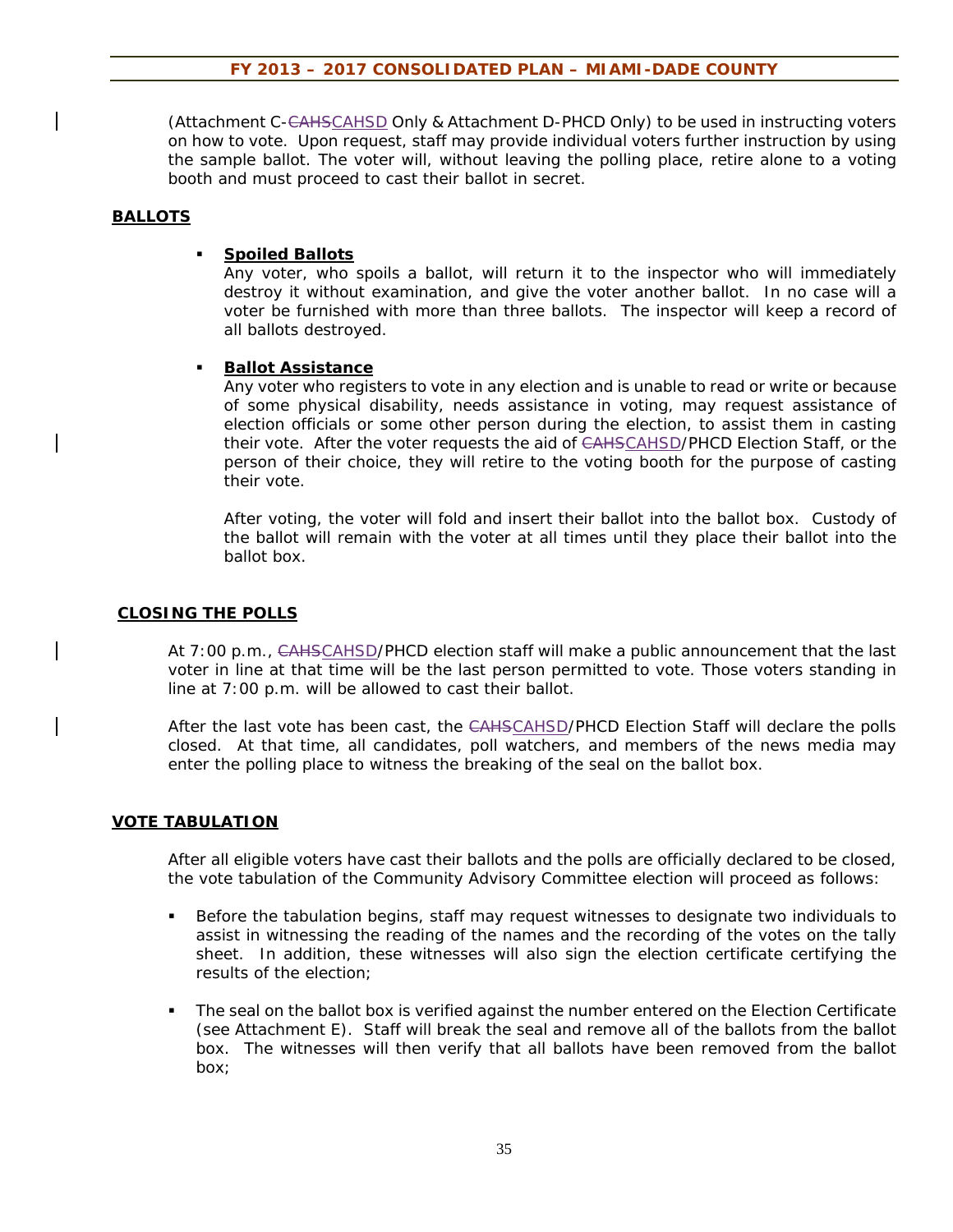- <del>CAHS</del>CAHSD/PHCD Election Staff will then tabulate the results by one staff person calling out the name on each ballot and another staff person recording the vote. The eleven candidates for CAHSCAHSD- Community Advisory Committees and one candidate for PHCD - Community Advisory Committees with the highest number of votes will be elected.
- The CAHSCAHSD/PHCD Election Staff will certify and issue a preliminary certification of the election results;
- **Each member of the CAHSCAHSD/PHCD election staff and the designated witnesses will** then sign the election certificate; and
- In the event of a tie, a runoff election will take place at the next regular Community Advisory Committee meeting following the Target Area election. A notice of the runoff election will be sent to all registered voters of the specific Target Area. A vote by secret ballot will be held to decide the outcome of the runoff election.

#### **N**. **PROTEST OF ELECTION RESULTS**

Any candidate or voter registered and qualified to vote in the election will have the right to protest the results as being erroneous by filing with the Executive Director of the Community Action and Human Services Department or Director of Public Housing and Community Development a sworn, written protest within five (5) business days following the day the election is held.

#### **O**. **ELECTION CERTIFICATION**

The Executive Director of the Community Action and Human Services Department or Director of Public Housing and Community Development will certify the results of the Election within five (5) business days following the date of the election (barring a protest of the election results). Prior to certifying the results, the Executive Director of the Community Action and Human Services Department or Director of Public Housing and Community Development will have reviewed all letters of protest, investigated the allegations, and taken any action deemed necessary. The Executive Director/Designee will notify the candidates of the election results via U.S. mail.

#### **P**. **ELECTION OF OFFICERS (COMMUNITY ACTION AND HUMAN SERVICES DEPARTMENT CAC & PUBLIC HOUSING AND COMMUNITY DEVELOPMENT CAC)**

Election of Officers shall be held within 30 calendar days following the final certification of the members. Miami-Dade County staff will convene the newly elected Community Advisory Committees to elect from among themselves, the Officers of the Community Advisory Committee. The nomination and election of the Officers will take place by secret ballot. In case of a tie, the election process will be repeated. If the tie is not broken following the second ballot, the tie shall be broken by the toss of a coin.

#### **Q**. **DUTIES AND RESPONSIBILITIES OF STAFF**

CAHSCAHSD/PHCD staff will provide notices of all Community Advisory Committee meetings and meeting agendas to each Community Advisory Committee member in writing at least five working (5) days in advance of the meeting. Notices and agendas will also be given to the local public media and posted in all CAHSCAHSD Department Community Service Centers. CAHSCAHSD staff will be responsible for insuring that minutes of all Committee meetings are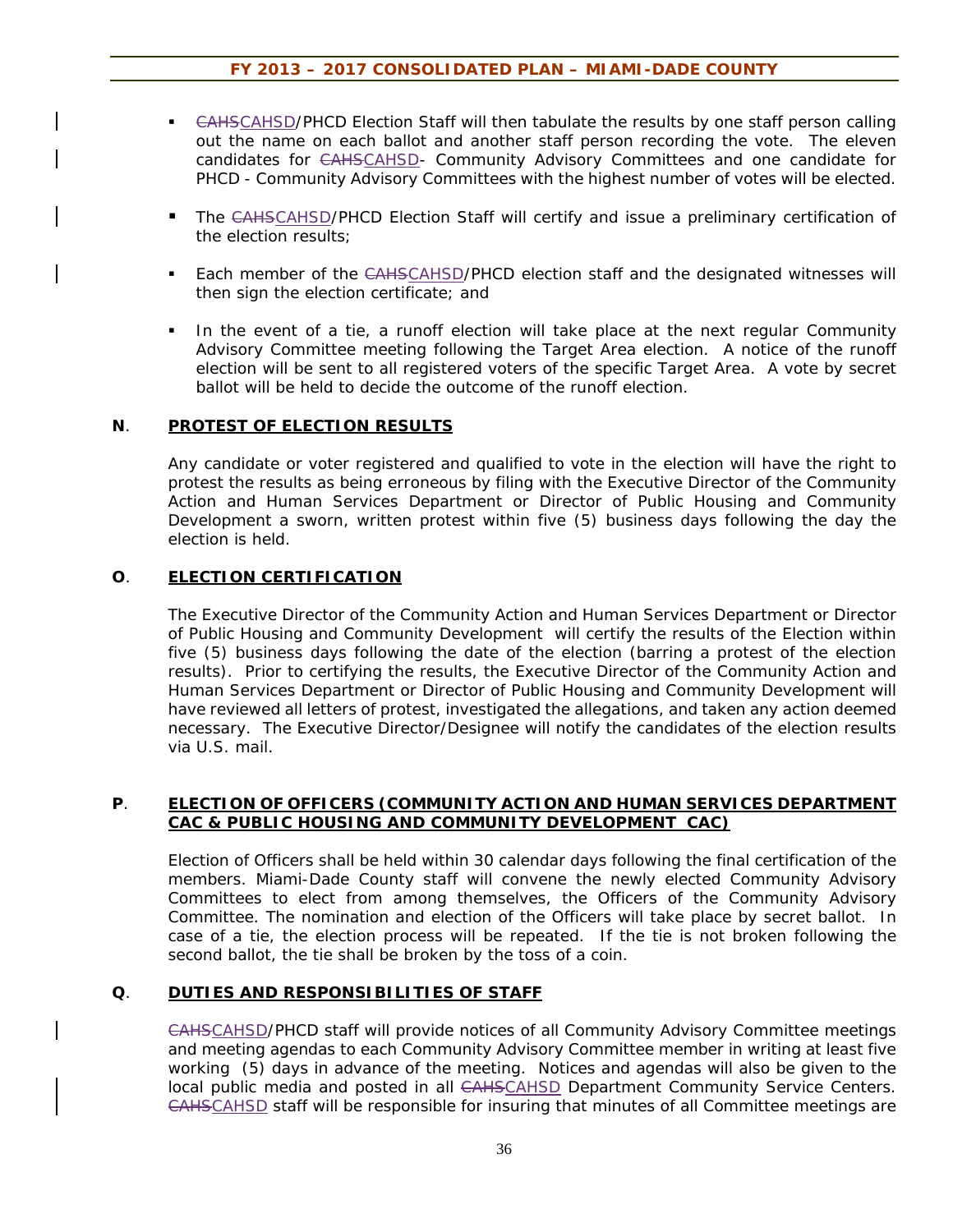prepared and that all official action taken by the CAHSCAHSD Community Advisory Committee is included. Minutes will be forwarded to all members prior to the next scheduled meeting and available for public inspection upon request. In communities where there are numerous non-English speaking residents, meeting notices, agendas and summaries of minutes will be provided in the language(s) represented in the communities. Appropriate interpreters will be available during meetings, if possible. At least once a year, a training session for Community Advisory Committee members will be held by a training team of the Community Action and Human Services Department. The areas of training will include: HHS Policies and Guidelines, Community Advocacy, Leadership Development, and Project Planning and Evaluating.

#### **R**. **RECALL OF A MEMBER**

A Target Area/NRSA stakeholder may initiate a recall of a member of the Community Advisory Committee for malfeasance or misconduct. Allegations of malfeasance and misconduct must be supported by concrete evidence.

The stakeholder must notify the Community Advisory Committee in writing regarding the allegations against a member or an officer of the CAC.

#### **Recall is a two-step process.**

#### **1. Community Advisory Committee Action**

The role of the Community Advisory Committee is to make a decision based on the evidence presented whether or not there are sufficient grounds to refer the matter by a 2/3 vote to CAHSDthe appropriate department for a binding hearing.

The Community Advisory Committee will allow both the stakeholder and the Committee member involved an opportunity to present their evidence at a regularly scheduled meeting. Upon the conclusion of the presentation of the evidence, the Committee will vote on whether to proceed to a formal hearing. In this instance, the member(s) or officers involved in the action must refrain from voting.

#### **2. Departmental Hearing**

The Community Advisory Committee will forward all documents related to the petition for recall to the Executive Director of CAHSCAHSDD, if the CAC is within a Target Area, or to the Director of PHCD, if the CAC is within the West Little River a NRSA. The respective director will create a hearing committee. The hearing committee shall have a maximum of five (5) people. The hearing committee will notify the stakeholder and the Committee member involved of the date, location and time of the hearing within a thirty (30) day period of its creation. At the binding Hearing all parties shall present their arguments to the Hearing Committee. The parties shall agree to accept the committee's decision and waive any rights to subsequent action. The action of the hearing committee shall be final and binding.

#### **HISTORY OF DOCUMENT CREATION/REVISIONS**

Document was created on July 7, 1981

Previous amendments/reviews were made on:

- October 1983
- June 1989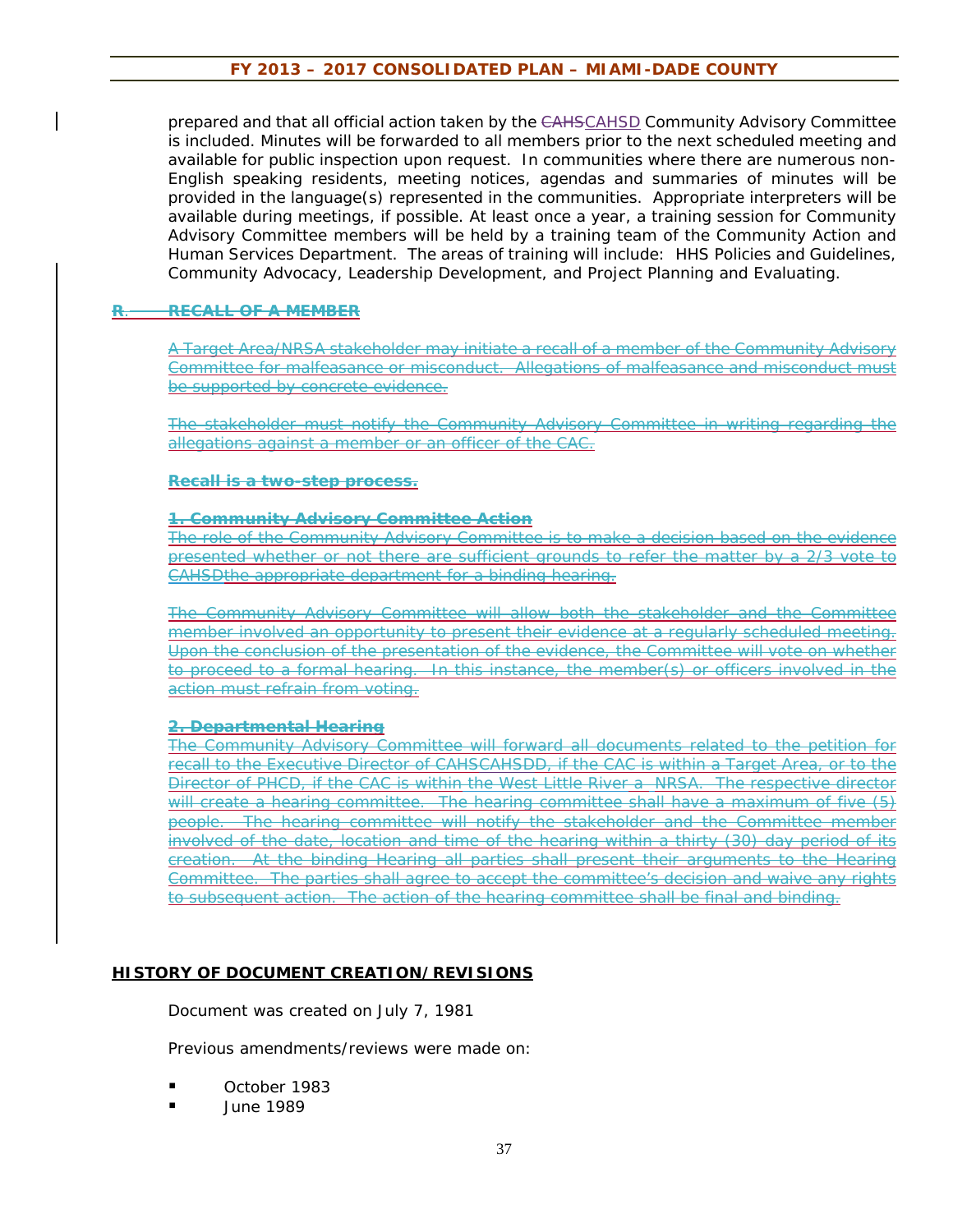- May 1990
- October 2001
- August 2005
- **April 2008**
- December 2009<br>■ June 2012<br>■ December 2019
- June 2012
- December 2019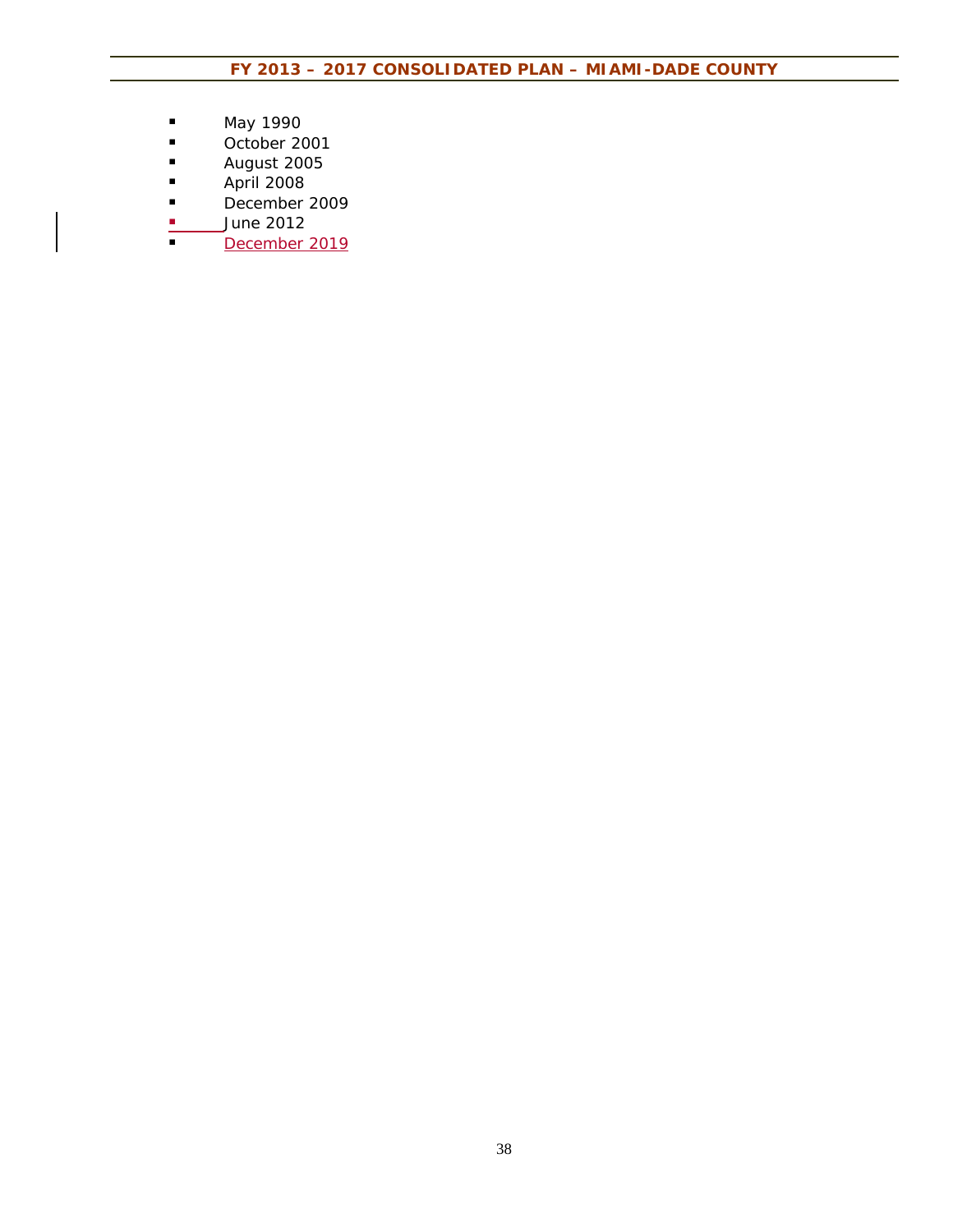### **(Attachment A)**

**ELIGIBILITY QUALIFICATION AFFIDAVIT Declaration of Candidacy for Miami-Dade Community Action and Human Services Department and Miami-Dade Department of Public Housing and Community Development Election**

|                                                                                                                                                                                                                                                                                                                                                                                                                                             |                                                                                                                                                                                                                                  | PLEASE PRINT NAME AS YOU WISH IT TO APPEAR ON THE BALLOT                                     |  |  |  |
|---------------------------------------------------------------------------------------------------------------------------------------------------------------------------------------------------------------------------------------------------------------------------------------------------------------------------------------------------------------------------------------------------------------------------------------------|----------------------------------------------------------------------------------------------------------------------------------------------------------------------------------------------------------------------------------|----------------------------------------------------------------------------------------------|--|--|--|
| do hereby file as a Candidate for election to the Community Action and Human Services and/or PHCD<br>Advisory Committee in the ___________________________target area. I declare that I am at least 18<br>years of age and a registered voter in Miami-Dade County. Additionally, I declare that I am a registered<br>voter for the Advisory Committeethe Community Advisory Committee election to be held on:<br>at 10:00 A.M. - 7:00 P.M. |                                                                                                                                                                                                                                  |                                                                                              |  |  |  |
|                                                                                                                                                                                                                                                                                                                                                                                                                                             |                                                                                                                                                                                                                                  | I am eligible to run for this office based on one or more of the following qualification(s): |  |  |  |
|                                                                                                                                                                                                                                                                                                                                                                                                                                             | I live in the target area/NRSA                                                                                                                                                                                                   | <b>HOME ADDRESS</b>                                                                          |  |  |  |
|                                                                                                                                                                                                                                                                                                                                                                                                                                             | I own property in the target<br>area/NRSA                                                                                                                                                                                        | PROPERTY ADDRESS                                                                             |  |  |  |
|                                                                                                                                                                                                                                                                                                                                                                                                                                             | I own a business in the target<br>area/NRSA                                                                                                                                                                                      | <b>BUSINESS ADDRESS</b>                                                                      |  |  |  |
|                                                                                                                                                                                                                                                                                                                                                                                                                                             | I am employed in the<br>target area/NRSA                                                                                                                                                                                         | <b>EMPLOYMENT ADDRESS</b>                                                                    |  |  |  |
|                                                                                                                                                                                                                                                                                                                                                                                                                                             | I am a Head Start Parent/Guardian<br>I am a participant in a CAA sponsored Elderly Program<br>I am between the ages of $18 - 25$<br>My income falls within the Health and Human Services Poverty Guidelines<br>None of the above |                                                                                              |  |  |  |

SIGNATURE OF CANDIDATE

**By signing this affidavit, I do hereby declare that all information contained herein is correct to the best of my knowledge. If information provided reveals to be false, I will be subject to immediate removal from the committee and waive all rights to appeal or otherwise.** 

\_\_\_\_\_\_\_\_\_\_\_\_\_\_\_\_\_\_\_\_\_\_\_\_\_\_\_\_\_ \_\_\_\_\_\_\_\_\_\_\_\_\_\_\_\_\_\_\_\_\_\_\_\_\_\_\_\_\_\_\_\_ SIGNATURE OF CANDIDATE ELECTION STAFF SIGNATURE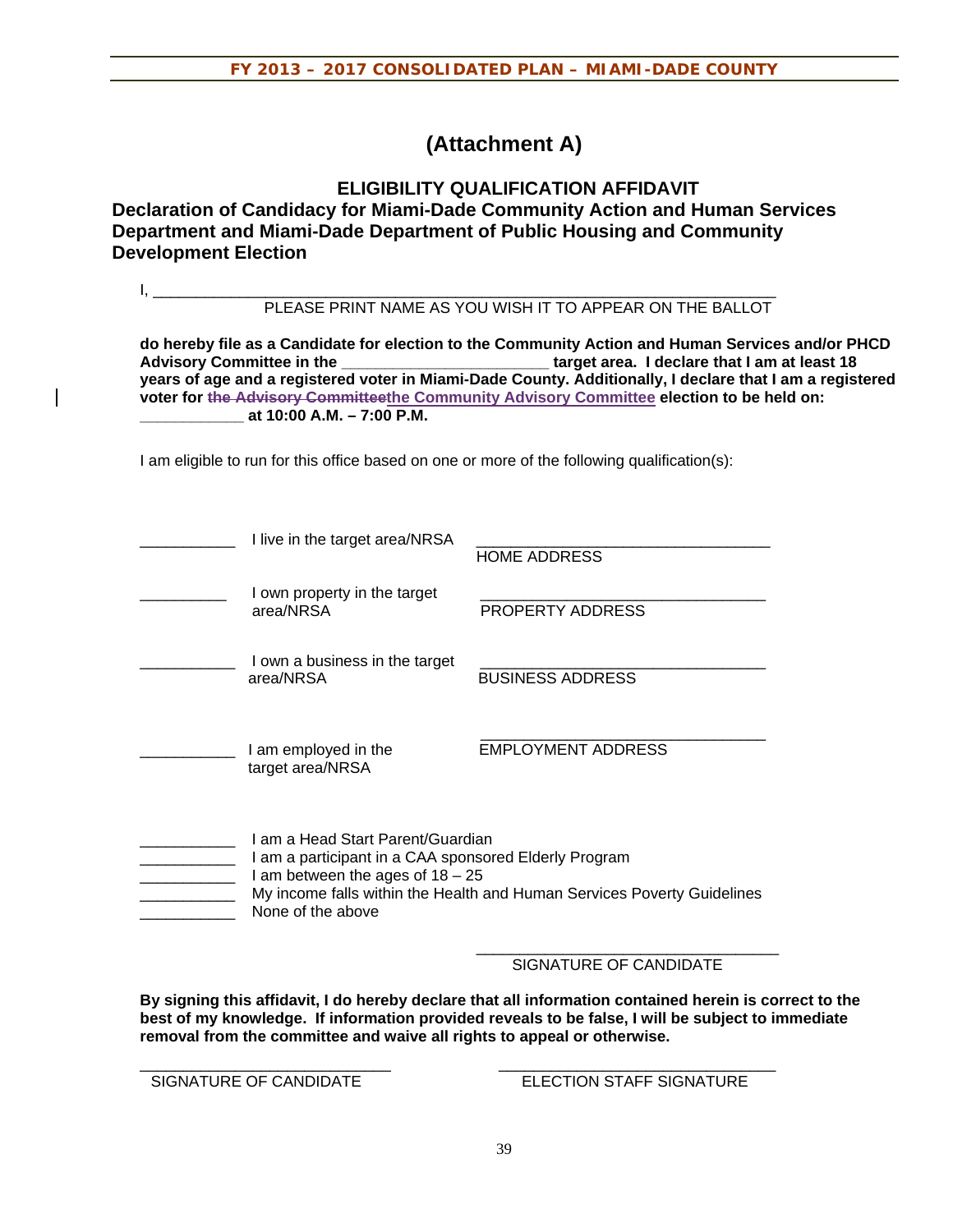### (**Attachment B**)

### **MIAMI-DADE COUNTY COMMUNITY ACTION AND HUMAN SERVICES DEPARTMENT MIAMI-DADE DEPARTMENT OF PUBLIC HOUSING AND COMMUNITY DEVELOPMENT**

**County-Wide Community Advisory Committee Voter Registration Form** 

Target Area/NRSA Name: **\_\_\_\_\_\_\_\_\_\_\_\_\_\_\_\_\_\_\_\_\_\_\_\_\_\_\_\_\_\_\_\_\_\_\_\_\_\_\_\_\_\_\_\_\_\_\_\_\_\_\_\_\_\_\_\_\_\_\_\_\_**

| <b>FIRST</b>             | <b>MIDDLE</b> | <b>LAST NAME</b> |
|--------------------------|---------------|------------------|
| <b>RESIDENT ADDRESS</b>  | APT.          | ZIP CODE         |
| <b>WORK ADDRESS</b>      |               | <b>ZIP CODE</b>  |
| PROPERTY ADDRESS         |               | <b>ZIP CODE</b>  |
| <b>BUSINESS ADDRESS</b>  |               | <b>ZIP CODE</b>  |
| <b>REGISTRATION DATE</b> |               | DATE OF BIRTH    |

### **QUALIFICATION OF VOTER**

| LIVE IN AREA         | OWN A BUSINESS IN AREA |  |
|----------------------|------------------------|--|
| OWN PROPERTY IN AREA | EMPLOYED IN AREA       |  |

**I hereby swear that all of the information on this form is true and I agree to share this information with the candidates.** 

\_\_\_\_\_\_\_\_\_\_\_\_\_\_\_\_\_\_\_\_\_\_\_\_\_\_\_\_\_\_\_\_\_\_\_\_\_\_ \_\_\_\_\_\_\_\_\_\_\_\_\_\_\_\_\_\_\_\_\_\_\_\_\_\_\_\_\_\_\_\_

SIGNATURE OF REGISTRAR SIGNATURE OF VOTER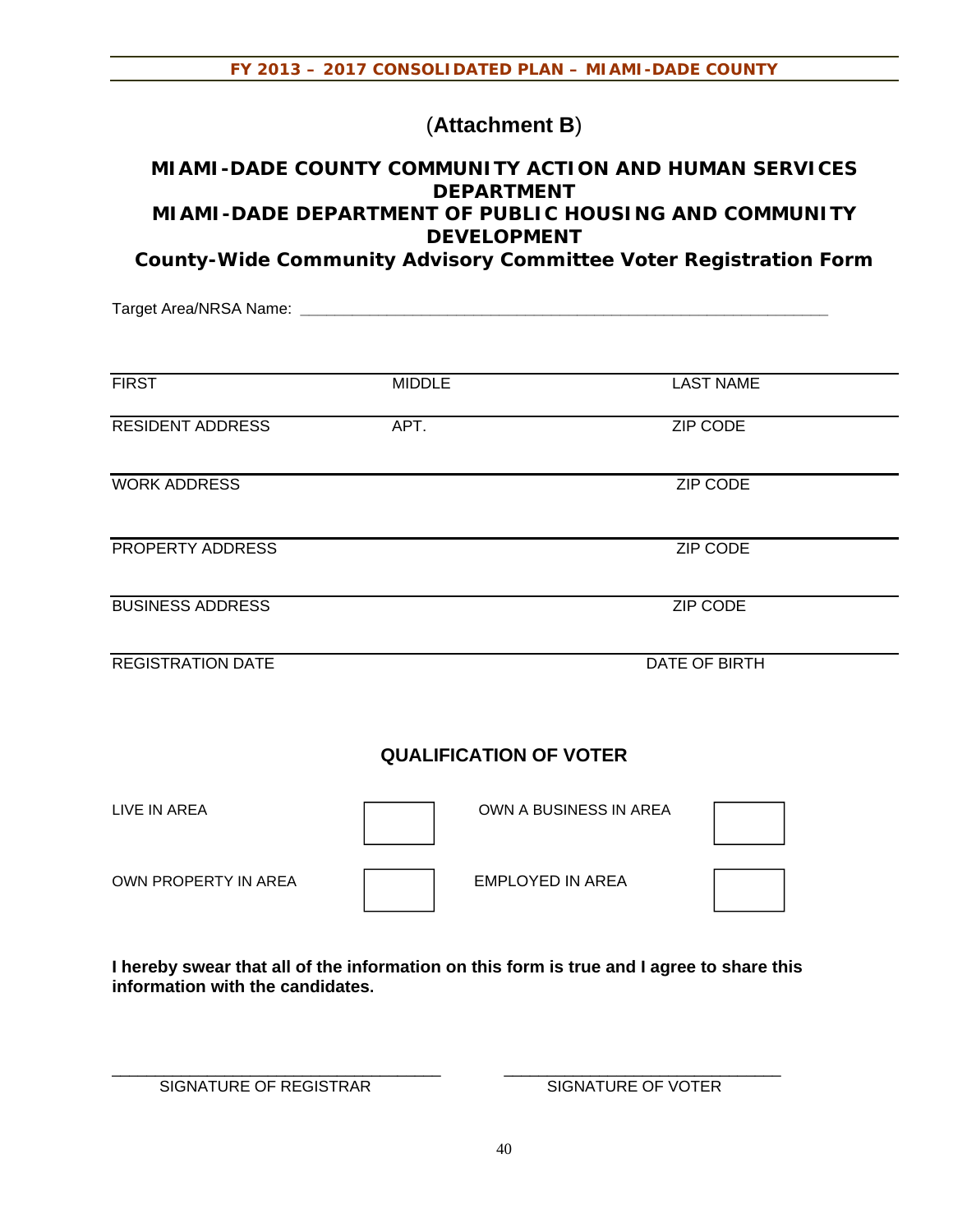### **(Attachment C)**

### **MIAMI-DADE COMMUNITY ACTION AND HUMAN SERVICES DEPARTMENT MEMBERSHIP ELECTION DATE:**

# SAMPLE BALLOT

**(Community Action and Human Services ONLY)** 

### **QUALIFIED VOTERS MAY VOTE FOR UP TO SEVEN (7) CANDIDATES\***

(Candidate names are in alphabetical order)

|              | John Axel                | Merlot Graham    |
|--------------|--------------------------|------------------|
| $\checkmark$ | <b>Bernice Bake</b>      | Mitchell Johnson |
|              | <b>Betty Charles</b>     | Maria Jones      |
| ✔            | <b>Washington Dowell</b> | Saens Kontz      |
|              | Elie Evans               | Clay Lawrence    |
|              | Mary Fonseca             | Angelica Seymour |
|              | <b>Moris Frankel</b>     | Pedro Rodriguez  |
|              | Michelle Sajous          |                  |

\*(If you voted for more than seven (7) candidates, this ballot will be void)

Jonas Hamilton, Election Staff, CAHSCAHSD Marisol Edward, Election Staff, CAHSCAHSD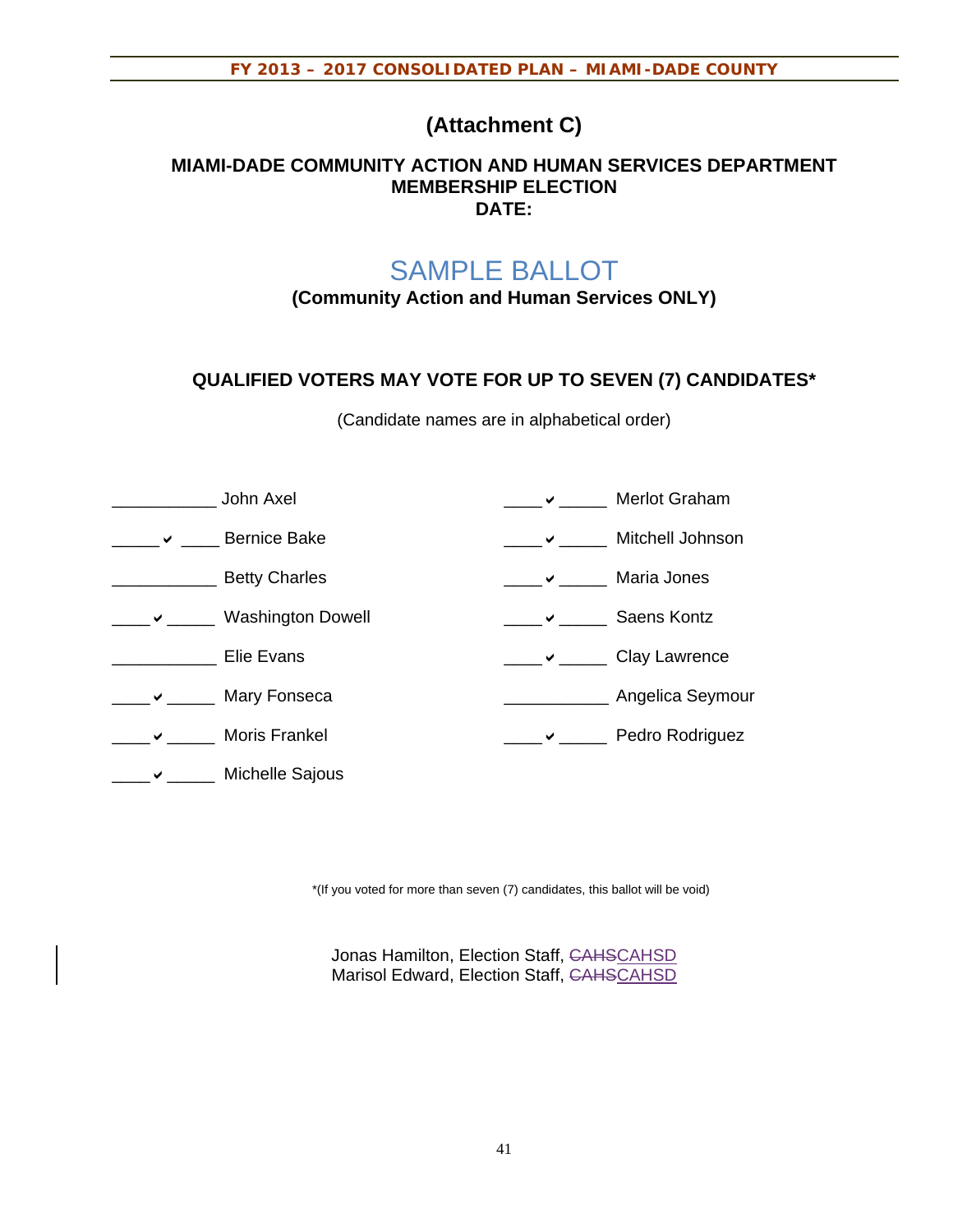## **(Attachment D)**

### **MIAMI-DADE DEPARTMENT OF PUBLIC HOUSING AND COMMUNITY DEVELOPMENT MEMBERSHIP ELECTION DATE**

## SAMPLE BALLOT **(PHCD ONLY)**

### **QUALIFIED VOTERS MAY VOTE FOR SEVEN (7) CANDIDATES\***

(Candidate names are in alphabetical order)

| John Axel                |   | Merlot Graham      |
|--------------------------|---|--------------------|
| <b>Bernice Bake</b>      | ✔ | Mitchell Johnson   |
| <b>Betty Charles</b>     |   | Maria Jones        |
| <b>Washington Dowell</b> |   | <b>Saens Kontz</b> |
| Elie Evans               |   | Clay Lawrence      |
| Mary Fonseca             |   | Angelica Seymour   |
| <b>Moris Frankel</b>     |   | Pedro Rodriguez    |
| Michelle Sajous          |   |                    |

\*(If you voted for more than seven (7) candidates, this ballot will be void)

Jonas Hamilton, Election Staff, PHCD Marisol Edward, Election Staff, PHCD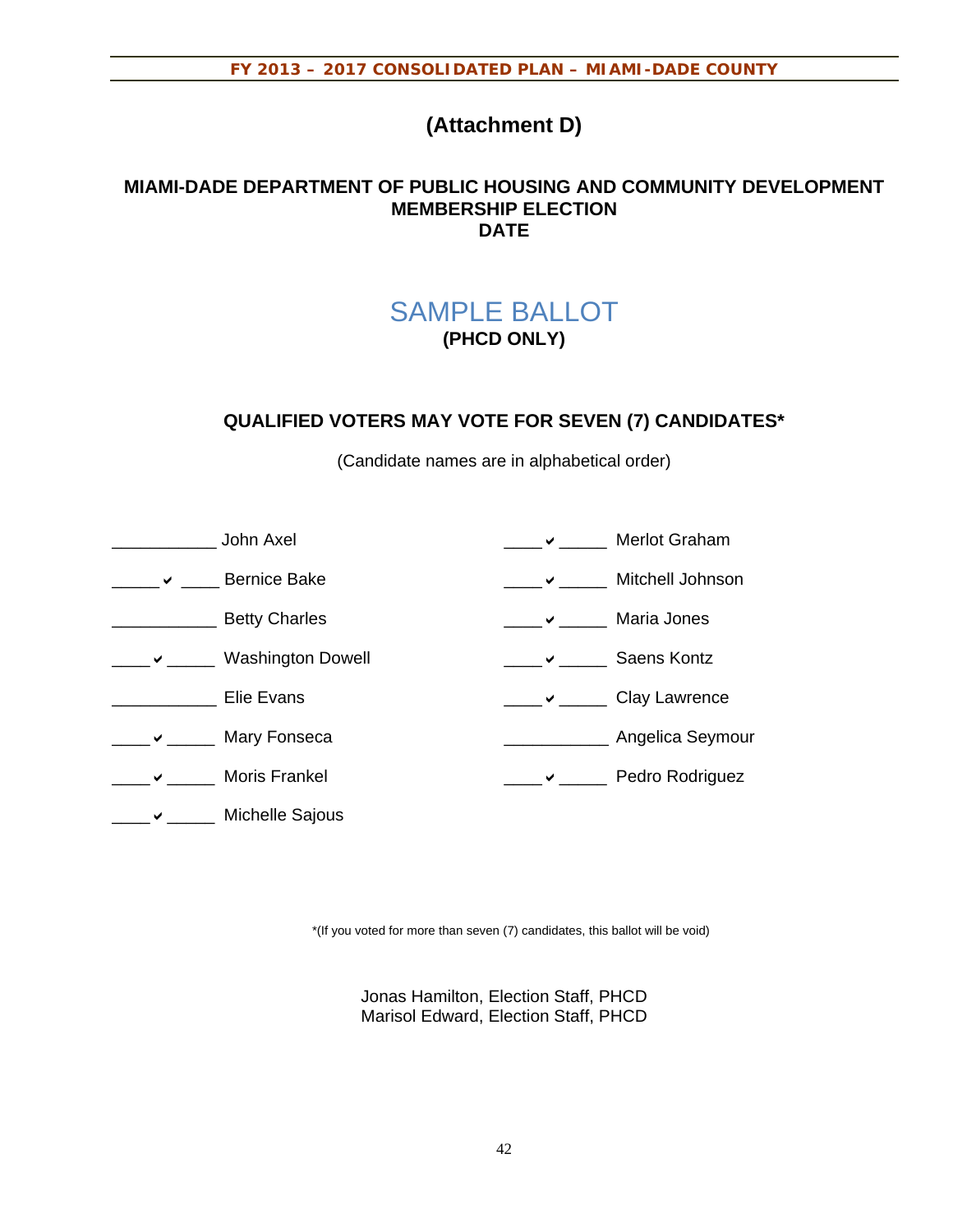# **(Attachment E)**

### *Miami-Dade Community Action and Human Services Department*  **Election Certificate**

|                                                  |   | by my signature hereto, certify that the ballot box for the Community Advisory Committee (CAC) election being held this                                                                                                                                                                                                                                                                                                                                                                                                                                                                   |          |
|--------------------------------------------------|---|-------------------------------------------------------------------------------------------------------------------------------------------------------------------------------------------------------------------------------------------------------------------------------------------------------------------------------------------------------------------------------------------------------------------------------------------------------------------------------------------------------------------------------------------------------------------------------------------|----------|
|                                                  |   | day of the month _____________, 20 ________ is locked with seal number ____________________________                                                                                                                                                                                                                                                                                                                                                                                                                                                                                       |          |
| Staff Name (Print)                               |   | <b>Election Staff Signature</b>                                                                                                                                                                                                                                                                                                                                                                                                                                                                                                                                                           | Election |
| any ballot, except a person authorized to do so. |   | County Community Action and Human Services Department hereby certify to the best of our knowledge that the<br>seal number locked in the ballot box corresponds exactly with the number registered above. In my presence also<br>were the following witnesses who have assisted in the breaking of the seal and the tabulation process. Except as<br>otherwise specifically set forth and declared in this certification, in our presence and sight, no ballot was removed<br>from or added, and no ballot was in any manner altered or tampered with by any person, and no person touched |          |
| <b>Quantity of voted ballots</b>                 | ı | <b>Quantity of voided ballots</b> [<br>J.                                                                                                                                                                                                                                                                                                                                                                                                                                                                                                                                                 |          |
| Election Staff Name (Print)                      |   | <b>Election Staff Signature</b>                                                                                                                                                                                                                                                                                                                                                                                                                                                                                                                                                           |          |
| Election Staff Name (Print)                      |   | <b>Election Staff Signature</b>                                                                                                                                                                                                                                                                                                                                                                                                                                                                                                                                                           |          |
| Witness Name (Print)                             |   | Witness Signature                                                                                                                                                                                                                                                                                                                                                                                                                                                                                                                                                                         |          |
| Witness Name (Print)                             |   | Witness Signature                                                                                                                                                                                                                                                                                                                                                                                                                                                                                                                                                                         |          |